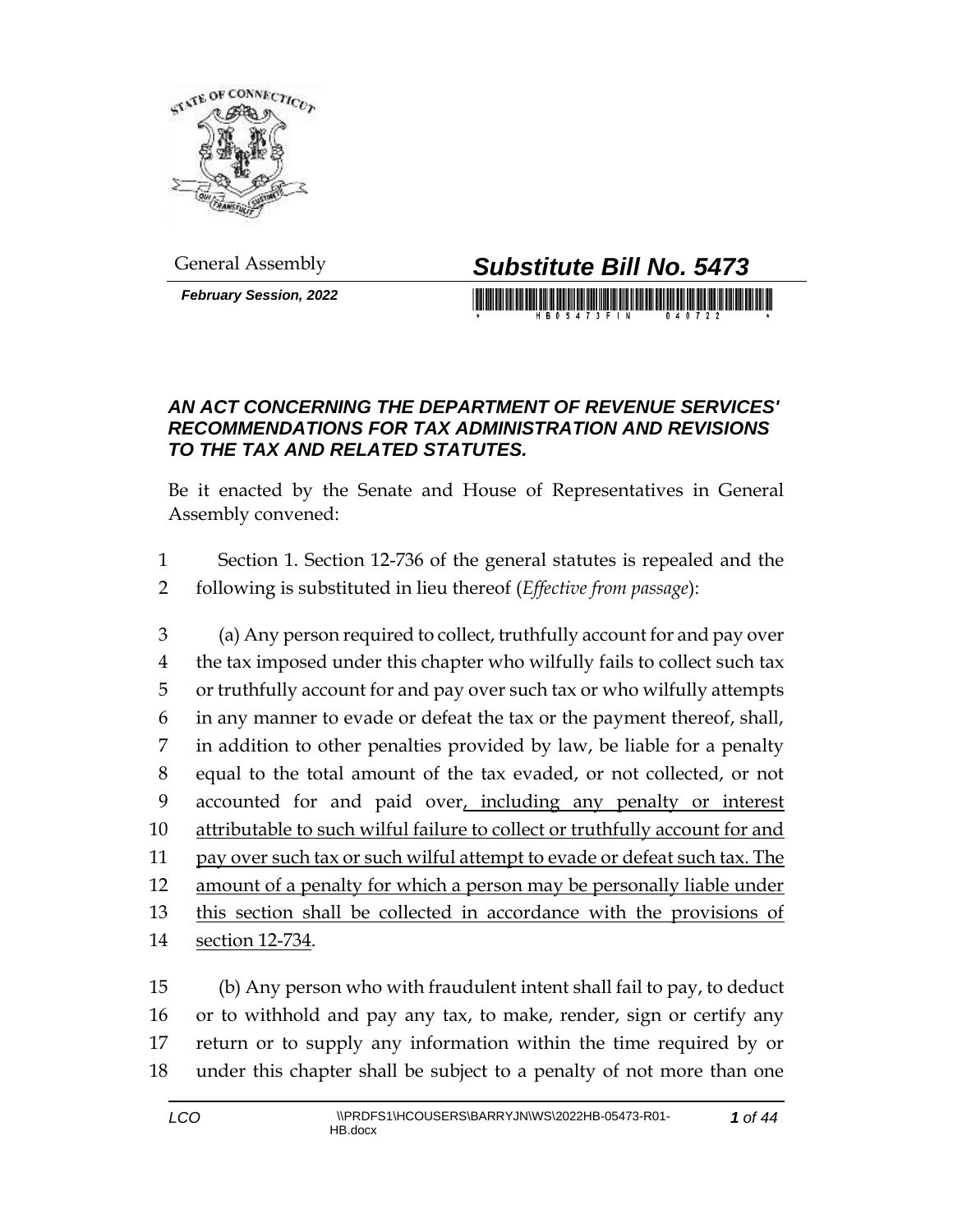thousand dollars, in addition to any other amounts required under this

chapter to be imposed, assessed and collected by the commissioner.

 Sec. 2. Subdivision (1) of subsection (b) of section 12-704 of the general statutes is repealed and the following is substituted in lieu thereof (*Effective from passage and applicable to taxable years commencing on or after January 1, 2022*):

 (b) (1) (A) If, as a direct result of (i) the change to or correction of a taxpayer's income tax return filed with another state of the United States or a political subdivision thereof or the District of Columbia by the tax officers or other competent authority of such jurisdiction, or (ii) a taxpayer paying an assessment issued against the taxpayer by the tax officers or other competent authority of such jurisdiction for any taxable 31 year for which the taxpayer has not filed an income tax return with such jurisdiction, the amount of tax of such other jurisdiction that the taxpayer is finally required to pay is different from the amount used to determine the credit allowed to any taxpayer under this section for any taxable year, the taxpayer shall provide notice of such difference to the commissioner by filing, on or before the date that is ninety days after the final determination of such amount, an amended return under this chapter, and shall concede the accuracy of such determination or state wherein it is erroneous. The commissioner may redetermine, and the taxpayer shall be required to pay, the tax for any taxable year affected, regardless of any otherwise applicable statute of limitations.

42 (B) If a taxpayer files an amended return under this subdivision as a direct result of the taxpayer paying an assessment as set forth in 44 subparagraph (A)(ii) of this subdivision, the taxpayer shall not be eligible for a refund if the amended return is filed more than five years 46 after the original due date of the taxpayer's Connecticut income tax 47 return, even if such amended return is filed within the time prescribed under subdivision (2) of subsection (b) of section 12-732, as amended by this act.

Sec. 3. Subsection (b) of section 12-732 of the general statutes is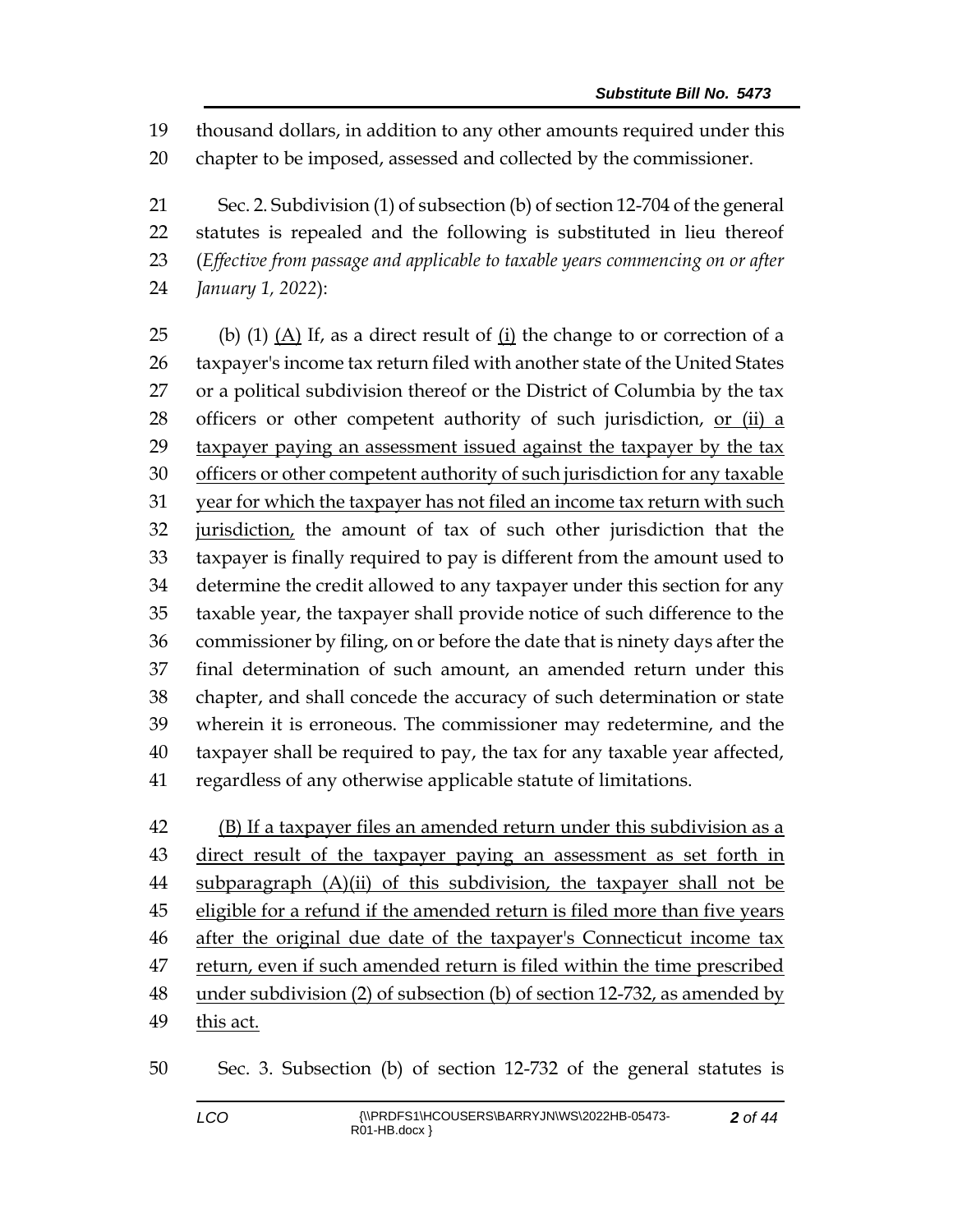repealed and the following is substituted in lieu thereof (*Effective from passage and applicable to taxable years commencing on or after January 1, 2022*):

 (b) (1) Notwithstanding the three-year limitation provided by subsection (a) of this section, if a taxpayer has timely complied with the requirements of subsection (b) of section 12-727, and, as a direct result of the change to or correction of the taxpayer's federal income tax return by the United States Internal Revenue Service or other competent authority, or as a direct result of a renegotiation of a contract or subcontract with the United States, the tax that has previously been reported to be due on a tax return under this chapter has been overpaid, or as a direct result of an amendment by the taxpayer of the taxpayer's federal income tax return, the tax that has previously been reported to be due on a tax return under this chapter has been overpaid, any claim for refund subsequently filed by such taxpayer will be deemed to be timely filed.

 (2) Notwithstanding the three-year limitation provided by subsection (a) of this section, if a taxpayer has timely complied with the requirements of subsection (b) of section 12-704, as amended by this act, and as a direct result of (A) the change to or correction of taxpayer's income tax return by the tax officers or other competent authority of another state of the United States or a political subdivision thereof or the District of Columbia, the tax that has previously been reported to be due on a tax return under this chapter has been overpaid, **[**or as a direct result of**]** (B) an amendment by the taxpayer of the taxpayer's income tax return to another state of the United States or a political subdivision thereof or the District of Columbia, the tax that has previously been reported to be due on a tax return under this chapter has been overpaid, or (C) a taxpayer paying an assessment issued against the taxpayer by the tax officers or other competent authority of another state of the United States or a political subdivision thereof or the District of Columbia for any taxable year for which the taxpayer has not filed an income tax return with such jurisdiction, the tax that has previously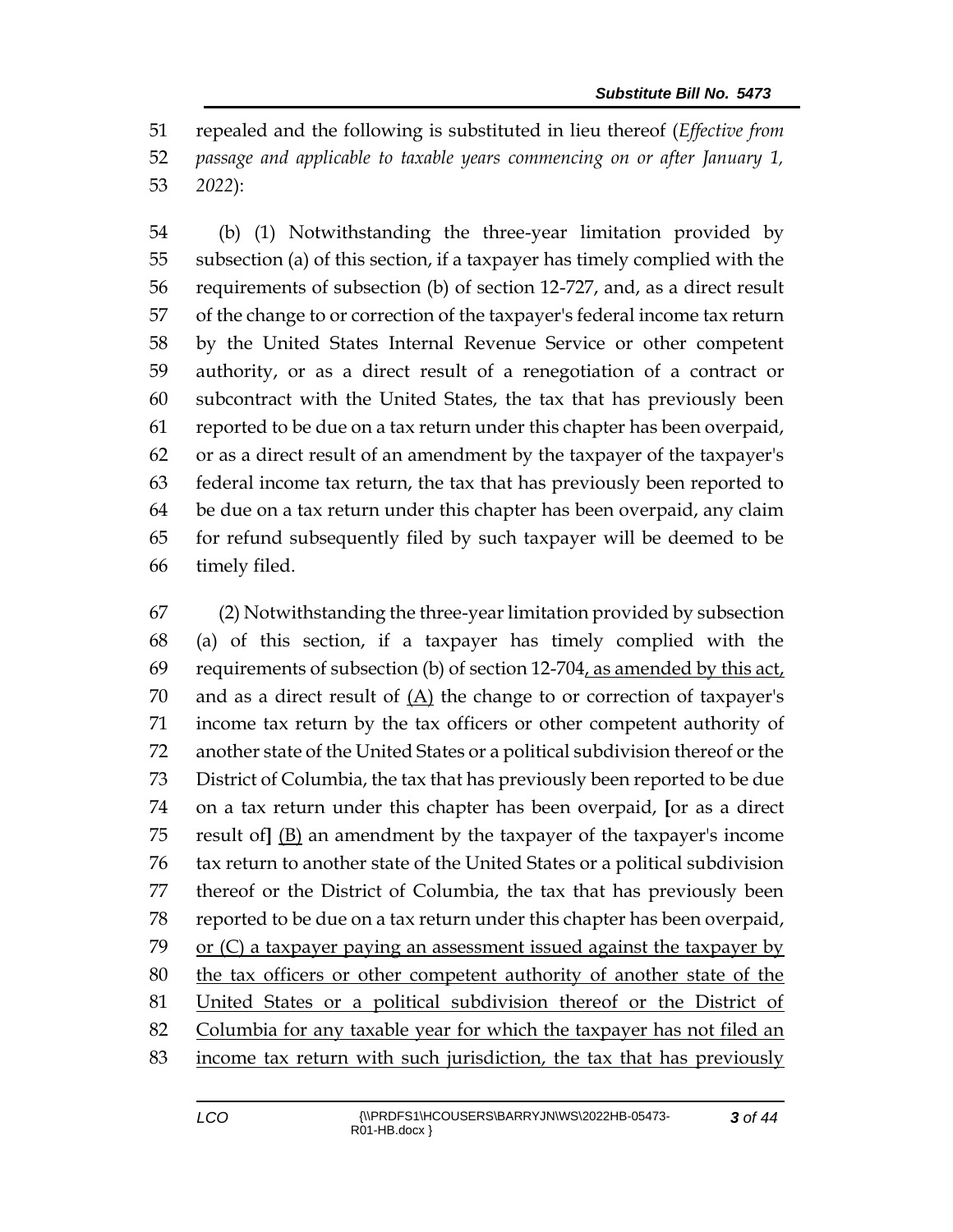been reported to be due on a tax return under this chapter has been

overpaid, any claim for refund subsequently filed by such taxpayer will

be deemed to be timely filed.

 Sec. 4. Section 12-39f of the general statutes is repealed and the following is substituted in lieu thereof (*Effective from passage*):

 (a) For purposes of making payment of any refund as provided in this title on account of any tax, or penalty or interest thereon, paid to the state, the Comptroller, upon certification by the Commissioner of Revenue Services, is authorized to draw on the Treasurer in the amount of such refund and the Treasurer shall pay the amount thereof from the fund to which such tax, penalty or interest is credited.

 (b) Notwithstanding any provision of law, interest added to a refund of tax issued by the Commissioner of Revenue Services for a tax period shall not exceed five million dollars and no court may award interest in excess of five million dollars in any tax appeal in connection with a claim for refund of tax for a tax period.

 Sec. 5. (NEW) (*Effective from passage*) (a) (1) Except as provided in subdivision (2) of this subsection, where the results of any civil audit, investigation, examination or reexamination conducted by the Commissioner of Revenue Services have become final by operation of law or by exhaustion of all available administrative and judicial rights of appeal, the period covered by such audit, investigation, examination or reexamination shall be closed and the taxpayer may not file any additional claims for refund for such period.

 (2) A taxpayer may file a claim of refund for any period for which the results of any civil audit, investigation, examination or reexamination conducted by the commissioner have become final by operation of law or for which the associated administrative or judicial rights of appeal have been exhausted, provided such claim is filed not later than six months after the date such results become final by operation of law or the date such rights of appeal are exhausted, as applicable and

*of 44*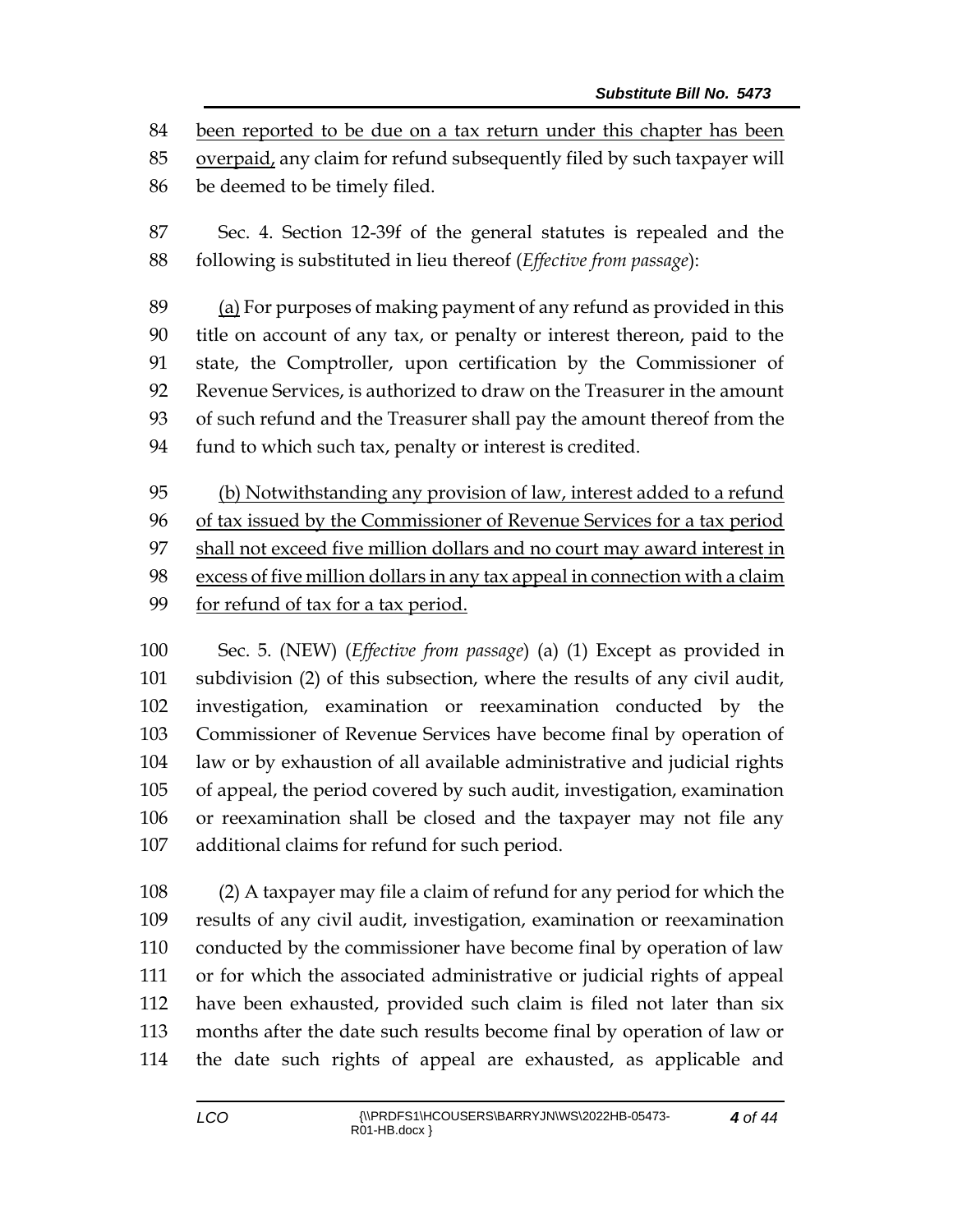whichever is later.

 (b) The provisions of subsection (a) of this section shall not affect claims for refunds authorized under the provisions of sections 12-226,

12-704, as amended by this act, and 12-727 of the general statutes.

 Sec. 6. Section 29-18b of the general statutes is repealed and the following is substituted in lieu thereof (*Effective from passage*):

 (a) The Commissioner of Emergency Services and Public Protection may appoint persons nominated by the Commissioner of Revenue Services to act as special policemen in the Department of Revenue Services. Such appointees shall serve at the pleasure of the Commissioner of Emergency Services and Public Protection and, during such tenure, shall have all the powers conferred on state policemen. Such special policemen shall, in addition to their duties with said department, be subject to call by the Commissioner of Emergency Services and Public Protection for such emergency service as the Commissioner of Emergency Services and Public Protection may prescribe.

 (b) Special policemen in the Department of Revenue Services may, in connection with their official duties relating to any criminal tax investigation, disclose return information, as defined in section 12-15, to the extent such disclosure is necessary to obtain information that is not otherwise reasonably available with respect to the enforcement of any criminal law of this state.

 Sec. 7. (NEW) (*Effective from passage*) (a) Notwithstanding the provisions of section 12-15 of the general statutes, the Commissioner of Revenue Services may, subject to terms and conditions the commissioner may prescribe, disclose returns or return information, as those terms are defined in said section, to an authorized member of an organized local police department, upon written request by the chief of police of such department. Such written request shall: (1) Establish the relevance of such return or return information to an authorized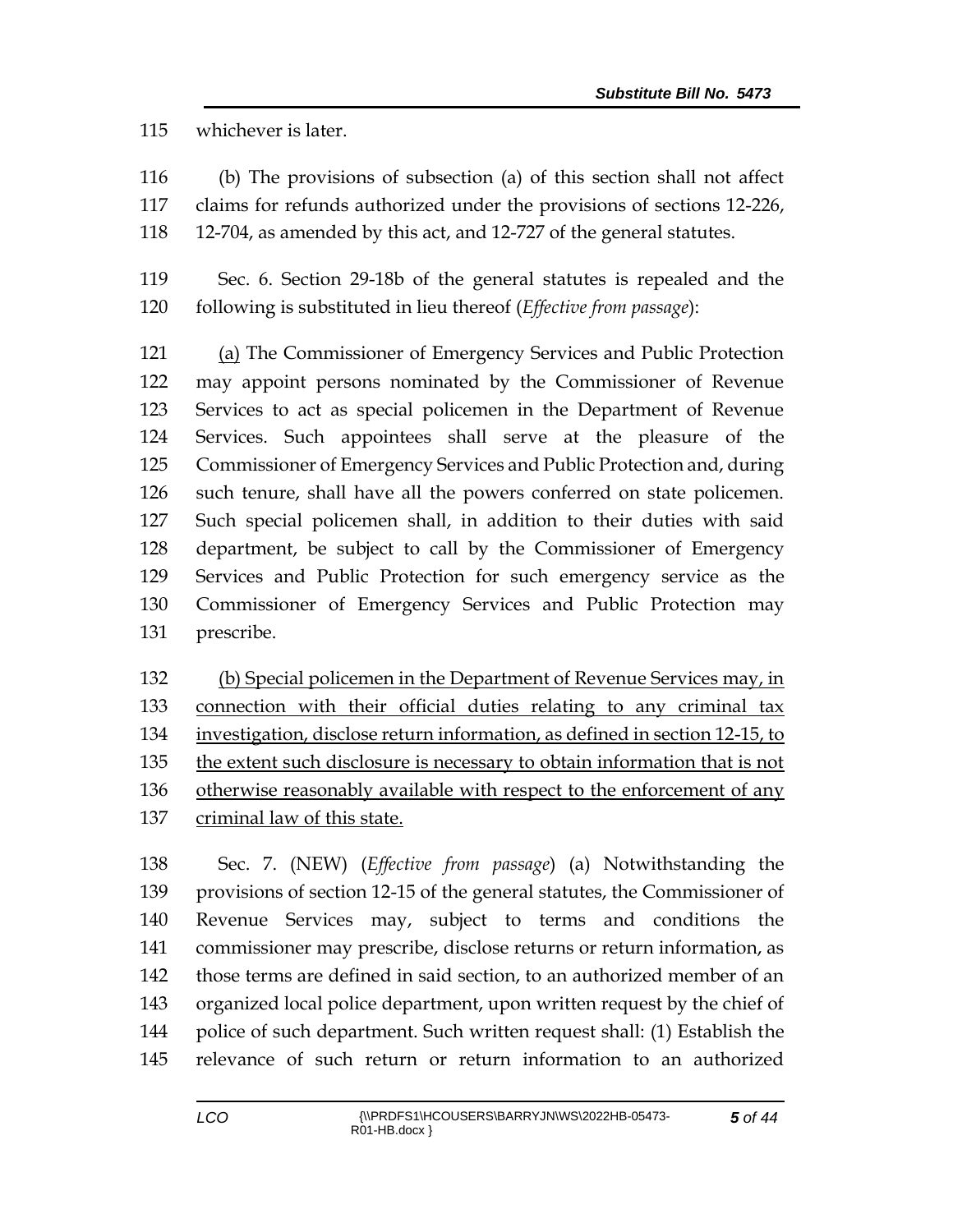investigation being conducted by such department into a violation of a criminal law of this state; (2) establish that no other source of such information is available to such department; and (3) include the name of each member of such department who will be authorized to receive such return or return information. If the commissioner deems such return or return information to be relevant to such investigation, the commissioner may disclose such return or return information to such department.

 (b) No member of an organized local police department who receives any return or return information pursuant to this section may disclose such return or return information except in connection with a criminal prosecution, including any judicial proceeding related thereto, when such return or return information is directly involved in and necessary to such prosecution. Any person who violates this subsection shall be fined not more than one thousand dollars or imprisoned not more than one year, or both.

 Sec. 8. Subdivision (9) of section 53a-3 of the 2022 supplement to the general statutes is repealed and the following is substituted in lieu thereof (*Effective from passage*):

 (9) "Peace officer" means a member of the Division of State Police within the Department of Emergency Services and Public Protection or an organized local police department, a chief inspector or inspector in the Division of Criminal Justice, a state marshal while exercising authority granted under any provision of the general statutes, a judicial marshal in the performance of the duties of a judicial marshal, a conservation officer or special conservation officer, as defined in section 26-5, a constable who performs criminal law enforcement duties, a special policeman appointed under section 29-18, 29-18a, 29-18b, as 174 amended by this act, or 29-19, an adult probation officer, an official of the Department of Correction authorized by the Commissioner of Correction to make arrests in a correctional institution or facility, any investigator in the investigations unit of the office of the State Treasurer, an inspector of motor vehicles in the Department of Motor Vehicles,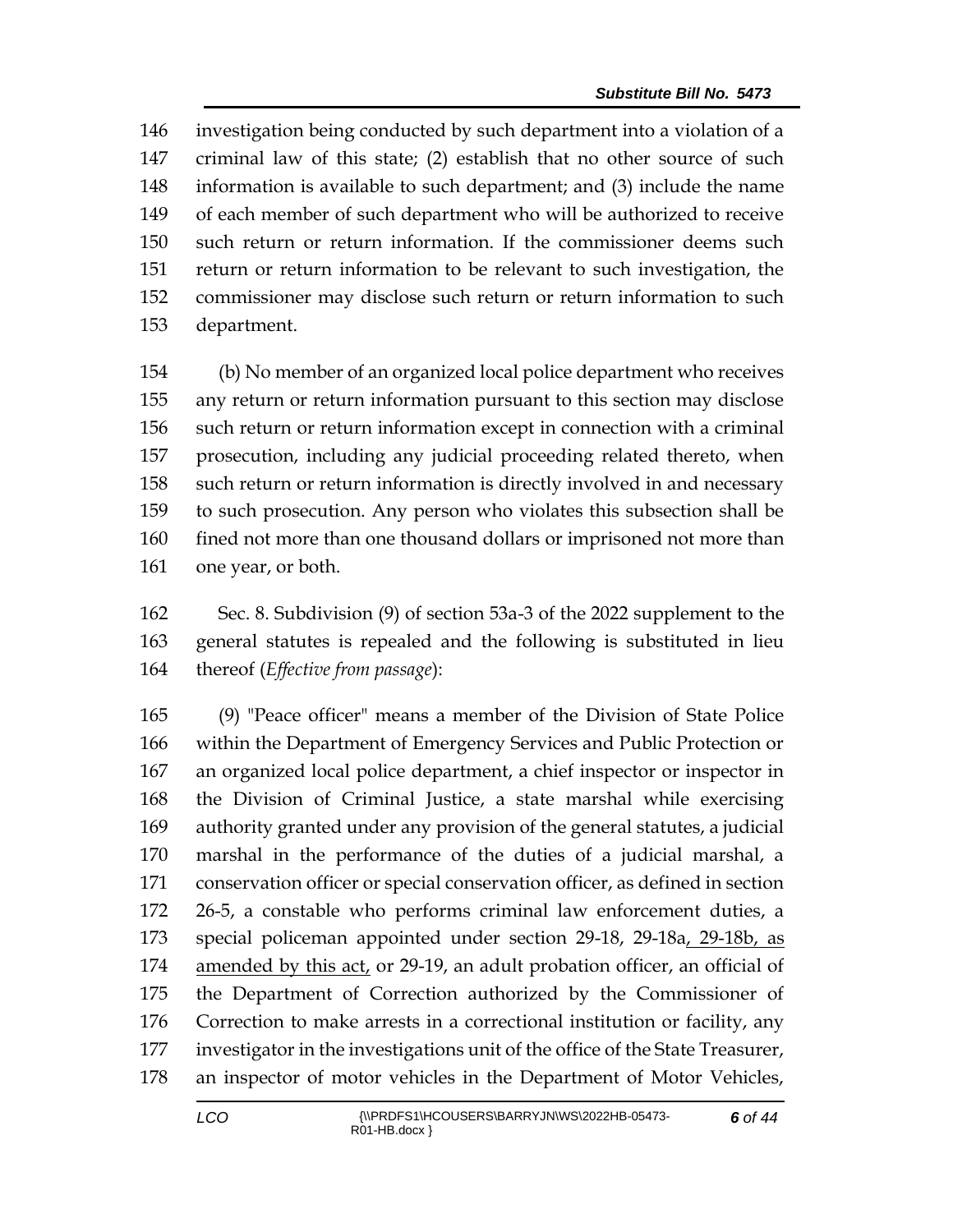who is certified under the provisions of sections 7-294a to 7-294e, inclusive, a United States marshal or deputy marshal, any special agent of the federal government authorized to enforce the provisions of Title 21 of the United States Code, or a member of a law enforcement unit of the Mashantucket Pequot Tribe or the Mohegan Tribe of Indians of Connecticut created and governed by a memorandum of agreement under section 47-65c who is certified as a police officer by the Police Officer Standards and Training Council pursuant to sections 7-294a to 7-294e, inclusive;

 Sec. 9. Subsection (b) of section 53a-19 of the general statutes is repealed and the following is substituted in lieu thereof (*Effective from passage*):

 (b) Notwithstanding the provisions of subsection (a) of this section, a person is not justified in using deadly physical force upon another person if he or she knows that he or she can avoid the necessity of using such force with complete safety (1) by retreating, except that the actor shall not be required to retreat if he or she is in his or her dwelling, as defined in section 53a-100, or place of work and was not the initial aggressor, or if he or she is a peace officer **[**or a special policeman appointed under section 29-18b,**]** or a private person assisting such peace officer **[**or special policeman**]** at his or her direction, and acting pursuant to section 53a-22, as amended by this act, or (2) by surrendering possession of property to a person asserting a claim of right thereto, or (3) by complying with a demand that he or she abstain from performing an act which he or she is not obliged to perform.

 Sec. 10. Section 53a-22 of the 2022 supplement to the general statutes is repealed and the following is substituted in lieu thereof (*Effective from passage*):

 (a) (1) For purposes of this section, a reasonable belief that a person has committed an offense means a reasonable belief in facts or circumstances which if true would in law constitute an offense. If the believed facts or circumstances would not in law constitute an offense,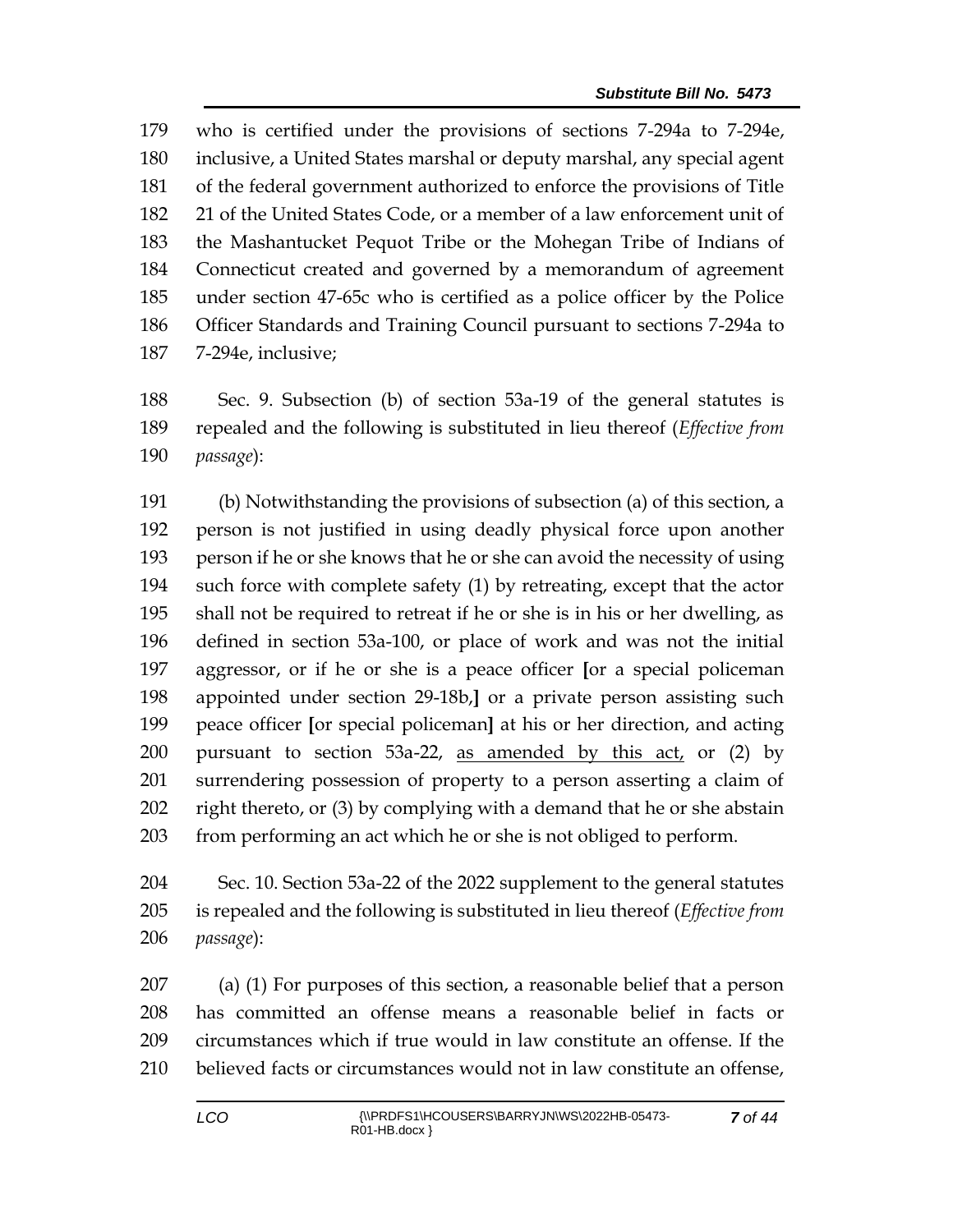an erroneous though not unreasonable belief that the law is otherwise does not render justifiable the use of physical force to make an arrest or to prevent an escape from custody.

 (2) A peace officer **[**, special policeman appointed under section 29- 18b**]** or an authorized official of the Department of Correction or the Board of Pardons and Paroles who is effecting an arrest pursuant to a warrant or preventing an escape from custody is justified in using the physical force prescribed in subsections (b), (c) and (d) of this section unless such warrant is invalid and is known by such officer to be invalid.

 (b) Except as provided in subsection (a) or (d) of this section, a peace officer **[**, special policeman appointed under section 29-18b**]** or an authorized official of the Department of Correction or the Board of Pardons and Paroles is justified in using physical force upon another person when and to the extent that he or she reasonably believes such use to be necessary to: (1) Effect an arrest or prevent the escape from custody of a person whom he or she reasonably believes to have committed an offense, unless he or she knows that the arrest or custody is unauthorized; or (2) defend himself or herself or a third person from the use or imminent use of physical force while effecting or attempting to effect an arrest or while preventing or attempting to prevent an escape.

 (c) (1) Except as provided in subsection (d) of this section, a peace officer **[**, special policeman appointed under section 29-18b**]** or an authorized official of the Department of Correction or the Board of Pardons and Paroles is justified in using deadly physical force upon another person for the purposes specified in subsection (b) of this section only when his or her actions are objectively reasonable under the given circumstances at that time, and:

 (A) He or she reasonably believes such use to be necessary to defend himself or herself or a third person from the use or imminent use of deadly physical force; or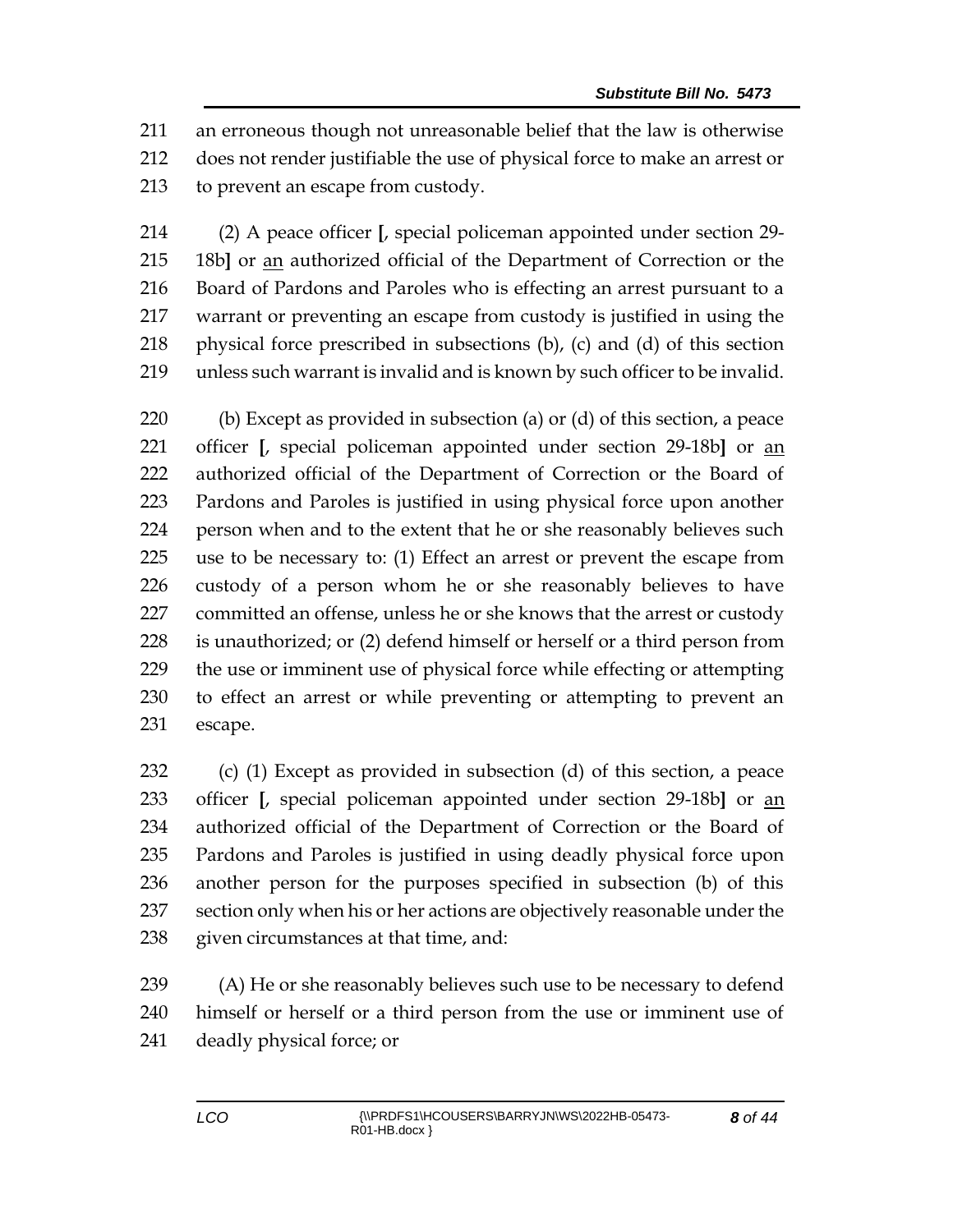(B) He or she (i) has reasonably determined that there are no available reasonable alternatives to the use of deadly physical force, (ii) reasonably believes that the force employed creates no unreasonable risk of injury to a third party, and (iii) reasonably believes such use of force to be necessary to (I) effect an arrest of a person whom he or she reasonably believes has committed or attempted to commit a felony which involved the infliction of serious physical injury, and if, where feasible, he or she has given warning of his or her intent to use deadly physical force, or (II) prevent the escape from custody of a person whom he or she reasonably believes has committed a felony which involved the infliction of serious physical injury and who poses a significant threat of death or serious physical injury to others, and if, where feasible, he or she has given warning of his or her intent to use deadly physical force.

 (2) For purposes of evaluating whether actions of a peace officer **[**, special policeman appointed under section 29-18b**]** or an authorized official of the Department of Correction or the Board of Pardons and Paroles are reasonable under subdivision (1) of this subsection, factors to be considered include, but are not limited to, whether (A) the person upon whom deadly physical force was used possessed or appeared to possess a deadly weapon, (B) the peace officer **[**, special policeman appointed under section 29-18b**]** or an authorized official of the Department of Correction or the Board of Pardons and Paroles engaged in reasonable deescalation measures prior to using deadly physical force, and (C) any unreasonable conduct of the peace officer **[**, special policeman appointed under section 29-18b**]** or an authorized official of the Department of Correction or the Board of Pardons and Paroles led to an increased risk of an occurrence of the situation that precipitated the use of such force.

 (d) A peace officer **[**, special policeman appointed under section 29- 18b**]** or an authorized official of the Department of Correction or the Board of Pardons and Paroles is justified in using a chokehold or other method of restraint applied to the neck area or that otherwise impedes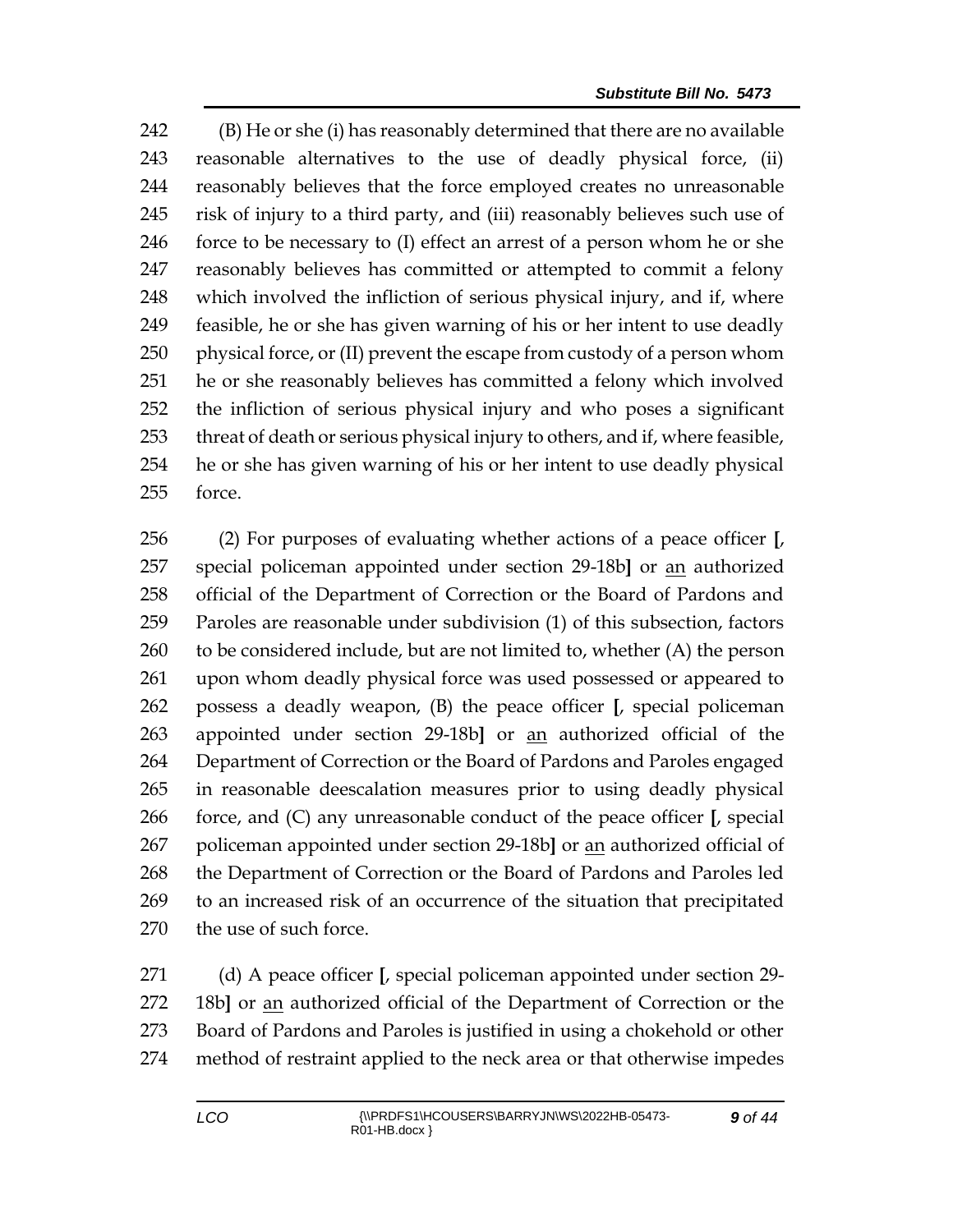the ability to breathe or restricts blood circulation to the brain of another person for the purposes specified in subsection (b) of this section only when he or she reasonably believes such use to be necessary to defend himself or herself from the use or imminent use of deadly physical force.

 (e) Except as provided in subsection (f) of this section, a person who has been directed by a peace officer **[**, special policeman appointed under section 29-18b**]** or an authorized official of the Department of Correction or the Board of Pardons and Paroles to assist such peace officer **[**, special policeman**]** or official to effect an arrest or to prevent an escape from custody is justified in using reasonable physical force when and to the extent that he or she reasonably believes such to be necessary to carry out such peace officer's **[**, special policeman's**]** or official's direction.

 (f) A person who has been directed to assist a peace officer **[**, special policeman appointed under section 29-18b**]** or an authorized official of the Department of Correction or the Board of Pardons and Paroles under circumstances specified in subsection (e) of this section may use deadly physical force to effect an arrest or to prevent an escape from custody only when: (1) He or she reasonably believes such use to be necessary to defend himself or herself or a third person from what he or she reasonably believes to be the use or imminent use of deadly physical force; or (2) he or she is directed or authorized by such peace officer **[**, special policeman**]** or official to use deadly physical force, unless he or she knows that the peace officer **[**, special policeman**]** or official himself or herself is not authorized to use deadly physical force under the circumstances.

 (g) A private person acting on his or her own account is justified in using reasonable physical force upon another person when and to the extent that he or she reasonably believes such use to be necessary to effect an arrest or to prevent the escape from custody of an arrested person whom he or she reasonably believes to have committed an offense and who in fact has committed such offense; but he or she is not justified in using deadly physical force in such circumstances, except in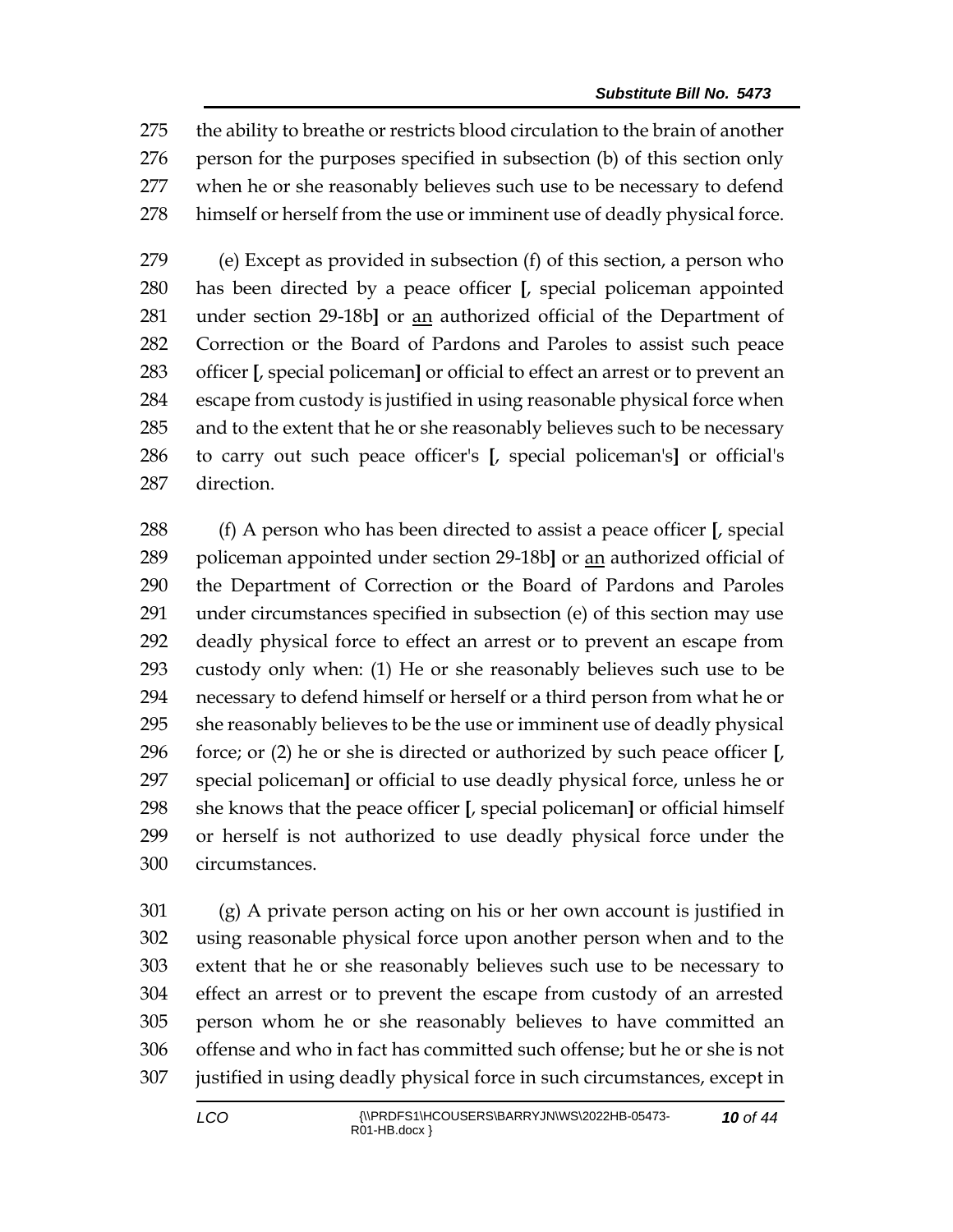defense of person as prescribed in section 53a-19, as amended by this act.

 (h) In determining whether use of force by a peace officer who is a police officer, as defined in subsection (a) of section 29-6d, is justified pursuant to this section, the trier of fact may draw an unfavorable inference from a police officer's deliberate failure in violation of section 29-6d to record such use of physical force.

 Sec. 11. Section 53a-23 of the general statutes is repealed and the following is substituted in lieu thereof (*Effective from passage*):

 A person is not justified in using physical force to resist an arrest by a reasonably identifiable peace officer, **[**or special policeman appointed under section 29-18b,**]** whether such arrest is legal or illegal.

 Sec. 12. Section 53a-167a of the general statutes is repealed and the following is substituted in lieu thereof (*Effective from passage*):

 (a) A person is guilty of interfering with an officer when such person obstructs, resists, hinders or endangers any peace officer **[**, special policeman appointed under section 29-18b**]** or firefighter in the performance of such peace officer's **[**, special policeman's**]** or firefighter's duties.

 (b) Interfering with an officer is a class A misdemeanor, except that, if such violation causes the death or serious physical injury of another person, such person shall be guilty of a class D felony.

 Sec. 13. Section 53a-167b of the general statutes is repealed and the following is substituted in lieu thereof (*Effective from passage*):

 (a) A person is guilty of failure to assist a peace officer **[**, special policeman**]** or firefighter when, commanded by a peace officer **[**, special policeman appointed under section 29-18b**]** or firefighter authorized to command assistance, such person refuses to assist such peace officer **[**, special policeman**]** or firefighter in the execution of such peace officer's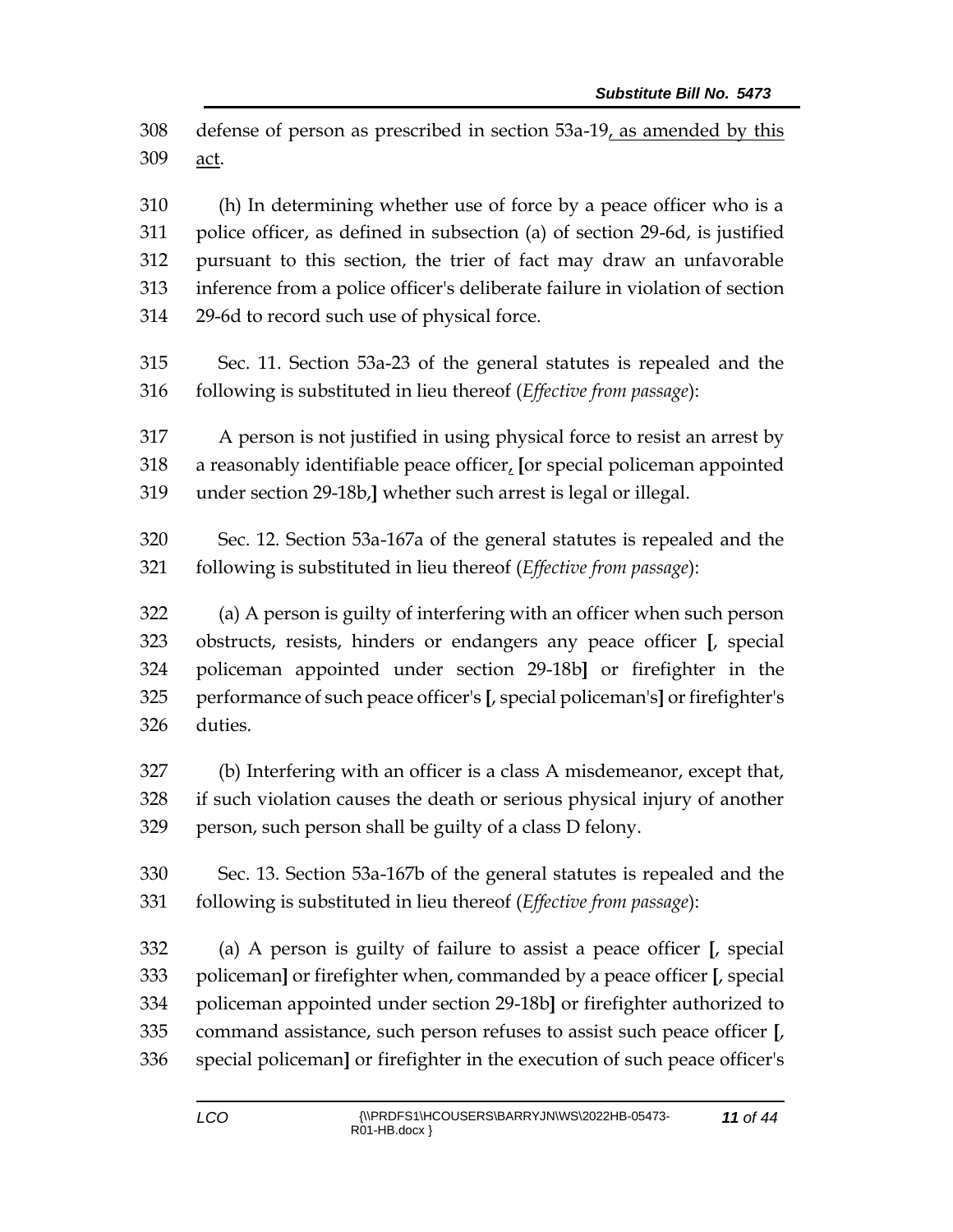**[**, special policeman's**]** or firefighter's duties.

 (b) Failure to assist a peace officer **[**, special policeman**]** or firefighter is a class A misdemeanor.

 Sec. 14. Subsection (a) of section 53a-167c of the general statutes is repealed and the following is substituted in lieu thereof (*Effective from passage*):

 (a) A person is guilty of assault of public safety, emergency medical, public transit or health care personnel when, with intent to prevent a reasonably identifiable peace officer, **[**special policeman appointed under section 29-18b,**]** firefighter or employee of an emergency medical service organization, as defined in section 53a-3, as amended by this act, emergency room physician or nurse, health care employee as defined in section 19a-490q, employee of the Department of Correction, member or employee of the Board of Pardons and Paroles, probation officer, employee of the Judicial Branch assigned to provide pretrial secure detention and programming services to juveniles accused of the commission of a delinquent act, liquor control agent, state or municipal animal control officer, security officer, employee of the Department of Children and Families assigned to provide direct services to children and youths in the care or custody of the department, employee of a municipal police department assigned to provide security at the police department's lockup and holding facility, active individual member of a volunteer canine search and rescue team, as defined in section 5-249, or public transit employee from performing his or her duties, and while such peace officer, **[**special policeman,**]** firefighter, employee, physician, nurse, health care employee, member, liquor control agent, animal control officer, security officer, probation officer or active individual member is acting in the performance of his or her duties, (1) such person causes physical injury to such peace officer, **[**special policeman,**]** firefighter, employee, physician, nurse, member, liquor control agent, animal control officer, security officer, probation officer or active individual member, or (2) such person throws or hurls, or causes to be thrown or hurled, any rock, bottle, can or other article, object or missile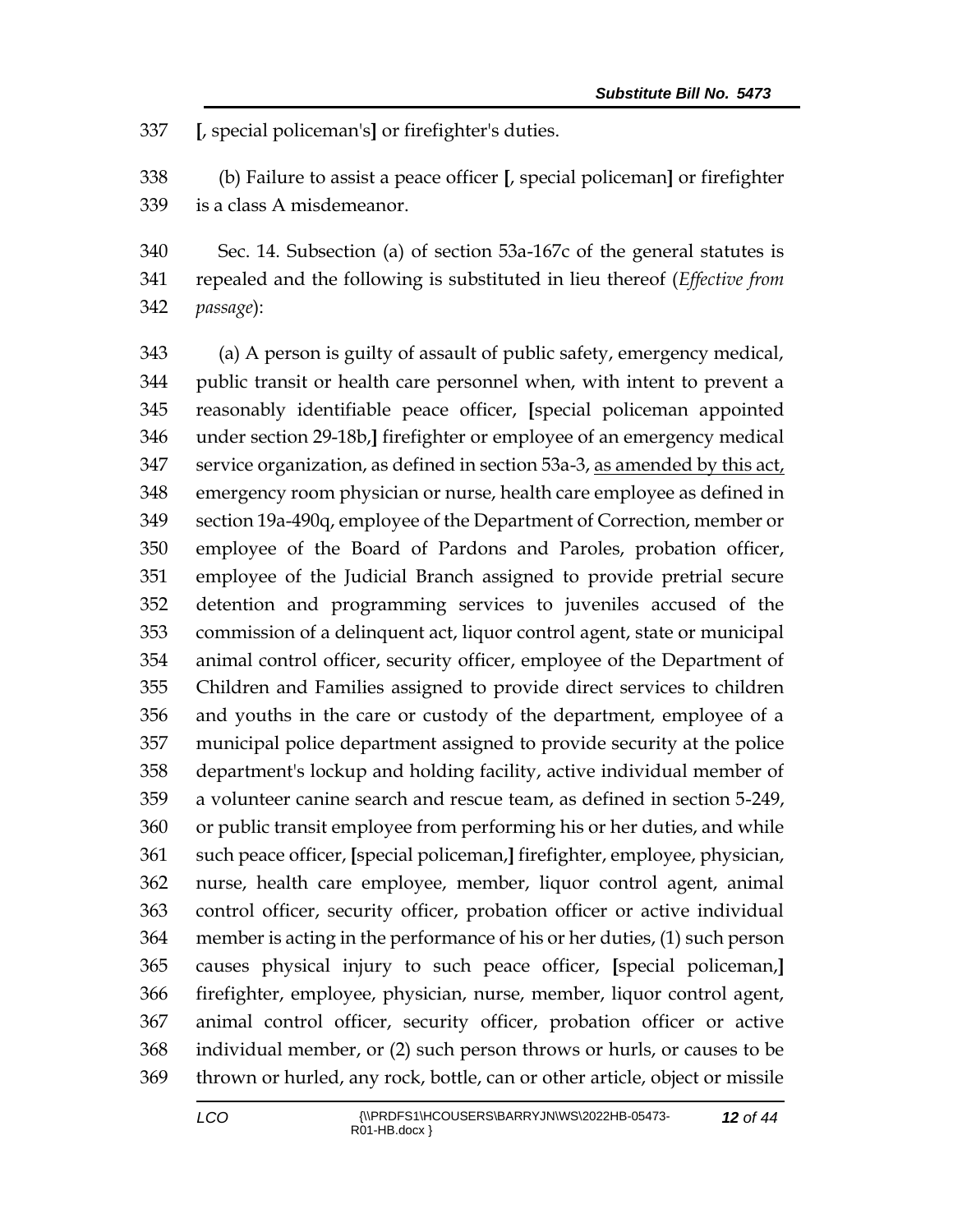of any kind capable of causing physical harm, damage or injury, at such peace officer, **[**special policeman,**]** firefighter, employee, physician, nurse, member, liquor control agent, animal control officer, security officer, probation officer or active individual member, or (3) such person uses or causes to be used any mace, tear gas or any like or similar deleterious agent against such peace officer, **[**special policeman,**]** firefighter, employee, physician, nurse, member, liquor control agent, animal control officer, security officer, probation officer or active individual member, or (4) such person throws or hurls, or causes to be thrown or hurled, any paint, dye or other like or similar staining, discoloring or coloring agent or any type of offensive or noxious liquid, agent or substance at such peace officer, **[**special policeman,**]** firefighter, employee, physician, nurse, member, liquor control agent, animal control officer, security officer, probation officer or active individual member, or (5) such person throws or hurls, or causes to be thrown or hurled, any bodily fluid including, but not limited to, urine, feces, blood or saliva at such peace officer, **[**special policeman,**]** firefighter, employee, physician, nurse, member, liquor control agent, animal control officer, security officer, probation officer or active individual member. For the purposes of this section, "public transit employee" means a person employed by the state, a political subdivision of the state, a transit district formed under chapter 103a or a person with whom the Commissioner of Transportation has contracted in accordance with section 13b-34 to provide transportation services who operates a vehicle or vessel providing public ferry service or fixed route bus service or performs duties directly related to the operation of such vehicle or vessel, or who, as part of the provision of public rail service, is a train operator, conductor, inspector, signal person or station agent and "security officer" has the same meaning as provided in section 29-152u.

 Sec. 15. Subsection (a) of section 12-699 of the general statutes is repealed and the following is substituted in lieu thereof (*Effective from passage*):

(a) As used in this **[**section and section 12-699a**]** chapter and section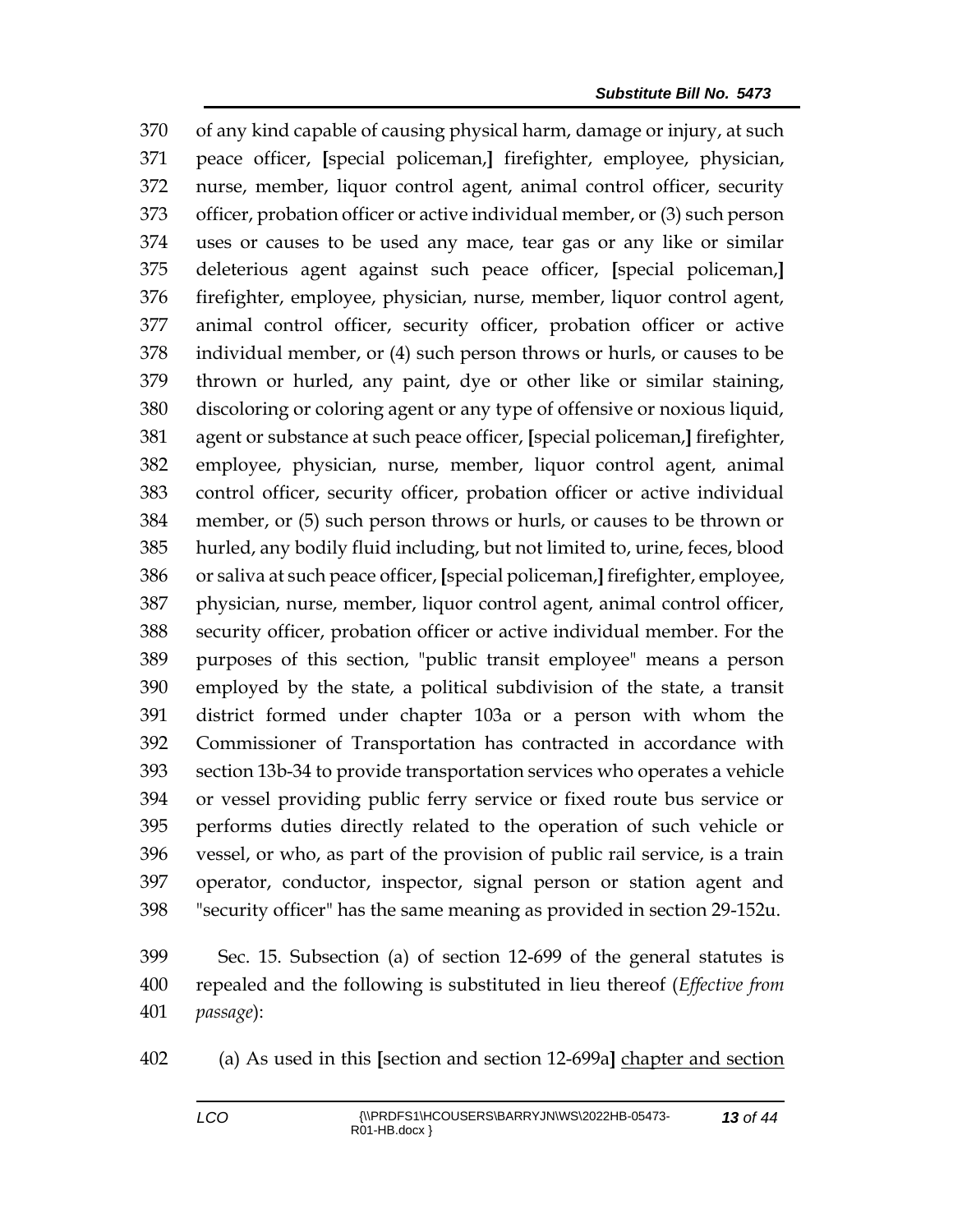16 of this act:

 (1) "Partnership" has the same meaning as provided in Section  $7701(a)(2)$  of the Internal Revenue Code, as defined in section 12-213, and regulations adopted thereunder. "Partnership" includes a limited liability company that is treated as a partnership for federal income tax purposes;

 (2) "S corporation" means a corporation or a limited liability company that is treated as an S corporation for federal income tax purposes;

 (3) "Affected business entity" means a partnership or an S corporation, but does not include a publicly-traded partnership, as defined in Section 7704(b) of the Internal Revenue Code, that has agreed to file an annual return pursuant to section 12-726 reporting the name, address, Social Security number or federal employer identification number and such other information required by the Commissioner of Revenue Services of each unitholder whose distributive share of partnership income derived from or connected with sources within this state was more than five hundred dollars;

 (4) "Member" means (A) a shareholder of an S corporation, (B) a partner in (i) a general partnership, (ii) a limited partnership, or (iii) a limited liability partnership, or (C) a member of a limited liability company that is treated as a partnership or an S corporation for federal income tax purposes; and

 (5) "Taxable year" means the taxable year of an affected business entity for federal income tax purposes.

 Sec. 16. (NEW) (*Effective from passage*) (a) Any affected business entity may elect to file a composite income tax return on behalf of each nonresident individual who is a member of such affected business entity, subject to any requirements and conditions the Commissioner of Revenue Services may prescribe in the return form and instructions for such return. The affected business entity shall make such election by the due date or extended due date of such affected business entity's return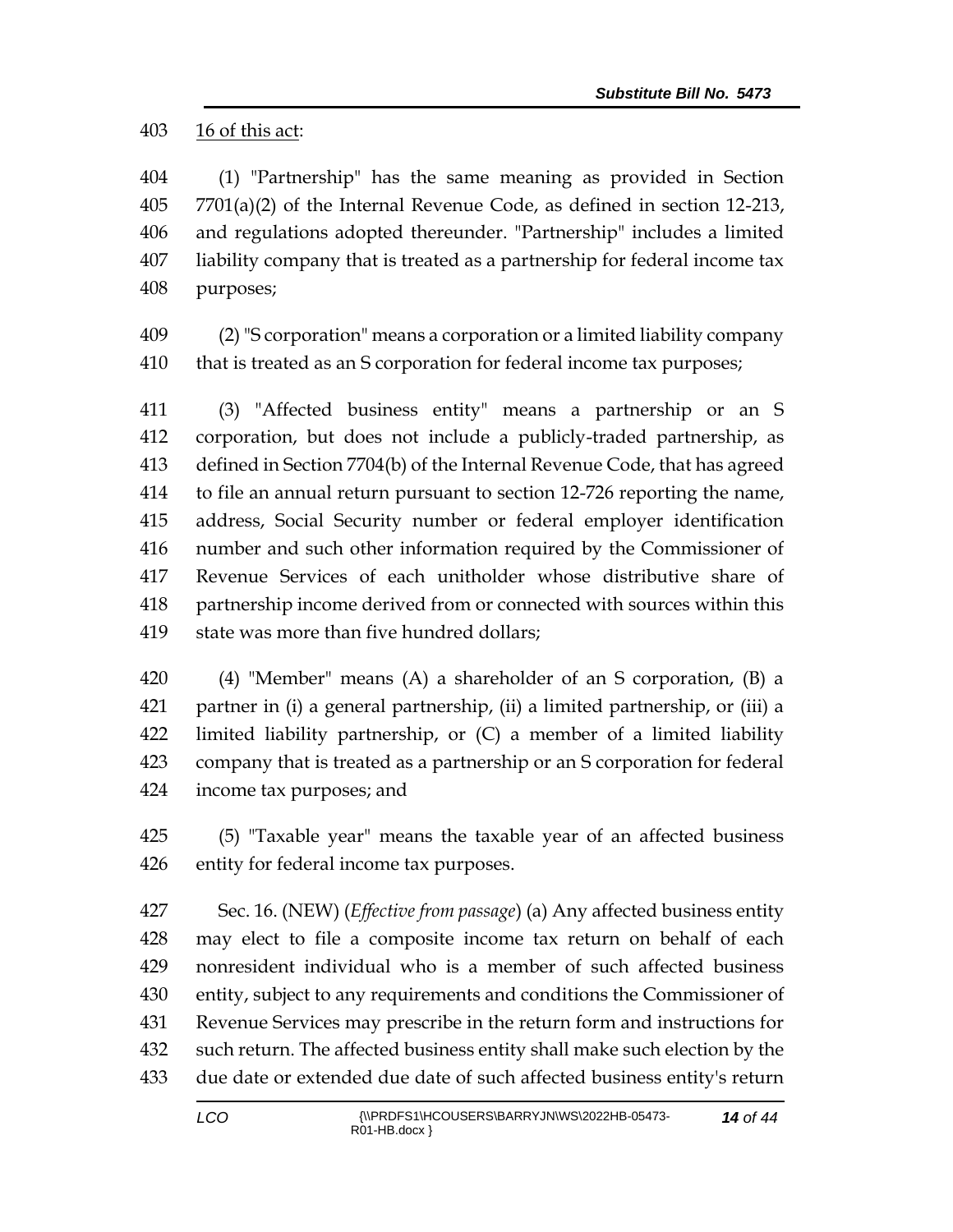under chapter 228z of the general statutes.

 (b) If an affected business entity elects to file a composite income tax return pursuant to subsection (a) of this section, the affected business entity shall pay to the commissioner the tax calculated under subsection (c) of this section, plus penalties and interest due thereon, on behalf of each nonresident individual member of such affected business entity. Any such payment made by an affected business entity to the commissioner with respect to any taxable period shall be considered to be a payment by such nonresident individual member for the tax imposed on such member under chapter 229 of the general statutes for such taxable period.

 (c) The composite income tax due on behalf of each nonresident individual member shall equal (1) such member's distributive share of the affected business entity's items derived from or connected with sources within this state as calculated under subdivision (1) of subsection (c) of section 12-699 of the general statutes multiplied by the highest marginal rate in effect under section 12-700 of the general statutes for the taxable year, less (2) the credit allowed to such nonresident individual member pursuant to subdivision (1) of subsection (g) of section 12-699 of the general statutes with respect to the affected business entity. In no event shall an amount due on behalf of a nonresident individual member be less than zero. Such composite income tax shall be due at the same time, and subject to penalties and interest, as if such tax was a tax due from the affected business entity under section 12-699 of the general statutes, as amended by this act.

 (d) (1) If income from one or more affected business entities that each elect to file a composite income tax return pursuant to this section is the only source of income derived from or connected with sources within this state for a nonresident individual member, or for the member and the member's spouse if a joint federal income tax return is or shall be filed, the filing by the affected business entity of the composite income tax return and the payment by the affected business entity on behalf of the member of the tax imposed under this section shall satisfy the filing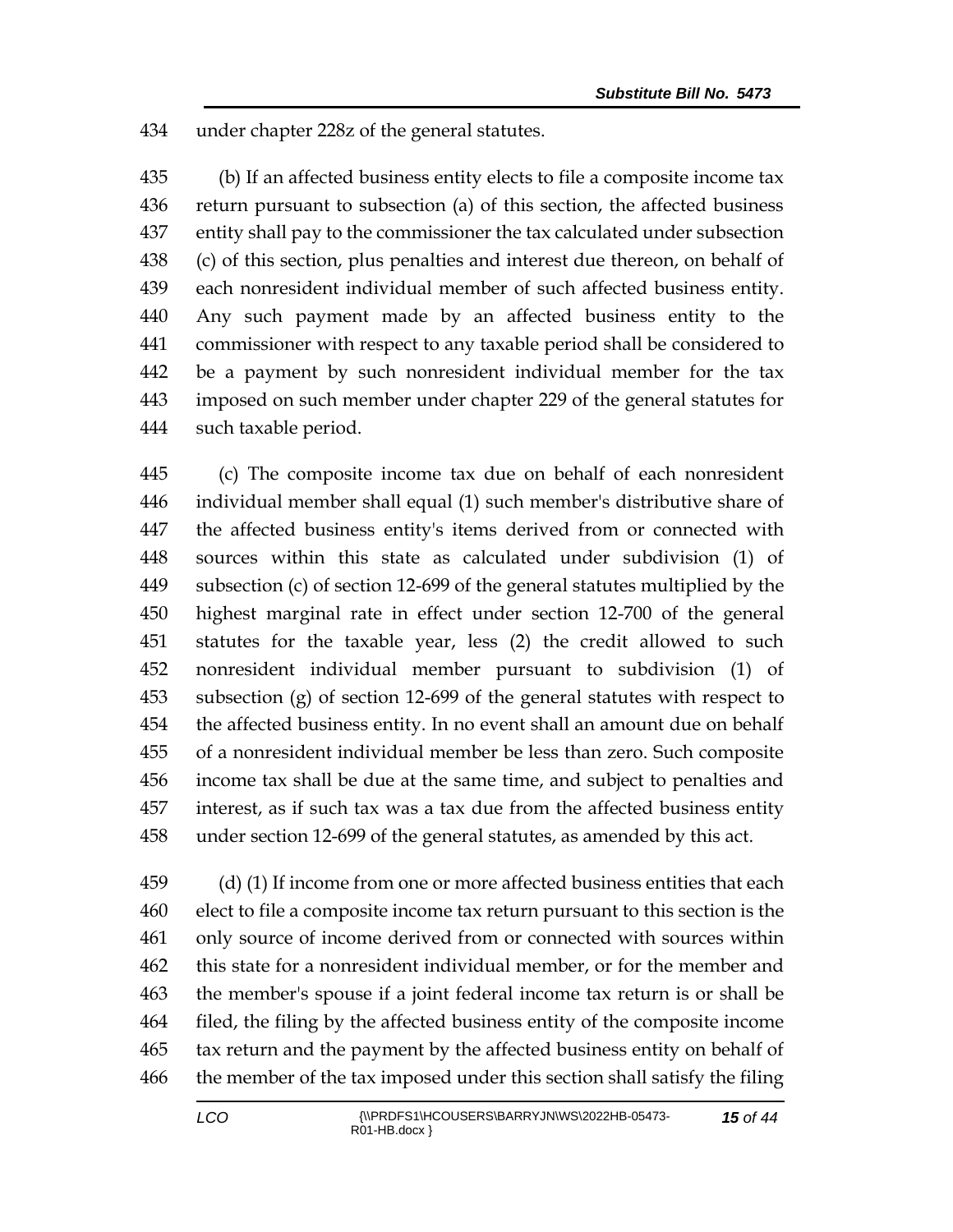and payment requirements otherwise separately imposed on the member under chapter 229 of the general statutes. The commissioner may make any deficiency assessment against the affected business entity or the member, provided any such assessment against the member shall be limited to the member's share thereof. Except as provided in section 12-733 of the general statutes, any such assessment shall be made not later than three years after the affected business entity's annual return pursuant to section 12-699 of the general statutes, as amended by this act, is filed.

 (2) If income from one or more affected business entities that each elect to file a composite income tax return pursuant to this section is not the only source of income derived from or connected with sources within this state for a nonresident individual member, or for the member and the member's spouse if a joint federal income tax return is or shall be filed, nothing in this section shall be construed as excusing 482 the member from the obligation to file such member's own separate tax return under chapter 229 of the general statutes. In such event, the member shall receive credit for the composite income tax paid under this section by the affected business entity on the member's behalf. The commissioner may make any deficiency assessment that is related to the member's distributive share of income from the affected business entity against the affected business entity or the member. Except as provided in section 12-733 of the general statutes, any such assessment against the affected business entity shall be made not later than three years after the affected business entity's annual return pursuant to section 12-699 of the general statutes, as amended by this act, is filed.

 Sec. 17. Subsection (c) of section 12-391 of the general statutes is amended by adding subdivision (4) as follows (*Effective October 1, 2022*):

 (NEW) (4) "Federal basic exclusion amount" means the dollar amount published annually by the Internal Revenue Service at which a decedent would be required to file a federal estate tax return based on the value of the decedent's gross estate and federally taxable gifts.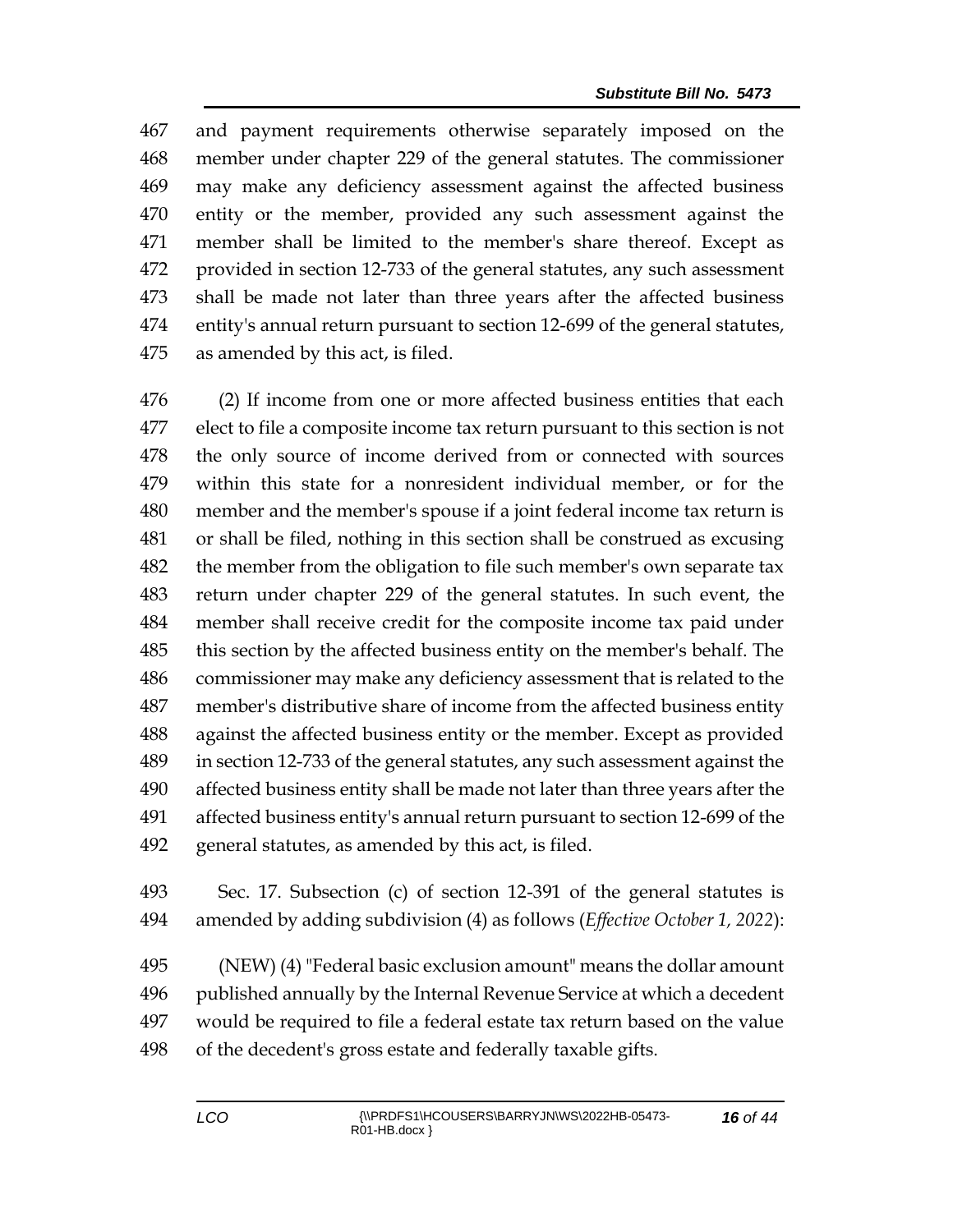Sec. 18. Subparagraph (J) of subdivision (3) of subsection (b) of section 12-392 of the general statutes is repealed and the following is substituted in lieu thereof (*Effective October 1, 2022*):

 (J) A tax return shall be filed, in the case of every decedent who dies on or after January 1, 2023, and at the time of death was (i) a resident of this state, or (ii) a nonresident of this state whose gross estate includes any real property situated in this state or tangible personal property having an actual situs in this state. If the decedent's Connecticut taxable estate is over **[**five million four hundred ninety thousand dollars**]** the federal basic exclusion amount, such tax return shall be filed with the Commissioner of Revenue Services and a copy of such return shall be 510 filed with the court of probate for the district within which the decedent resided at the date of his or her death or, if the decedent died a nonresident of this state, the court of probate for the district within which such real property or tangible personal property is situated. If the decedent's Connecticut taxable estate is equal to or less than **[**five million four hundred ninety thousand dollars**]** the federal basic exclusion amount, such return shall be filed with the court of probate for the district within which the decedent resided at the date of his or her death or, if the decedent died a nonresident of this state, the court of probate for the district within which such real property or tangible personal property is situated, and no such return shall be filed with the Commissioner of Revenue Services. The judge of probate for the district in which such return is filed shall review each such return and shall issue a written opinion to the estate representative in each case in which the judge determines that the estate is not subject to tax under this chapter.

 Sec. 19. Section 12-643 of the general statutes is amended by adding subdivision (4) as follows (*Effective October 1, 2022*):

 (NEW) (4) "Federal basic exclusion amount" means the dollar amount published annually by the Internal Revenue Service over which a donor would owe federal gift tax based on the value of the donor's federally taxable gifts.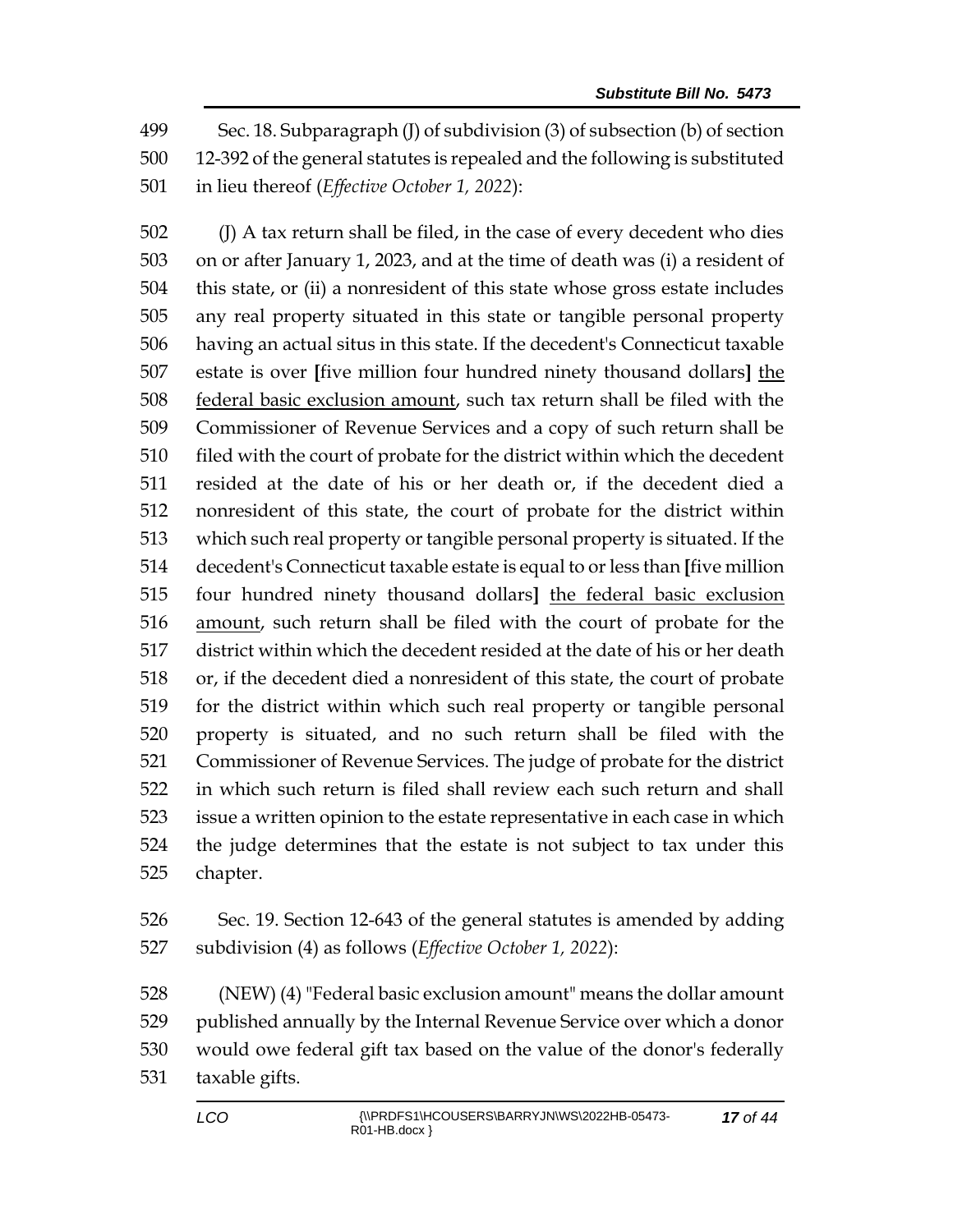Sec. 20. Subdivision (1) of subsection (d) of section 12-704c of the 2022 supplement to the general statutes is repealed and the following is substituted in lieu thereof (*Effective from passage*):

 (d) (1) Notwithstanding the provisions of subsections (b) and (c) of this section, for taxable years commencing on or after January 1, **[**2021**]** 537 2023, for any taxpayer who paid the conveyance tax on real property at the rate prescribed by subparagraph (C)(ii) of subdivision (2) of subsection (b) of section 12-494, the credit allowed under this section shall not exceed thirty-three and one-third per cent of the amount of the conveyance tax paid **[**at such rate**]** in excess of one and one-quarter per cent on that portion of the consideration taxed under section 12-494 that is in excess of eight hundred thousand dollars, in each of the three taxable years **[**next succeeding the second**]** beginning with the third taxable year after the taxable year in which such conveyance tax was paid. For any taxable year such taxpayer claims the credit or portion thereof under this subsection, such credit shall be in lieu of any credit such taxpayer may be eligible to claim under subsection (b) or (c) of this section.

 Sec. 21. Section 12-415 of the general statutes is repealed and the following is substituted in lieu thereof (*Effective from passage*):

 (a) If the commissioner is not satisfied with the return or returns of the tax or the amount of tax required to be paid to the state by any person, the commissioner may compute and assess or reassess the amount required to be paid upon the basis of the facts contained in the return or returns or upon the basis of any information which is in or that may come into the commissioner's possession. **[**Except in the case of fraud or intent to evade or in the case of new information that may come into the commissioner's possession, the commissioner may not make more than one assessment for a tax period for which a return has been filed.**]**

 (b) The amount of the assessment or reassessment, exclusive of penalties, shall bear interest at the rate of one per cent per month or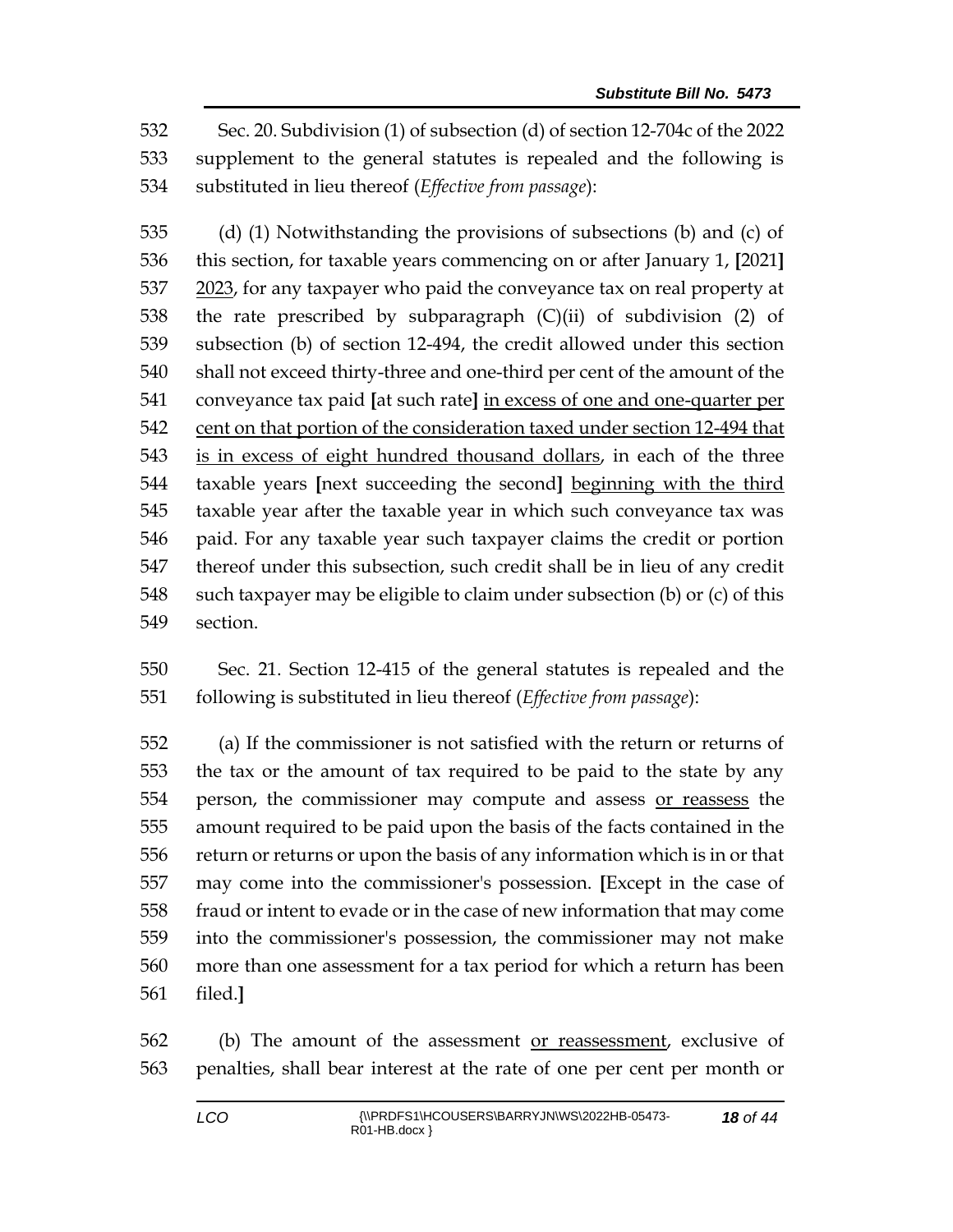fraction thereof from the last day of the month succeeding the period for which the amount or any portion thereof should have been returned until the date of payment.

 (c) When it appears that any part of the deficiency for which a 568 deficiency assessment or reassessment is made is due to negligence or intentional disregard of the provisions of this chapter or regulations promulgated thereunder, there shall be imposed a penalty equal to fifteen per cent of the amount of such deficiency assessment or reassessment, or fifty dollars, whichever is greater.

 (d) When it appears that any part of the deficiency for which a deficiency assessment or reassessment is made is due to fraud or intent to evade the provisions of this chapter or regulations promulgated thereunder, there shall be imposed a penalty equal to twenty-five per 577 cent of the amount of such deficiency assessment or reassessment. No taxpayer shall be subject to a penalty under both subsection (c) of this section and this subsection in relation to the same tax period.

 (e) The commissioner shall give to the retailer or person storing, accepting, consuming or otherwise using services or tangible personal property written notice of the commissioner's assessment or reassessment. The notice may be served personally or by mail. If by mail, it shall be addressed to the retailer or person storing, accepting, consuming or otherwise using services or tangible personal property at the address as it appears in the records of the commissioner's office.

 (f) Except in the case of fraud, intent to evade this chapter or authorized regulations, failure to make a return, or claim for additional amount pursuant to **[**subdivision (3)**]** subsection (c) of section 12-418, as amended by this act, every notice of a deficiency assessment or 591 reassessment shall be mailed within three years after the last day of the month following the period for which the amount is proposed to be assessed or reassessed or within three years after the return is filed, whichever period expires later. The limitation specified in this subsection does not apply in case of a sales tax proposed to be assessed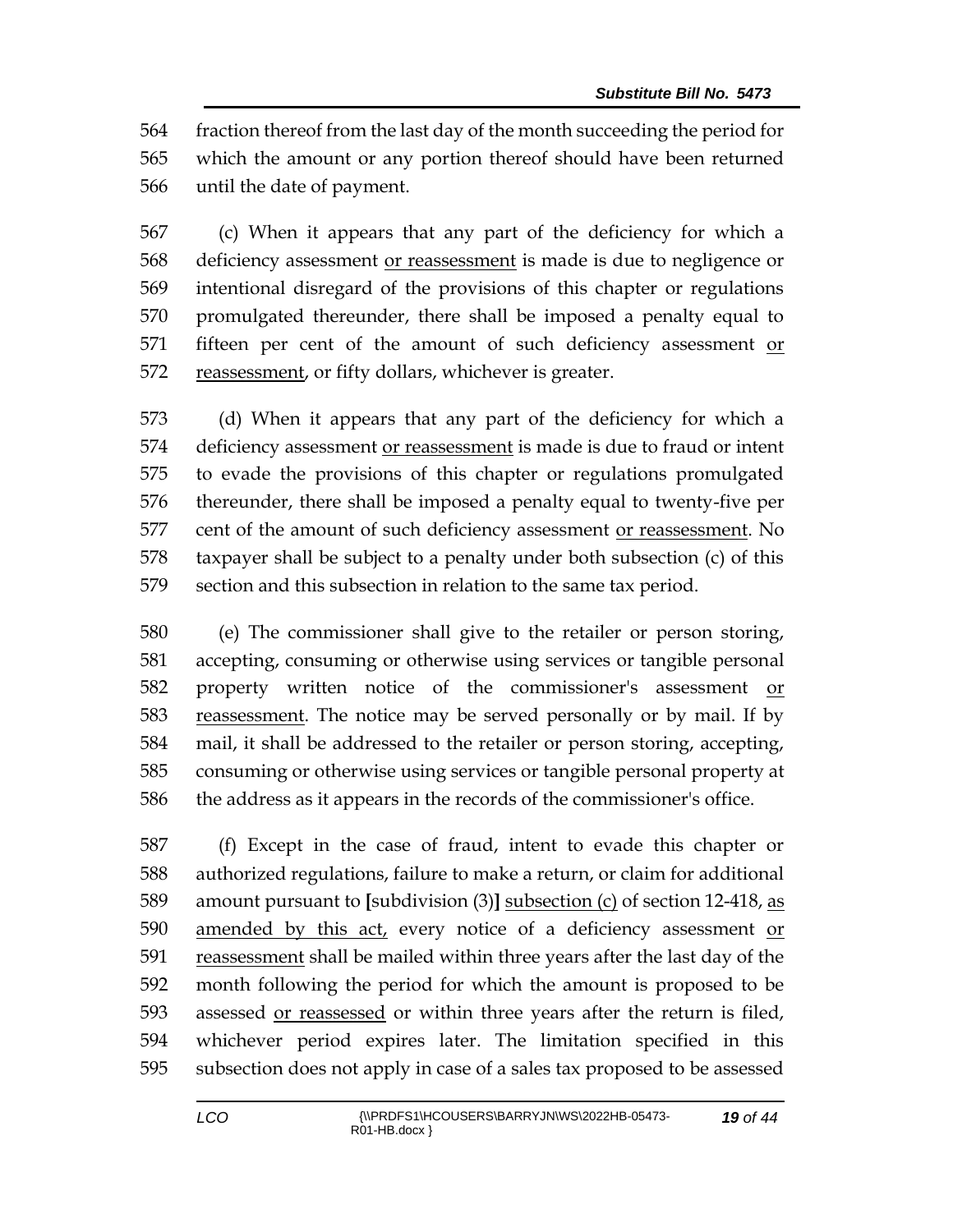or reassessed with respect to sales of services or property for the storage, acceptance, consumption or other use of which notice of a deficiency 598 assessment or reassessment has been or is given pursuant to this subsection, subsection (e) of this section, subsection (c) of section 12-416, as amended by this act, **[**subdivision (1)**]** and subsection (a) of section 12-417, **[**and this subsection**]** as amended by this act. The limitation specified in this subsection does not apply in case of an amount of use tax proposed to be assessed or reassessed with respect to storage, acceptance, consumption or other use of services or property for the sale of which notice of a deficiency assessment or reassessment has been or is given pursuant to this subsection and said subsections. **[**and this subsection.**]**

 (g) If, before the expiration of the time prescribed in subsection (f) of this section for the mailing of a notice of deficiency **[**determination**]** assessment or reassessment, the taxpayer has consented in writing to the mailing of the notice after such time, the notice may be mailed at any time prior to the expiration of the period agreed upon. The period so agreed upon may be extended by subsequent agreements in writing made before the expiration of the period previously agreed upon.

 Sec. 22. Section 12-416 of the general statutes is repealed and the following is substituted in lieu thereof (*Effective from passage*):

 If any person fails to make a return, the commissioner shall make an estimate of the amount of the gross receipts of the person or, as the case may be, of the amount of the total sales price of services or tangible personal property sold or purchased by the person, the storage, acceptance, consumption or other use of which in this state is subject to the use tax. The estimate shall be made for the period or periods in respect to which the person failed to make a return and shall be based upon any information which is in or may come into the commissioner's possession. To the tax imposed upon the basis of such estimate, there shall be added an amount equal to fifteen per cent of such tax, or fifty dollars, whichever is greater. No person shall be subject to a penalty under both this section and section 12-419, as amended by this act.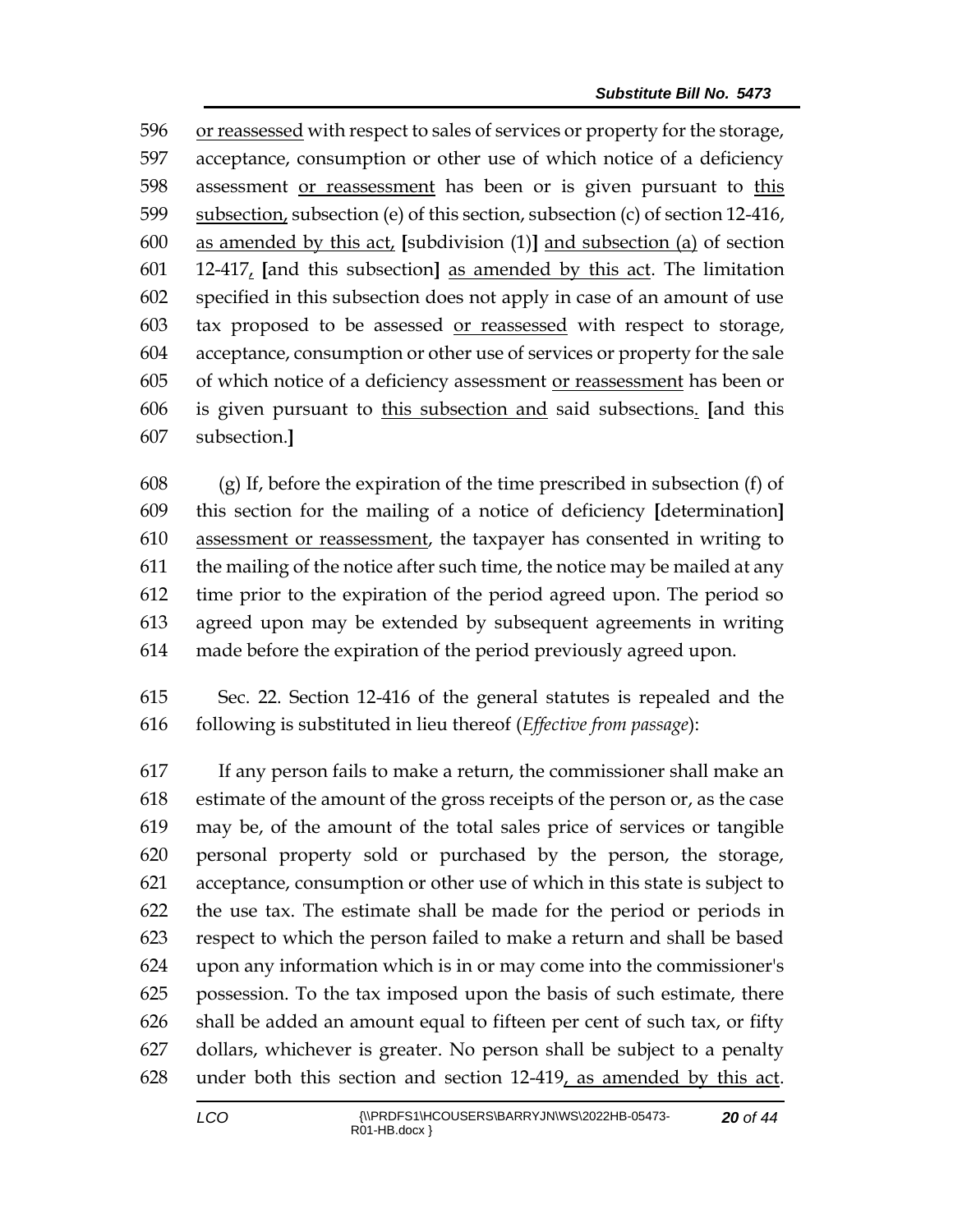**[**Except in the case of new information that may come into the commissioner's possession, the**]** The commissioner may **[**not**]** make more than one assessment for a tax period for which a tax return has not been filed.

 (b) The amount of the assessment shall bear interest at the rate of one per cent per month or fraction thereof from the last day of the month succeeding the period for which the amount or any portion thereof should have been returned until the date of payment.

 (c) Promptly after making the assessment, the commissioner shall give to the person written notice of the estimate, assessment and penalty, the notice to be served personally or by mail in the manner prescribed for service of notice of a deficiency assessment.

 (d) Nothing in this section shall preclude the commissioner from issuing a deficiency assessment or reassessment pursuant to the provisions of section 12-415, as amended by this act, for any period for which the commissioner issues a written notice of estimate, assessment and penalty under this section.

 Sec. 23. Section 12-417 of the general statutes is repealed and the following is substituted in lieu thereof (*Effective from passage*):

 **[**(1)**]** (a) If the commissioner believes that the collection of any tax or any amount of tax required to be collected and paid to the state or of any assessment will be jeopardized by delay, the commissioner shall make 651 an assessment or reassessment of the tax or amount of tax required to be collected, noting that fact upon the assessment or reassessment and serving written notice thereof, personally or by mail, in the manner 654 prescribed for service of notice of a deficiency assessment or reassessment, on the person against whom the jeopardy assessment or reassessment is made. Ten days after the date on which such notice is served on such person, such notice shall constitute a final assessment or 658 reassessment except only for such amounts as to which such person has filed a written **[**petition for reassessment**]** protest with the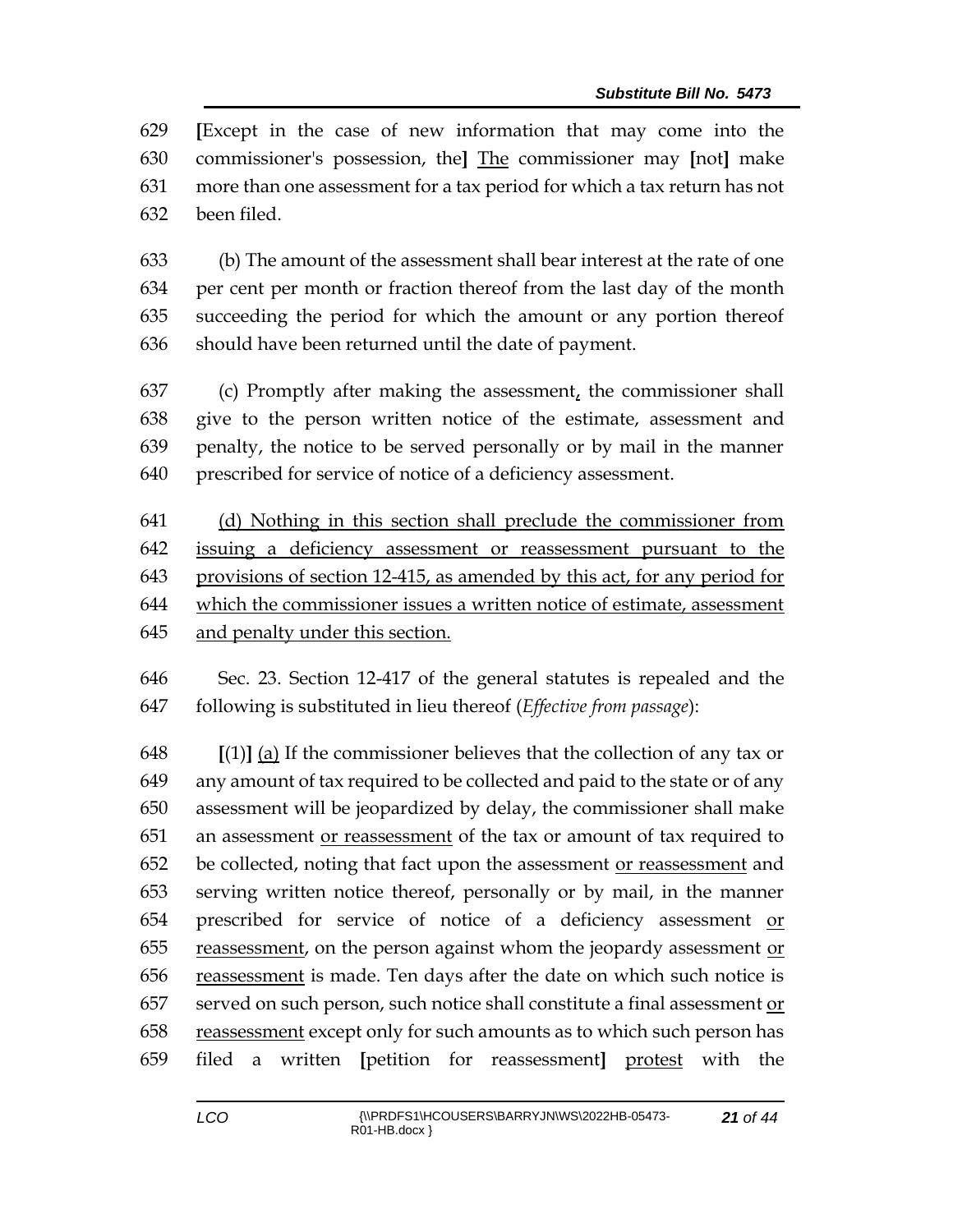commissioner, as provided in **[**subdivision (3)**]** subsection (c) of this section.

 **[**(2)**]** (b) The amount assessed or reassessed is due and payable no later than the tenth day after service of the notice of assessment or 664 reassessment, unless on or before such tenth day the person against whom such assessment or reassessment is made has obtained a stay of collection, as provided in **[**subdivision (3)**]** subsection (c) of this section. To the extent that collection has not been stayed, the commissioner may enforce collection of such tax by using the method provided in section 12-35, as amended by this act, or by using any other method provided for in the general statutes relating to the enforced collection of taxes, provided, if the amount of such tax has been definitely fixed, the amount so fixed shall be assessed and collected, and if the amount of such tax has not been definitely fixed, the commissioner shall assess and collect such amount as, in the commissioner's opinion, from the facts available to the commissioner, is sufficient. If the amount specified in the notice of jeopardy assessment or reassessment is not paid on or before the tenth day after service of notice thereof upon the person against whom the jeopardy assessment or reassessment is made, the delinquency penalty 679 and the interest provided in section  $12-419$ , as amended by this act, shall attach to the amount of the tax or the amount of the tax required to be collected.

 **[**(3)**]** (c) The person against whom a jeopardy assessment or reassessment is made may file a **[**petition for the reassessment**]** written protest thereof, pursuant to section 12-418, as amended by this act, with the commissioner on or before the tenth day after the service upon such person of notice of the jeopardy assessment or reassessment. Such person may obtain a stay of collection of the whole or any part of the amount of such jeopardy assessment or reassessment by filing with the commissioner, on or before such tenth day, a bond of a surety company authorized to do business in this state or other security acceptable to the commissioner in such an amount not exceeding double the amount as to which the stay is desired, as the commissioner deems necessary to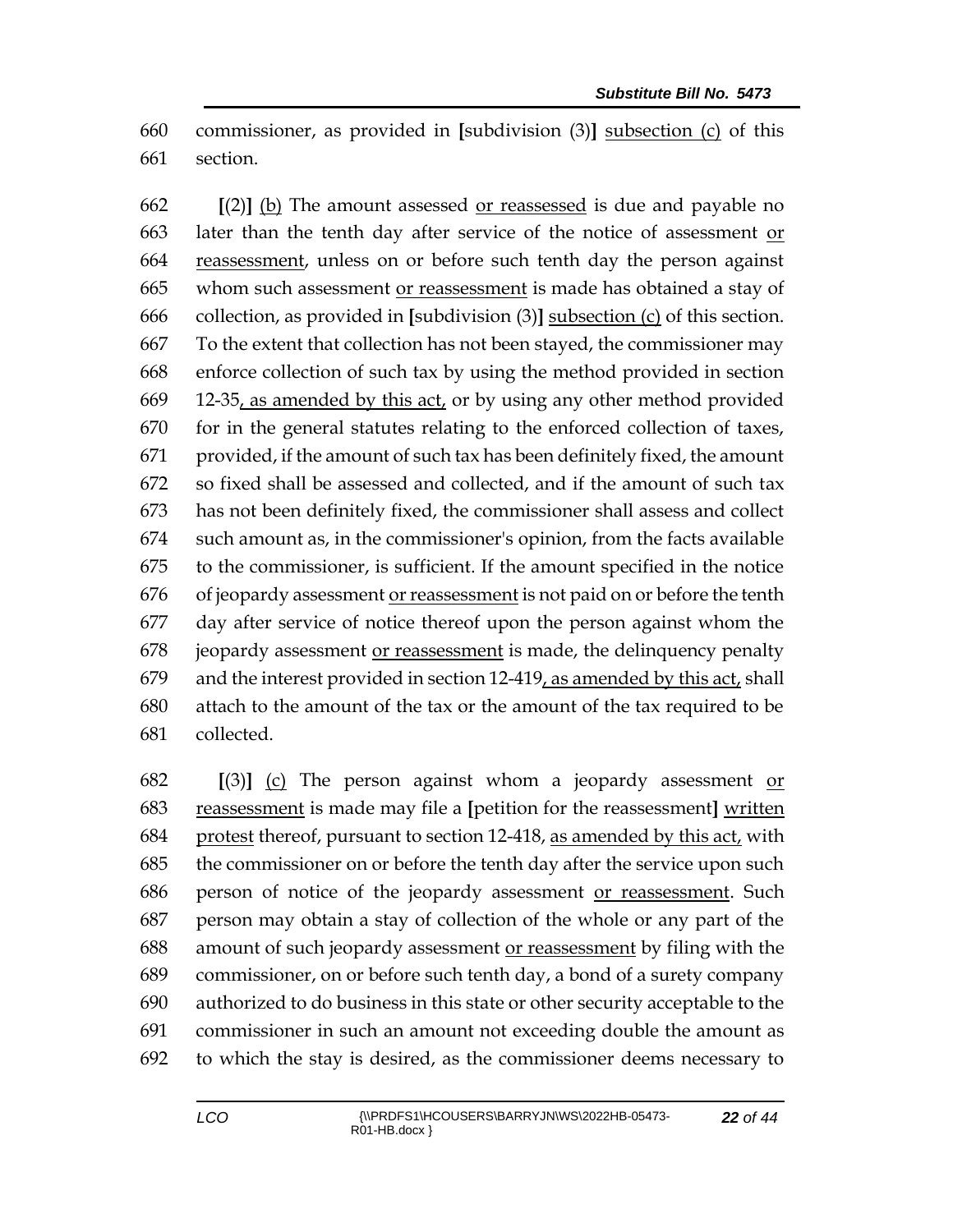ensure compliance with this chapter, conditioned upon payment of as much of the amount, the collection of which is stayed by the bond, as is found to be due from such person. The security may be sold by the commissioner in the manner prescribed by section 12-430, as amended 697 by this act. At any time thereafter in respect to the whole or any part of the amount covered by the bond, such person may waive the stay, and if as the result of such waiver, any part of the amount covered by the bond is paid, the bond shall, at the request of such person, be proportionately reduced.

 Sec. 24. Section 12-418 of the general statutes is repealed and the following is substituted in lieu thereof (*Effective from passage*):

 **[**(1)(A)**]** (a) (1) Any person against whom an assessment or a 705 reassessment is made under section 12-414a, 12-415, as amended by this act, 12-416, as amended by this act, or 12-424 or any person directly interested may **[**petition for a reassessment**]** file a written protest not later than sixty days after service upon such person of notice thereof. If a petition for reassessment is not filed within the sixty-day period, the assessment or reassessment becomes final at the expiration of the period.

 **[**(B)**]** (2) Any person against whom an assessment or reassessment is made under section 12-417, as amended by this act, or any person directly interested may **[**petition for a reassessment**]** file a written protest not later than ten days after service of notice upon such person. If a **[**petition for reassessment**]** written protest is not filed within such ten-day period, the assessment or reassessment becomes final at the expiration of the period.

 **[**(2)**]** (b) If a **[**petition for reassessment**]** written protest is filed within 720 the sixty-day period, in the case of an assessment or reassessment made under section 12-414a, 12-415, as amended by this act, 12-416, as amended by this act, or 12-424, or within the ten-day period, in the case of an assessment or reassessment made under section 12-417, as 724 amended by this act, the commissioner shall reconsider the assessment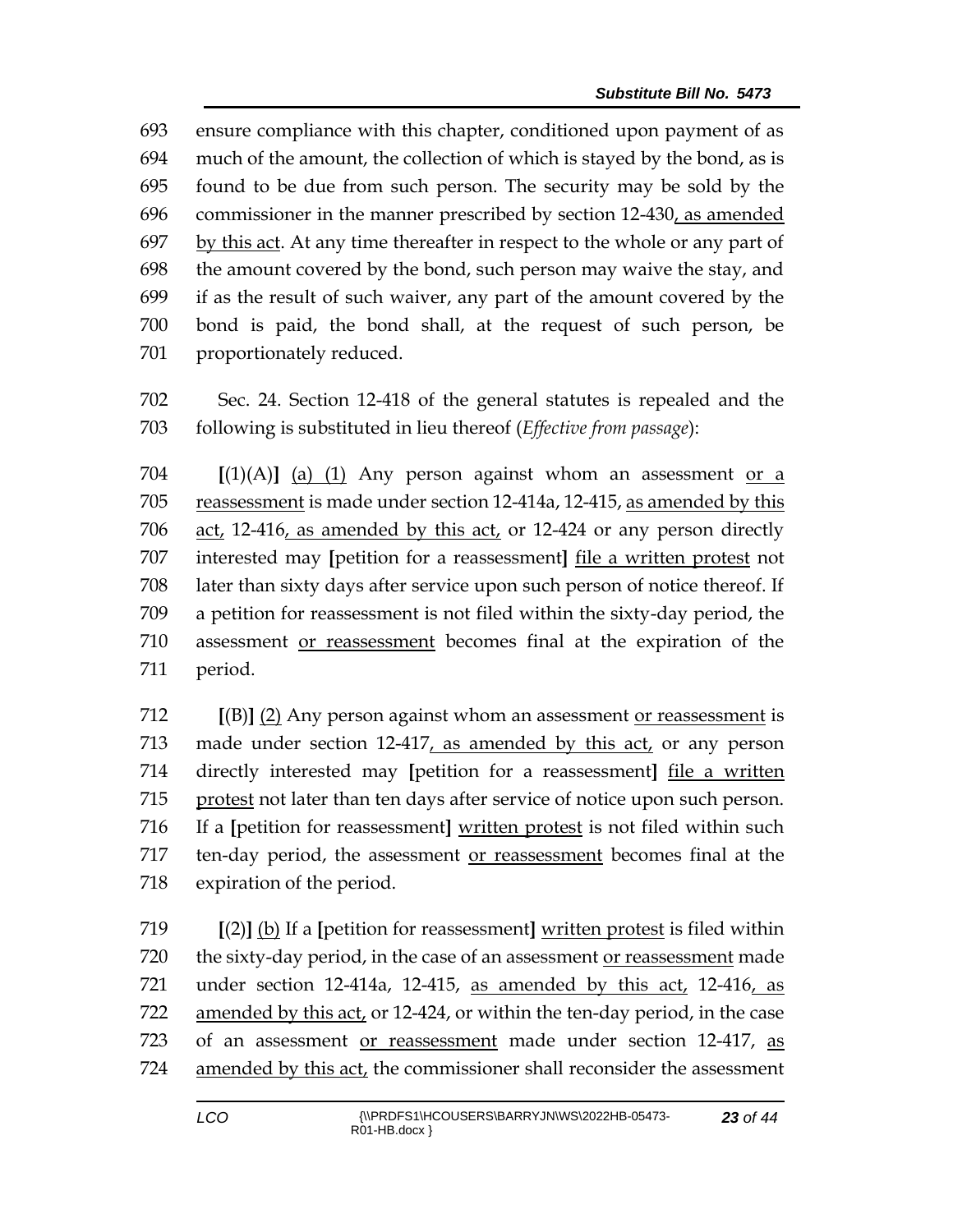or reassessment and, if the person has so requested in the petition, shall, in the commissioner's discretion, grant the person an oral hearing and shall give such person ten days' notice of the time and place of the hearing. The commissioner may continue the hearing from time to time, as may be necessary, and may assign the conduct of such hearing to a representative of the commissioner.

 **[**(3)**]** (c) The commissioner may decrease or increase the amount of the assessment or reassessment before it becomes final, but the amount may be increased only if a claim for the increase is asserted by the commissioner at or before the hearing.

 **[**(4)**]** (d) The order or decision of the commissioner upon a **[**petition for reassessment**]** protest becomes final one month after service upon the **[**petitioner**]** person filing the protest of notice thereof unless within such period **[**the petitioner**]** such person seeks judicial review of the commissioner's order or decision pursuant to section 12-422.

 **[**(5)**]** (e) All assessments or reassessments made by the commissioner 741 under section 12-414a, 12-415, as amended by this act, 12-416, as amended by this act, or 12-424 are due and payable at the time they become final.

 **[**(6)**]** (f) Any notice required by this section shall be served personally or by mail in the manner prescribed for service of notice of a deficiency assessment.

 Sec. 25. Section 12-419 of the general statutes is repealed and the following is substituted in lieu thereof (*Effective from passage*):

 (a) Any person, other than an individual making purchases for personal use or consumption and not making purchases for use or consumption in carrying on a trade, occupation, business or profession, who fails to pay any tax to the state or any amount of tax required to be collected and paid to the state, except amounts of assessments or 754 reassessments made by the commissioner under sections 12-415 and 12-416, as amended by this act, within the time required shall pay, in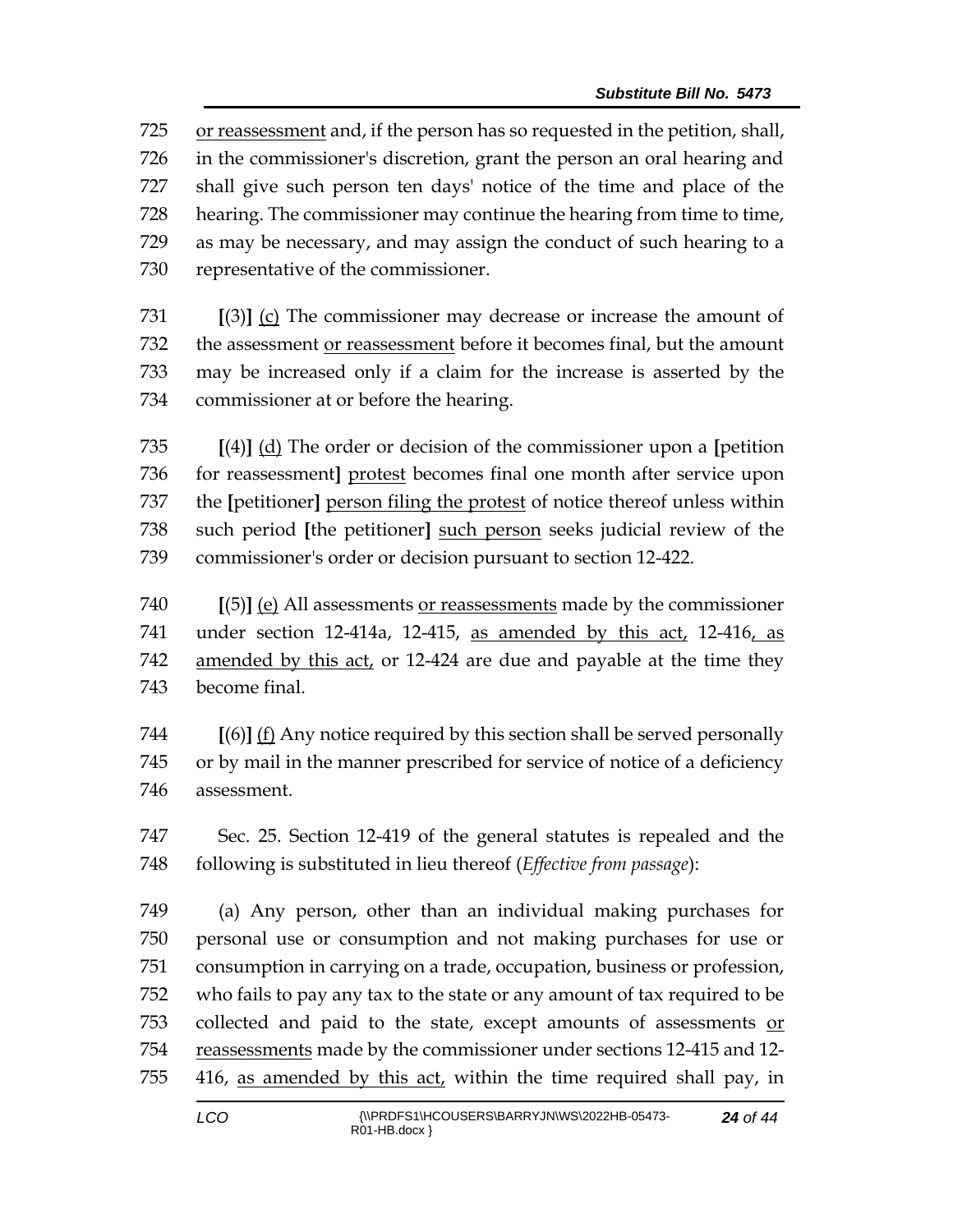addition to such tax or such amount of tax required to be collected and paid, a penalty of fifteen per cent of the tax or fifty dollars, whichever amount is greater, plus interest on such tax or such amount of tax required to be collected and paid at the rate of one per cent per month or fraction thereof from the due date to the date of payment.

 (b) Any individual making purchases for personal use or consumption and not making purchases for use or consumption in carrying on a trade, occupation, business or profession who fails to pay use tax to the state, except amounts of assessments or reassessments made by the commissioner under sections 12-415 and 12-416, as amended by this act, within the time required shall pay, in addition to such tax, a penalty of ten per cent of the tax, plus interest on such tax at the rate of one per cent per month or fraction thereof from the due date of such tax to the date of payment.

 (c) Subject to the provisions of section 12-3a, the commissioner may waive all or any part of the penalties provided under this chapter when it is proven to the satisfaction of the commissioner that failure to pay any tax was due to reasonable cause and was not intentional or due to neglect.

 Sec. 26. Subdivision (6) of subsection (a) of section 12-408c of the general statutes is repealed and the following is substituted in lieu thereof (*Effective from passage*):

 (6) The commissioner may, at any time within three years after the date of receipt of such claim for refund, examine such claim and supporting documentation and, if any error is disclosed by such examination, mail a notice of assessment or reassessment in the manner provided in section 12-415, as amended by this act, as if a return had been filed with which the commissioner was not satisfied. In such event, the claimant may **[**petition for reassessment**]** file a written protest in the time and manner provided in section 12-418, as amended by this act. The order or decision of the commissioner upon the **[**petition for reassessment**]** written protest shall be subject to judicial review in the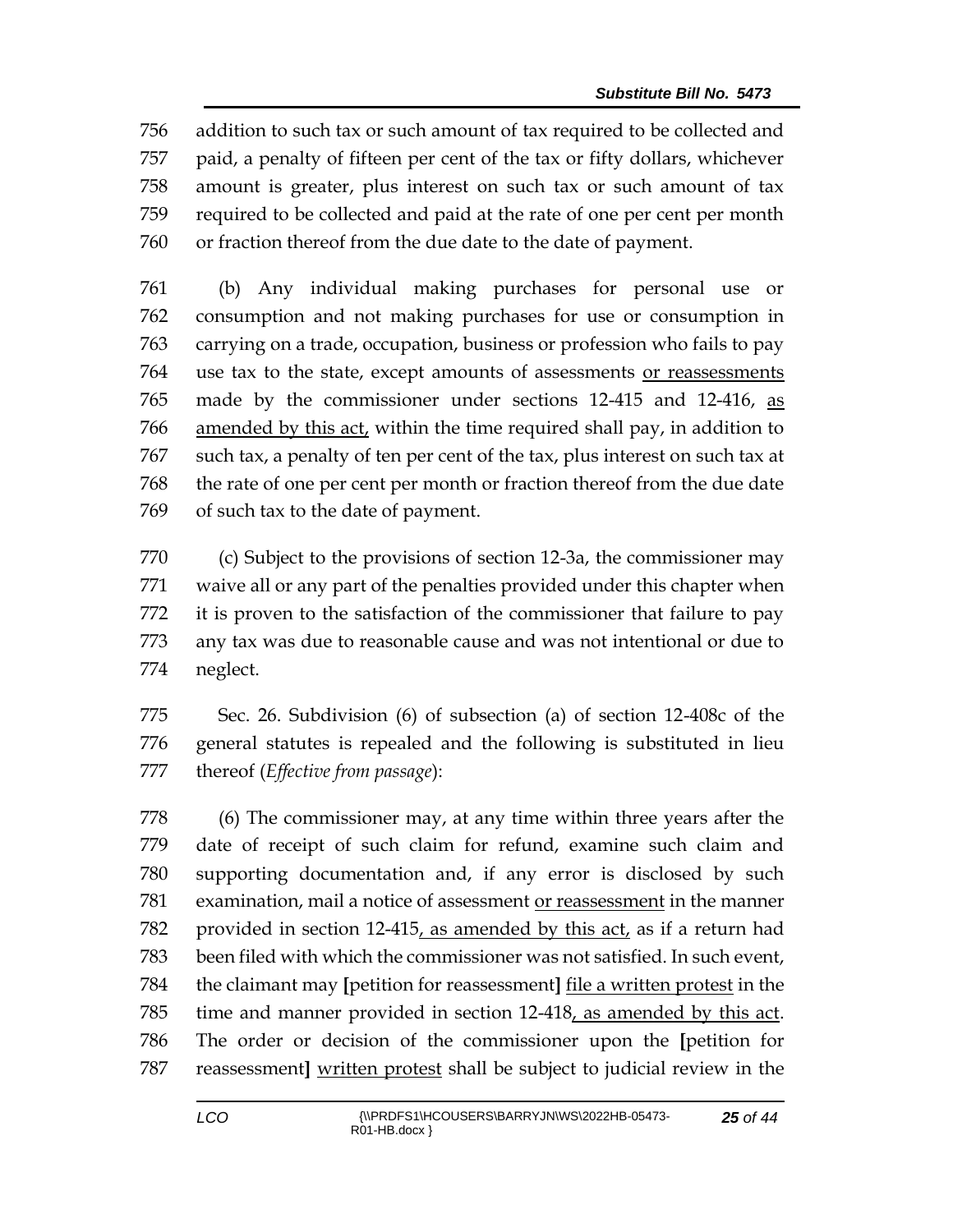time and manner provided in section 12-422.

 Sec. 27. Subsections (c) and (d) of section 12-420b of the general statutes are repealed and the following is substituted in lieu thereof (*Effective from passage*):

 (c) The commissioner may, in the commissioner's sole discretion, terminate a managed compliance agreement and conduct an audit of an eligible taxpayer under **[**subdivision (1)**]** subsection (a) of section 12-415, as amended by this act, if the eligible taxpayer fails to fulfill any of the terms of a managed compliance agreement and such failure is materially adverse to the commissioner and the taxpayer fails to cure such failure not later than thirty days after the mailing of written notice of such failure by the commissioner, provided no such notice need be given in the event such failure is not capable of being cured or the commissioner believes that the collection of any tax required to be collected and paid to the state or of any assessment or reassessment will be jeopardized by delay. Any such termination shall be effective on the first day of the fourth month following the month in which notice of such termination is given by the commissioner to the taxpayer, except that such termination shall take effect immediately if such failure is not capable of being cured or if the commissioner believes that the collection of any tax 808 required to be collected and paid to the state or of any assessment or reassessment will be jeopardized by delay.

 (d) Nothing in this section shall abridge or alter any other requirements, rights or obligations of an eligible taxpayer or the commissioner granted or imposed by statute or regulation, including, but not limited to, penalties for negligence or intentional disregard of the provisions of this chapter, except as provided in subsection (c) of this section; penalties for failure to file returns or for fraud or intent to evade the provisions of this chapter; limitation periods and waivers of limitation periods; the right of an eligible taxpayer to **[**petition for reassessment**]** file a written protest under section 12-418, as amended by 819 this act; the right of an eligible taxpayer to appeal an assessment or  $\alpha$ 820 reassessment under section 12-422; or the right of an eligible taxpayer to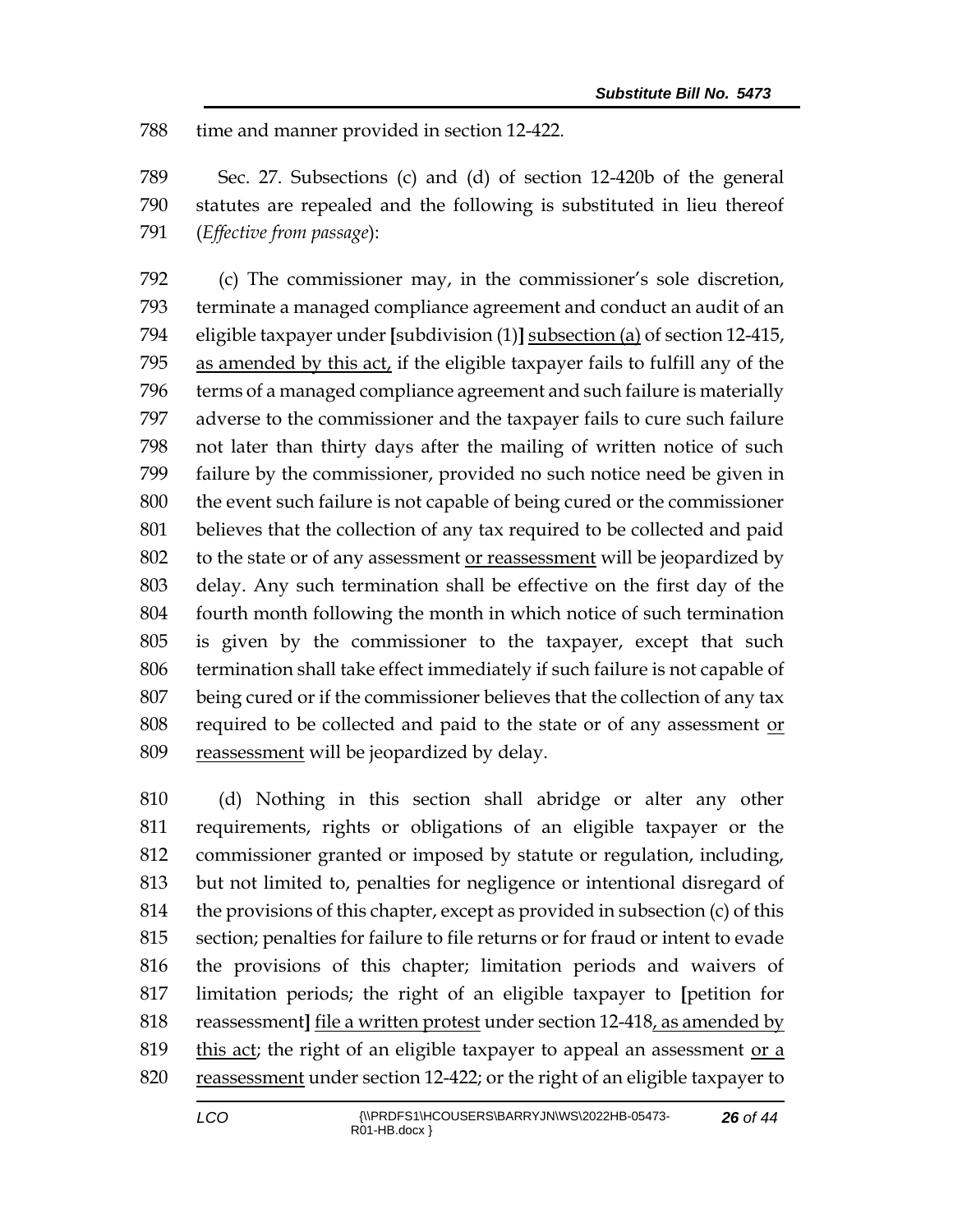claim a refund under section 12-425, as amended by this act.

 Sec. 28. Subsections (b) to (d), inclusive, of section 12-420c of the general statutes are repealed and the following is substituted in lieu thereof (*Effective from passage*):

 (b) Such agreement may provide that, upon compliance by the taxpayer with all the terms of **[**said**]** such agreement, in calculating the total amount of the audit assessment resulting from such managed audit the first ten thousand dollars of interest and ten per cent of any additional interest otherwise due under **[**subdivision (2)**]** subsection (b) of section 12-415, as amended by this act, shall not be imposed. Any interest accruing after the initial assessment shall be at the rate of interest specified in **[**subdivision (2)**]** subsection (b) of section 12-415, as amended by this act.

 (c) The commissioner may, in the commissioner's sole discretion, terminate a managed audit agreement and conduct an audit of an eligible taxpayer under **[**subdivision (1)**]** subsection (a) of section 12-415, 837 as amended by this act, if the eligible taxpayer fails to fulfill any of the terms of a managed audit agreement, or if the commissioner believes that a managed audit should not be conducted for any other reason.

 (d) Nothing in this section shall abridge or alter any other requirements, rights or obligations of an eligible taxpayer or the commissioner granted or imposed by statute or regulation, including, but not limited to, penalties for negligence or intentional disregard of 844 the provisions of this chapter, except as provided in subsection (c) of this section; penalties for failure to file returns or for fraud or intent to evade the provisions of this chapter; limitation periods and waivers of limitation periods; the right of an eligible taxpayer to **[**petition for reassessment**]** file a written protest under section 12-418, as amended by this act; the right of an eligible taxpayer to appeal an assessment or a reassessment under section 12-422 or the right of an eligible taxpayer to claim a refund under section 12-425, as amended by this act.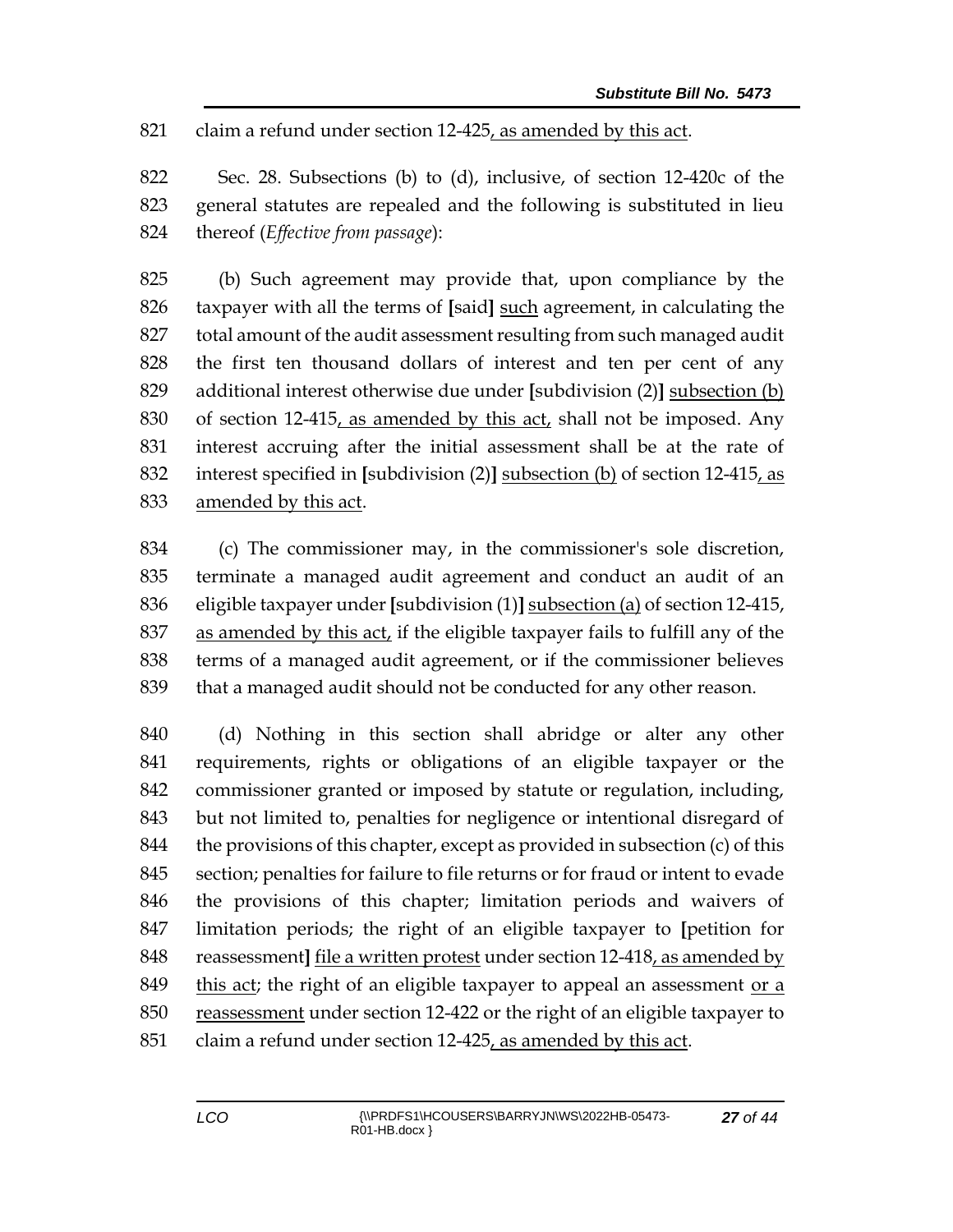Sec. 29. Subdivision (1) of section 12-425 of the general statutes is repealed and the following is substituted in lieu thereof (*Effective from passage*):

 No refund shall be allowed unless a claim therefor is filed with the commissioner within three years from the last day of the month succeeding the period for which the overpayment was made, or, with respect to assessments or reassessments made under sections 12-415 and 12-416, as amended by this act, within six months after the assessments or reassessments become final. No credit shall be allowed after the expiration of the period specified for filing claims for refund unless a claim for credit is filed with the commissioner within such period, or unless the credit relates to a period for which a waiver is given pursuant 864 to subsection (g) of section  $12-415$ , as amended by this act.

 Sec. 30. Subparagraphs (C) and (D) of subdivision (7) of section 12- 430 of the general statutes are repealed and the following is substituted in lieu thereof (*Effective from passage*):

 (C) (i) Every prime or general contractor who is an unverified contractor shall post with the commissioner a good and valid bond with a surety company authorized to do business in this state in an amount equal to five per cent of the contract price, to secure the payment of any sums due under this chapter either from such contractor or from any subcontractor who enters into a contract with such contractor to perform any part of the contract entered into by such contractor. The commissioner shall release such contractor from its obligations under such bond if it has been established, to the commissioner's satisfaction, that such contractor has met the requirements of either clause (ii) or (iii) of this subparagraph.

 (ii) If a prime or general contractor who is an unverified contractor establishes, to the satisfaction of the commissioner by submitting such documentation, including any forms prescribed by the commissioner, as the commissioner deems necessary, that such contractor has paid all of the taxes that it owes in connection with the contract and that its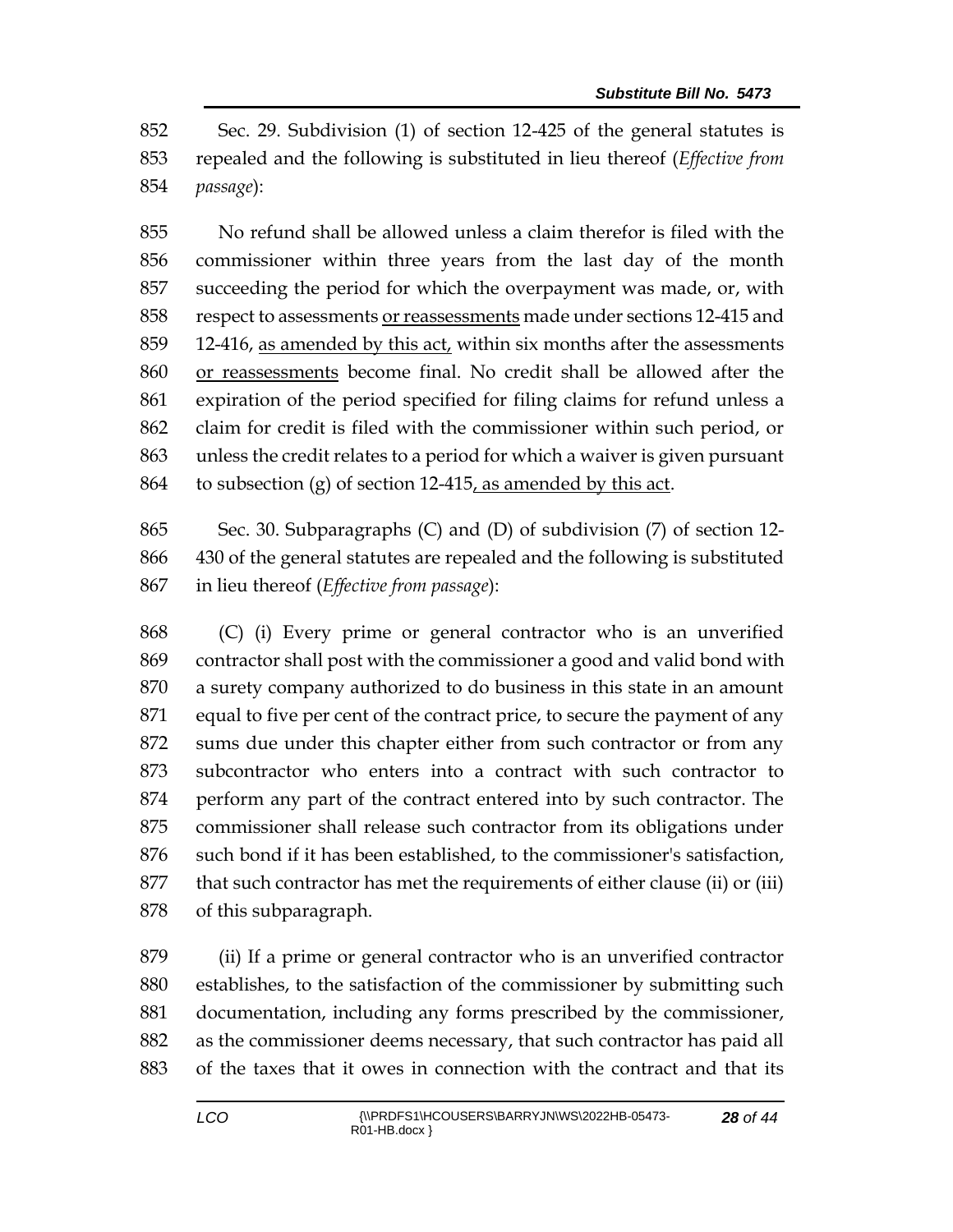subcontractors who are unverified contractors have paid all of the taxes that they owe in connection with the contract, the commissioner shall 886 release such contractor from its obligations under the bond.

 (iii) (I) If a prime or general contractor who is an unverified contractor establishes, to the satisfaction of the commissioner by submitting such documentation, including any forms prescribed by the commissioner, as the commissioner deems necessary, that such contractor has paid all of the taxes that it owes in connection with the contract, has held back an amount equal to five per cent of the payments being made by such contractor in connection with the contract to its subcontractors who are unverified contractors, and has complied with the provisions of either subclause (V) or (VI) of this clause, as the case may be, the commissioner shall release such contractor from its obligations under the bond.

 (II) Every prime or general contractor who is an unverified contractor and doing business with a subcontractor who is an unverified contractor shall hold back an amount equal to five per cent of such payments otherwise required to be made to such subcontractor until such subcontractor furnishes such contractor with a certificate of compliance, as described in this clause, authorizing the full or partial release of the amount held back from such payments to such subcontractor. Such contractor shall provide written notice of the requirement to hold back to each subcontractor who is an unverified contractor not later than the time of commencement of work under the contract by such subcontractor.

 (III) The amount required to be held back from a subcontractor who is an unverified contractor, when so held back, shall be held to be a special fund in trust for the state. No such subcontractor shall have any right of action against a prime or general contractor holding back under this clause with respect to any amount held back in compliance with or intended compliance with this clause.

 (IV) Any subcontractor who is an unverified contractor shall, upon the completion of its work under the contract, request the commissioner,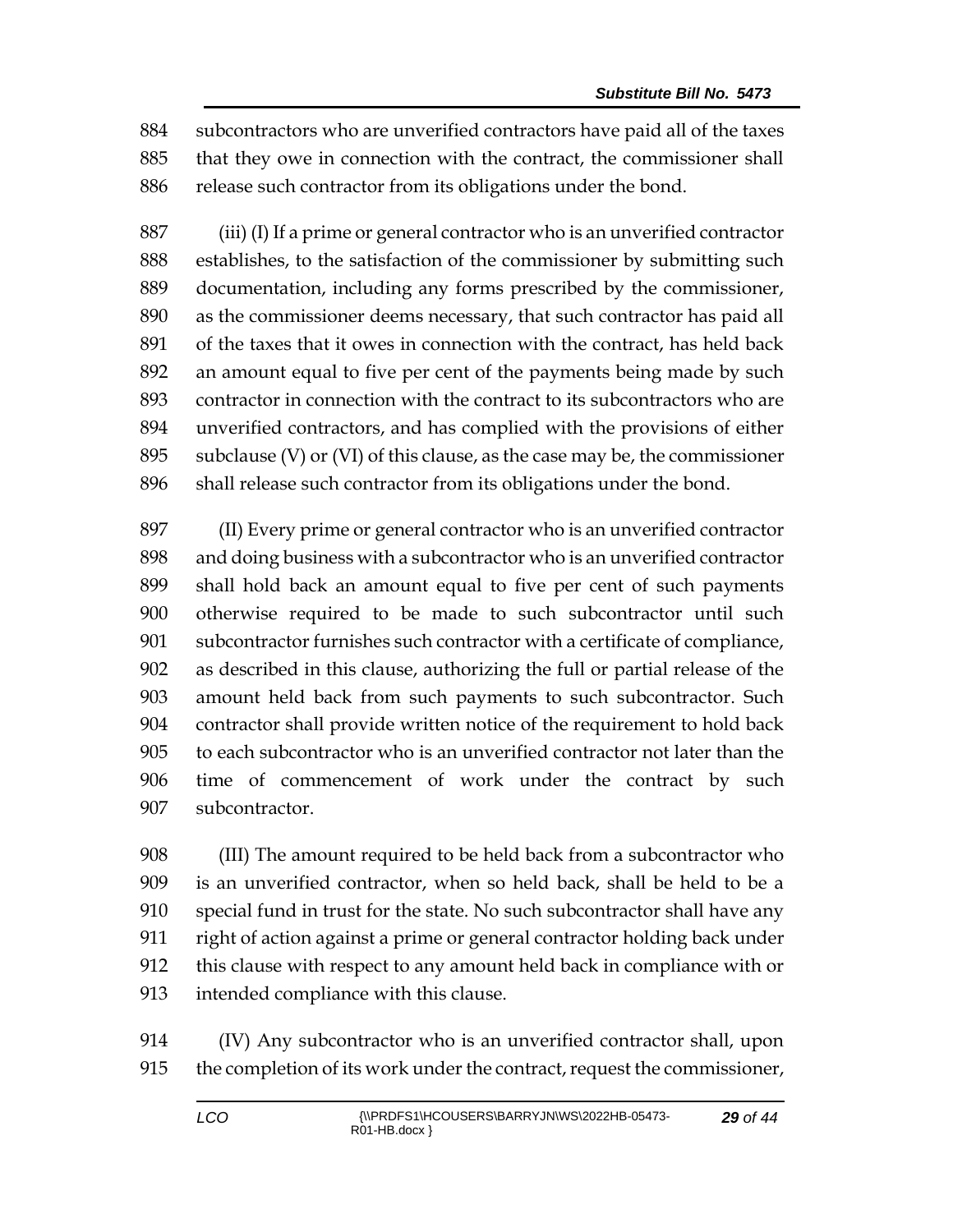in writing, for the issuance of a certificate of compliance to such subcontractor. Such subcontractor shall submit, with such request, such documentation, including any forms prescribed by the commissioner, as the commissioner deems necessary. The commissioner shall, after receipt of such request and such required documentation, review the documentation in the context of generally accepted construction industry cost guidelines for the scope and type of construction project. Not later than one hundred twenty days after the receipt by the commissioner of the required documentation, the commissioner shall either issue a certificate of compliance authorizing the full or partial release of an amount held back from payments being made to such subcontractor, or shall be deemed to have issued such certificate.

 (V) If the commissioner issues a certificate of compliance authorizing a full release of the amount held back from a subcontractor who is an unverified contractor, the prime or general contractor holding back such amount shall pay over such amount to such subcontractor. Such contractor shall not be liable for any claim of the commissioner for any taxes of such subcontractor arising from the activities of such subcontractor on the project.

 (VI) If the commissioner issues a certificate of compliance authorizing a partial release of the amount held back from a subcontractor who is an unverified contractor, the prime or general contractor holding back such amount shall pay over the released amount to such subcontractor and shall pay over the unreleased amount to the commissioner. When such contractor pays over to the commissioner an amount held back in accordance with this subclause, such contractor shall not be liable for any claim of such subcontractor for such amount or for any claim of the commissioner for any taxes of such subcontractor arising from the activities of such subcontractor on the project for which the amount was paid over. If the amount that such contractor is required to pay over to the commissioner is not paid over on or before the thirtieth day after the date of mailing of such certificate of compliance, such contractor shall be liable for a penalty equal to ten per cent of such amount. The amount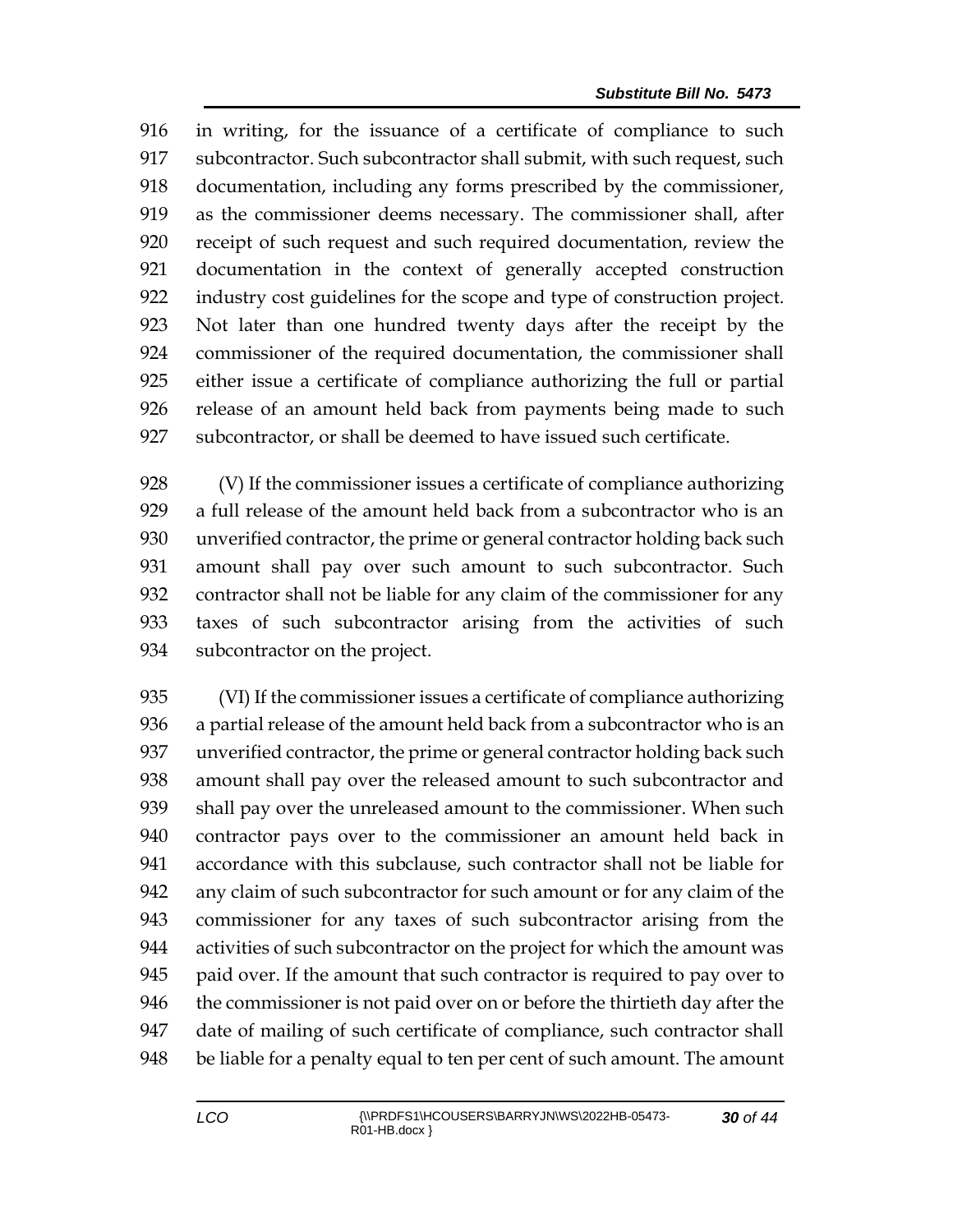that such contractor is required to pay over to the commissioner, and the penalty thereon, may be collected under the provisions of section 12- 35, as amended by this act.

 (VII) The commissioner shall treat the issuance to a subcontractor who is an unverified contractor of a certificate of compliance authorizing a partial release of an amount held back in the same manner as the issuance to such subcontractor of a notice of assessment or reassessment under section 12-415, as amended by this act.

 (VIII) The issuance to a subcontractor who is an unverified contractor of a certificate of compliance shall not preclude the commissioner, in the exercise of the commissioner's authority under this chapter, from examining the tax returns and books and records of such subcontractor and, if appropriate and other than in connection with the project for which the certificate of compliance was issued, from making an assessment or reassessment against such subcontractor.

 (D) (i) Every prime or general contractor who is either a resident contractor or a verified contractor and doing business with a subcontractor who is an unverified contractor shall hold back an amount equal to five per cent of such payments otherwise required to be made to such subcontractor until such subcontractor furnishes such contractor with a certificate of compliance, as described in this subparagraph, authorizing the full or partial release of the amount held back from such payments to such subcontractor. Such contractor shall provide written notice of the requirement to hold back to each subcontractor who is an unverified contractor not later than the time of commencement of work under the contract by such subcontractor.

 (ii) The amount required to be held back from a subcontractor who is an unverified contractor, when so held back, shall be held to be a special fund in trust for the state. No such subcontractor shall have any right of action against a prime or general contractor holding back under this subparagraph with respect to any amount held back in compliance with or intended compliance with this subparagraph.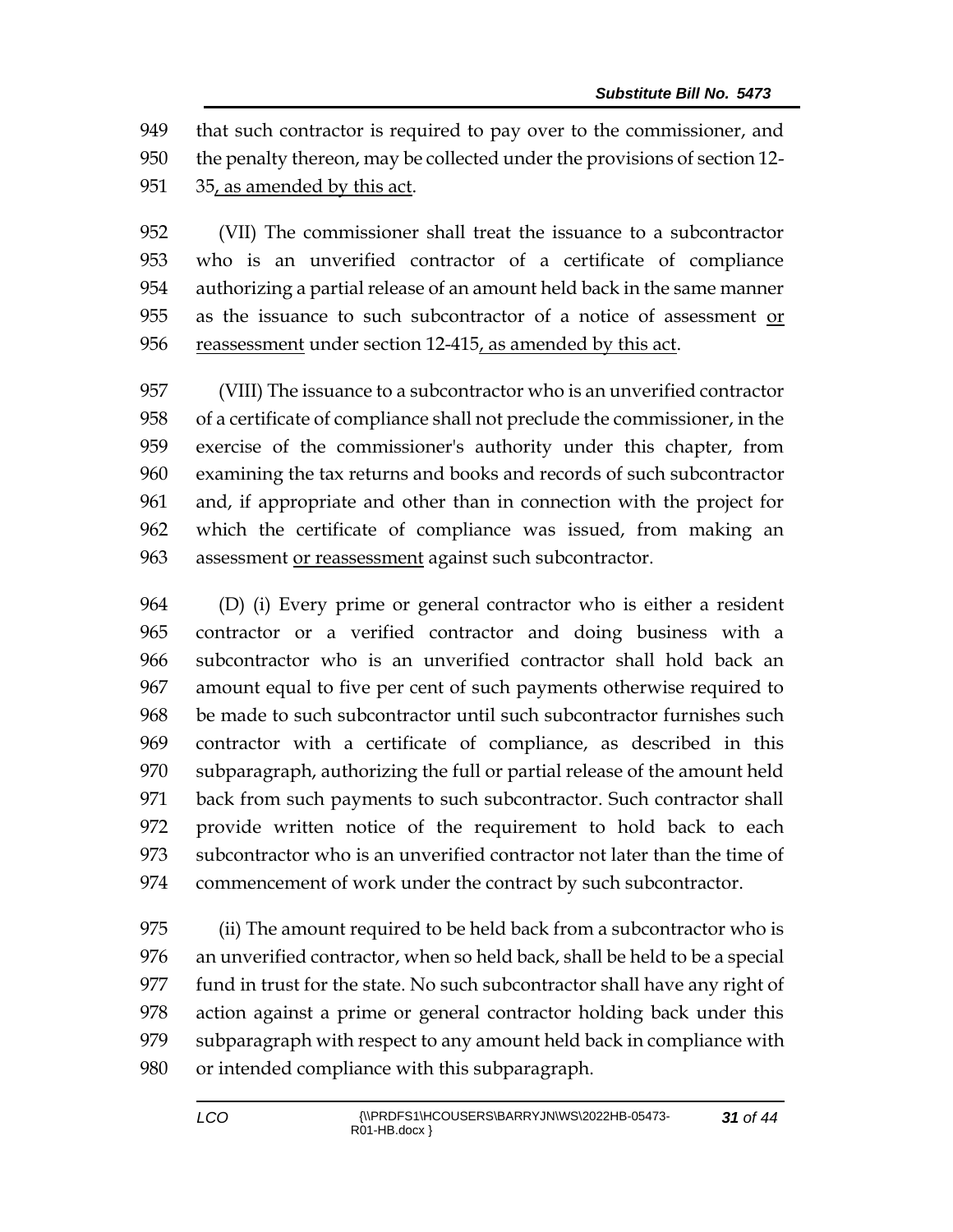(iii) A subcontractor who is an unverified contractor shall, upon the completion of its work under the contract, request the commissioner, in writing, for the issuance of a certificate of compliance to such 984 subcontractor. Such subcontractor shall submit, with such request, such documentation, including any forms prescribed by the commissioner, as the commissioner deems necessary. The commissioner shall, after receipt of such request and such required documentation, review the documentation in the context of generally accepted construction industry cost guidelines for the scope and type of construction project. Not later than one hundred twenty days after the receipt by the commissioner of the required documentation, the commissioner shall either issue a certificate of compliance authorizing the full or partial release of an amount held back from payments being made to such subcontractor or shall be deemed to have issued such certificate.

 (iv) If the commissioner issues a certificate of compliance authorizing a full release of the amount held back from a subcontractor who is an unverified contractor, the prime or general contractor holding back such amount shall pay over such amount to such subcontractor. Such contractor shall not be liable for any claim of the commissioner for any taxes of such subcontractor arising from the activities of such subcontractor on the project.

 (v) If the commissioner issues a certificate of compliance authorizing a partial release of the amount held back from a subcontractor who is an unverified contractor, the prime or general contractor holding back such amount shall pay over the released amount to such subcontractor and shall pay over the unreleased amount to the commissioner. When such contractor pays over to the commissioner an amount held back in accordance with this clause, such contractor shall not be liable for any claim of such subcontractor for such amount or for any claim of the commissioner for any taxes of such subcontractor arising from the activities of such subcontractor on the project for which the amount was paid over. If the amount that such contractor is required to pay over to the commissioner is not paid over on or before the thirtieth day after the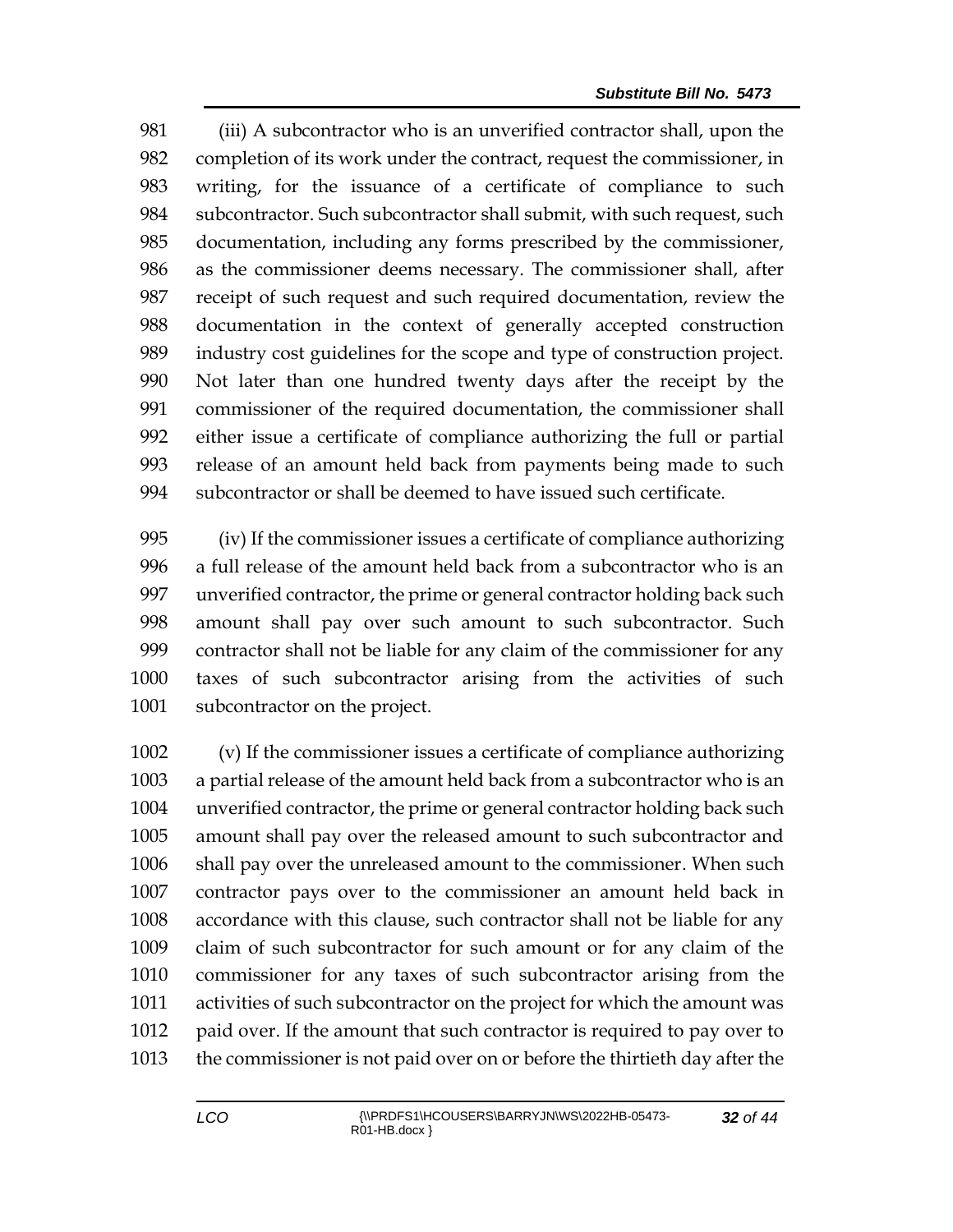date of mailing of such certificate of compliance, such contractor shall be liable for a penalty equal to ten per cent of such amount. The amount that such contractor is required to pay over to the commissioner, and the penalty thereon, may be collected under the provisions of section 12- 35, as amended by this act.

 (vi) The commissioner shall treat the issuance to a subcontractor who is an unverified contractor of a certificate of compliance authorizing a partial release of an amount held back in the same manner as the issuance to such subcontractor of a notice of assessment or reassessment under section 12-415, as amended by this act.

 (vii) The issuance to a subcontractor who is an unverified contractor of a certificate of compliance shall not preclude the commissioner, in the exercise of the commissioner's authority under this chapter, from examining the tax returns and books and records of such subcontractor and, if appropriate and other than in connection with the project for which the certificate of compliance was issued, from making an 1030 assessment or reassessment against such subcontractor.

 Sec. 31. Section 12-35 of the general statutes is repealed and the following is substituted in lieu thereof (*Effective from passage*):

 (a) (1) Wherever used in this chapter, unless otherwise provided, "state collection agency" includes the Treasurer, the Commissioner of Revenue Services and any other state official, board or commission authorized by law to collect taxes payable to the state and any duly appointed deputy of any such official, board or commission; "tax" includes not only the principal of any tax but also all interest, penalties, fees and other charges added thereto by law; and "serving officer" includes any state marshal, constable or employee of such state collection agency designated for such purpose by a state collection agency and any person so designated by the Labor Commissioner.

 (2) Upon the failure of any person to pay any tax, except any tax under chapter 216, due the state within thirty days from its due date, the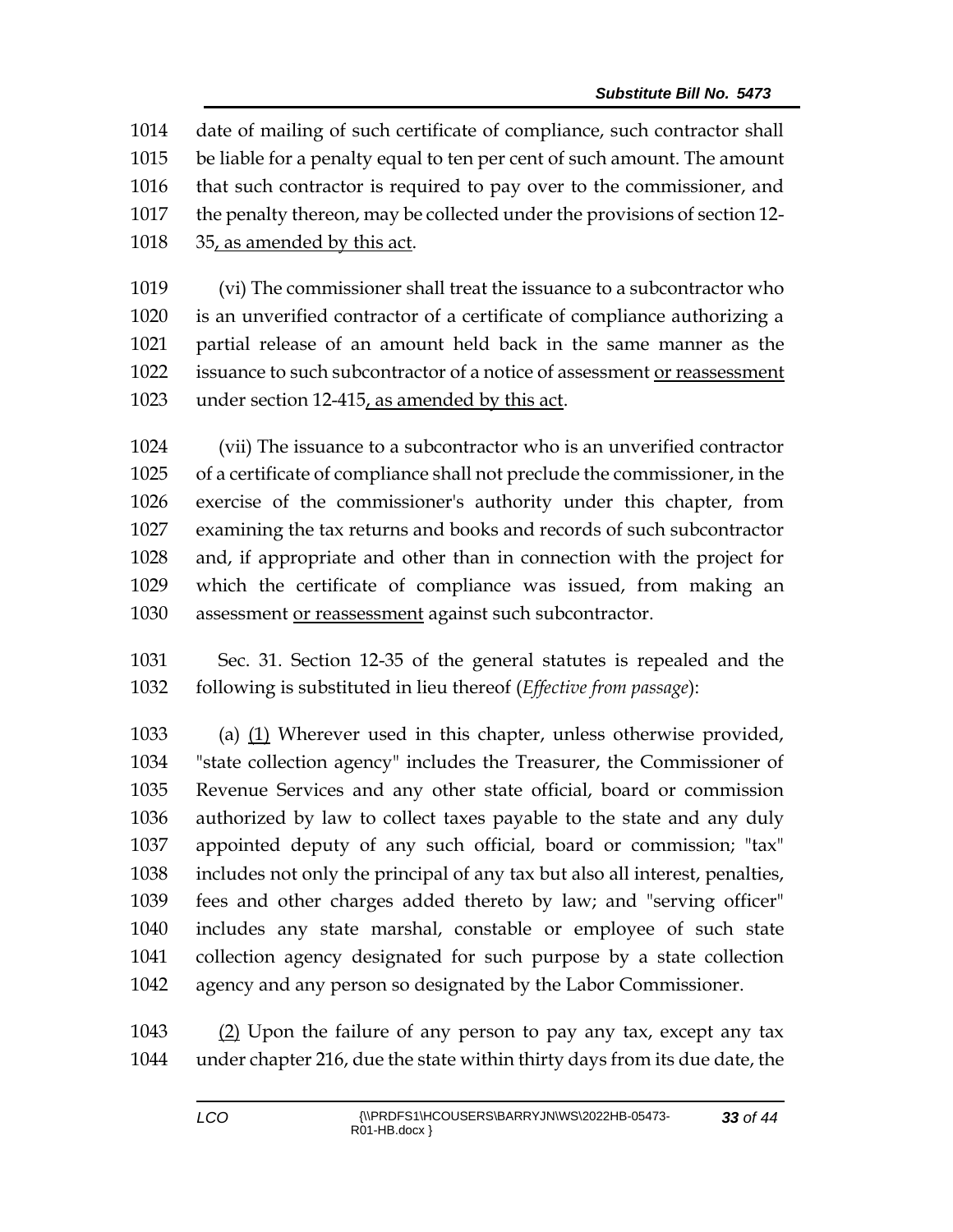state collection agency charged by law with its collection shall add thereto such penalty or interest or both as are prescribed by law, 1047 provided,  $(A)$  if any statutory penalty is not specified, there may be added a penalty in the amount of ten per cent of the whole or such part of the principal of the tax as is unpaid or fifty dollars, whichever amount is greater, and **[**provided,**]** (B) if any statutory interest is not specified, there shall be added interest at the rate of one per cent of the whole or such part of the principal of the tax as is unpaid for each month or fraction thereof, from the due date of such tax to the date of payment.

 (3) Upon the failure of any person to pay any tax, except any tax under chapter 216, due within thirty days of its due date, the state collection agency charged by law with the collection of such tax may make out and sign a warrant directed to any serving officer for distraint upon any property of such person found within the state, whether real or personal. An itemized bill shall be attached thereto, certified by the state collection agency issuing such warrant as a true statement of the amount due from such person.

 $(A)$  Such warrant shall have the same force and effect as an execution issued pursuant to chapter 906. Such warrant may be levied on any real property or tangible or intangible personal property of such person, and sale made pursuant to such warrant in the same manner and with the same force and effect as a levy of sale pursuant to an execution. In addition thereto, if such warrant has been issued by the Commissioner of Revenue Services, **[**his**]** the commissioner's deputy, the Labor Commissioner, the executive director of the Employment Security Division or any person in the Employment Security Division in a position equivalent to or higher than the position presently held by a revenue examiner four, **[**said**]** such serving officer shall be authorized to place a keeper in any place of business and it shall be such keeper's duty to secure the income of such business for the state and, when it is in the best interest of the state, to force cessation of such business operation. In addition, the Attorney General may collect any such tax by civil action. Each serving officer so receiving a warrant shall make a return with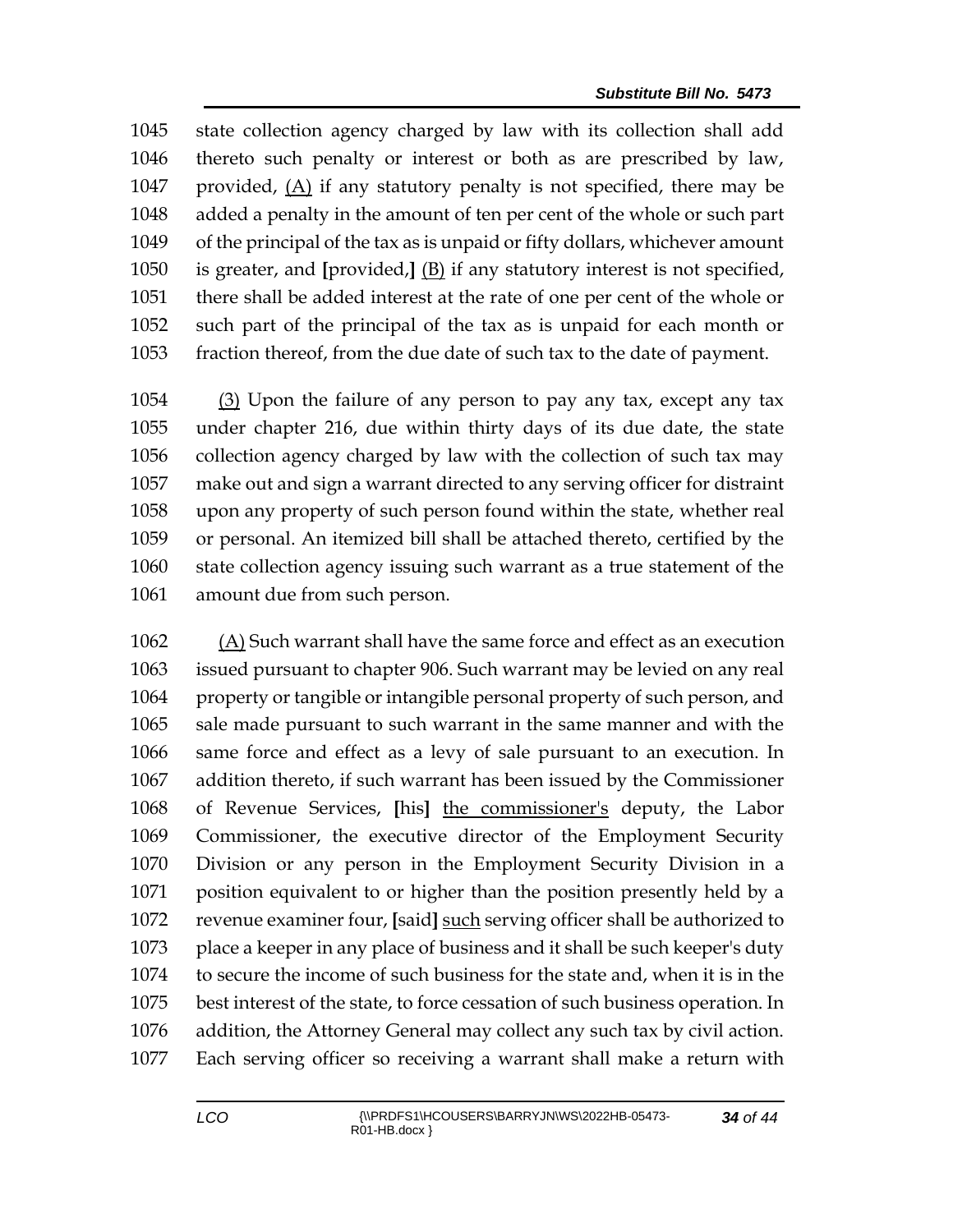respect to such warrant to the appropriate collection agency within a period of ten days following receipt of such warrant.

 (B) Each serving officer shall collect from such person, in addition to the amount shown on such warrant, **[**his**]** such officer's fees and charges, which shall be twice those authorized by statute for serving officers, provided the minimum charge shall be five dollars and money collected pursuant to such warrant shall be first applied to the amount of any fees and charges of the serving officer. In the case of an employee of the state acting as a serving officer the fees and charges collected by such employee shall inure to the benefit of the state.

 (4) For the purposes of this section, "keeper" means a person who has been given authority by an officer authorized to serve a tax warrant to act in the state's interest to secure the income of a business for the state and, when it is in the best interest of the state, to force the cessation of such business's operation, upon the failure of such business to pay taxes owed to the state.

 (b) (1) Any such warrant on any intangible personal property of any person may be served by mailing a certified copy of such warrant by certified mail, return receipt requested, to any third person in possession of, or obligated with respect to, receivables, bank accounts, evidences of debt, securities, salaries, wages, commissions, compensation or other intangible personal property subject to such warrant, ordering such third person to forthwith deliver such property or pay the amount due or payable to the state collection agency that has made out such warrant, provided such warrant may be issued only after the state collection agency making out such warrant has notified the person owning such property, in writing, of its intention to issue such warrant. The notice of intent shall be: (A) Given in person; (B) left at the dwelling or usual place of business of such person; or (C) sent by certified mail, return receipt requested, to such person's last known address, not less than thirty days before the day the warrant is to be issued.

(2) Any such warrant on any intangible personal property of any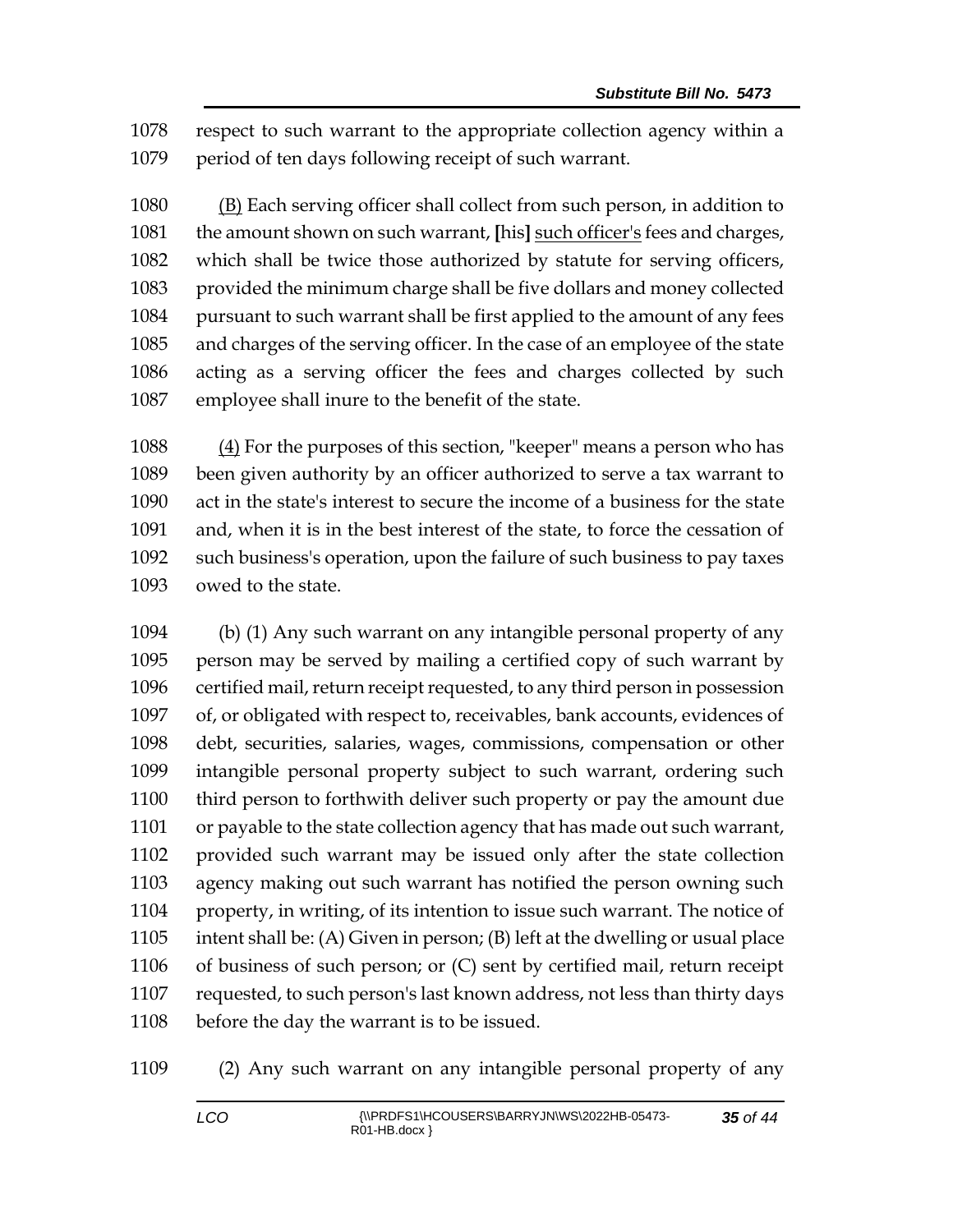person may be served by electronic mail, facsimile machine or other electronic means on any third person in possession of, or obligated with respect to, receivables, bank accounts, evidences of debt, securities, salaries, wages, commissions, compensation or other intangible personal property subject to such warrant, ordering such third person to forthwith deliver such property or pay the amount due or payable to the state collection agency that has made out such warrant, provided such warrant may be issued only after the state collection agency making out such warrant has notified the person owning such property, in writing, of its intention to issue such warrant. The notice of intent shall be: (A) Given in person; (B) left at the dwelling or usual place of business of such person; or (C) sent by certified mail, return receipt requested, to such person's last-known address, not less than thirty days before the day the warrant is to be issued. Any such warrant for tax due may further include an order to such third person to continually deliver, during the one hundred eighty days immediately following the date of issuance of the warrant or until the tax is fully paid, whichever occurs earlier, all intangible personal property that is due and that becomes due to the person owing the tax. Except as otherwise provided in this subdivision, such warrant shall have the same force and effect as an execution issued pursuant to chapter 906.

(c) (1) Except as provided in subdivision (3) of this subsection:

(A) The Commissioner of Revenue Services may not collect a tax after

- ten years from the date the tax was reported on a return that was filed
- with the commissioner; and
- (B) If the commissioner makes an assessment of any tax within the statute of limitations applicable to the period for which such assessment
- was made, the commissioner may not collect such tax after ten years 1138 from the date such assessment became final.
- (2) Any taxes that remain unpaid after the applicable ten-year period shall be deemed abated as of the first day of the eleventh year 1141 succeeding the date the return was filed or the assessment became final,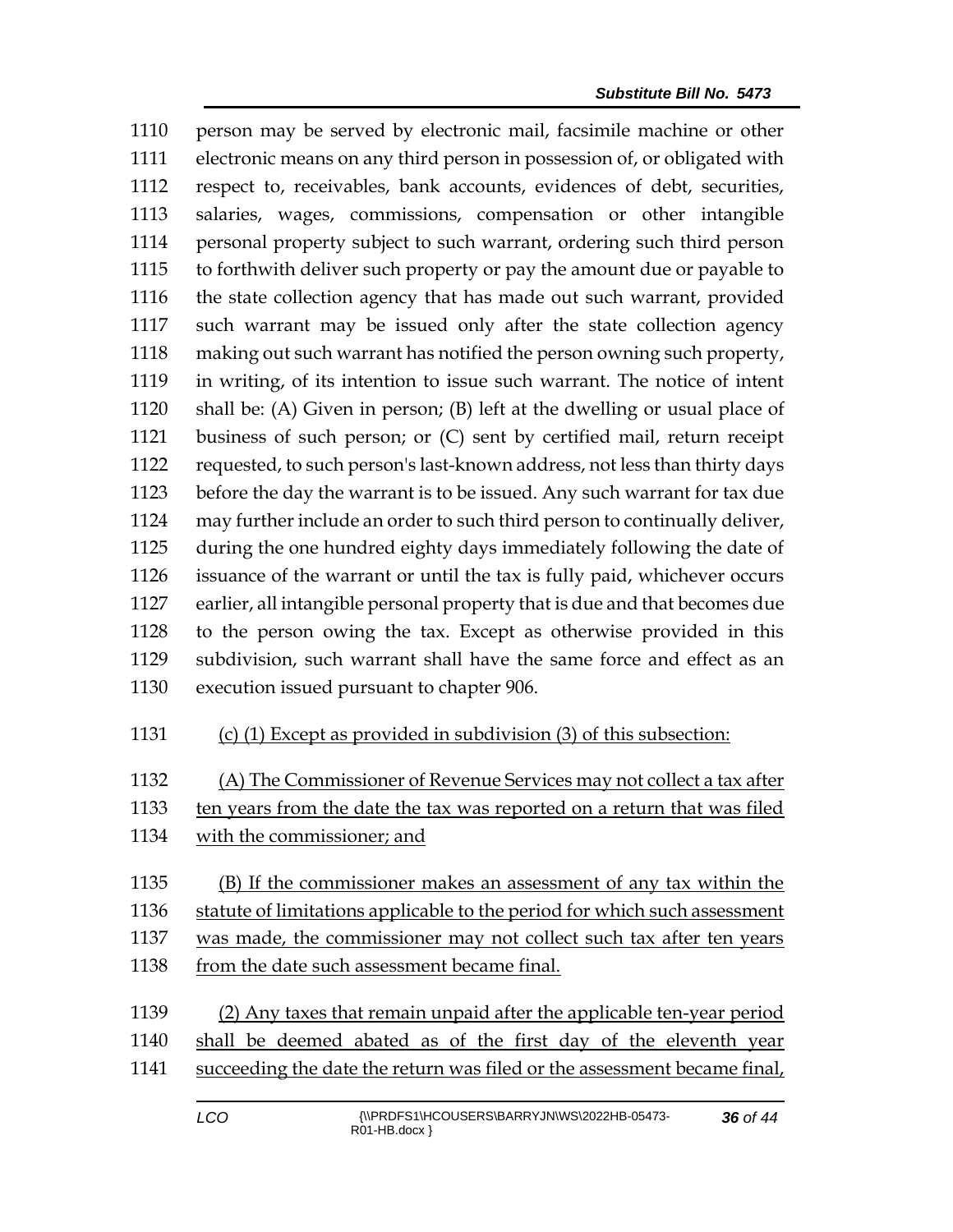#### as applicable.

 (3) This subsection shall not apply to any taxes for which the commissioner has entered into an agreement under the provisions of section 12-2d or 12-2e or to any taxes that have been secured by the 1146 recoding of a lien on the real property or personal property of a 1147 taxpayer.

Sec. 32. (NEW) (*Effective from passage*) (a) For purposes of this section:

 (1) "Consumer collection agency" has the same meaning as provided in section 36a-800 of the general statutes; and

 (2) "Qualifying outstanding tax liabilities" means any taxes due to the Commissioner of Revenue Services that have been eligible for collections under the provisions of section 12-35 of the general statutes, as amended by this act, for not less than three years. "Qualifying outstanding tax liabilities" does not include (A) taxes that are the subject of litigation, a criminal investigation, wage garnishment, lien or other tax warrant, or (B) taxes that are the subject of a settlement agreement, an active payment plan or an offer of compromise and for which the taxpayer has not defaulted on such agreement, payment plan or offer of compromise.

 (b) (1) The Commissioner of Revenue Services may sell qualifying outstanding tax liabilities to any consumer collection agency licensed under section 36a-801 of the general statutes and in compliance with the provisions of chapter 669 of the general statutes. Any eligible consumer collection agency may submit an application to purchase qualifying outstanding tax liabilities to the commissioner, in such form and manner prescribed by the commissioner and containing such information as the commissioner determines is necessary to verify the eligibility of such consumer collection agency to purchase, and to effectuate the sale of, qualifying outstanding tax liabilities.

 (2) If, after evaluation of an application, the commissioner determines that it is in the best interest of the state to effectuate such sale, the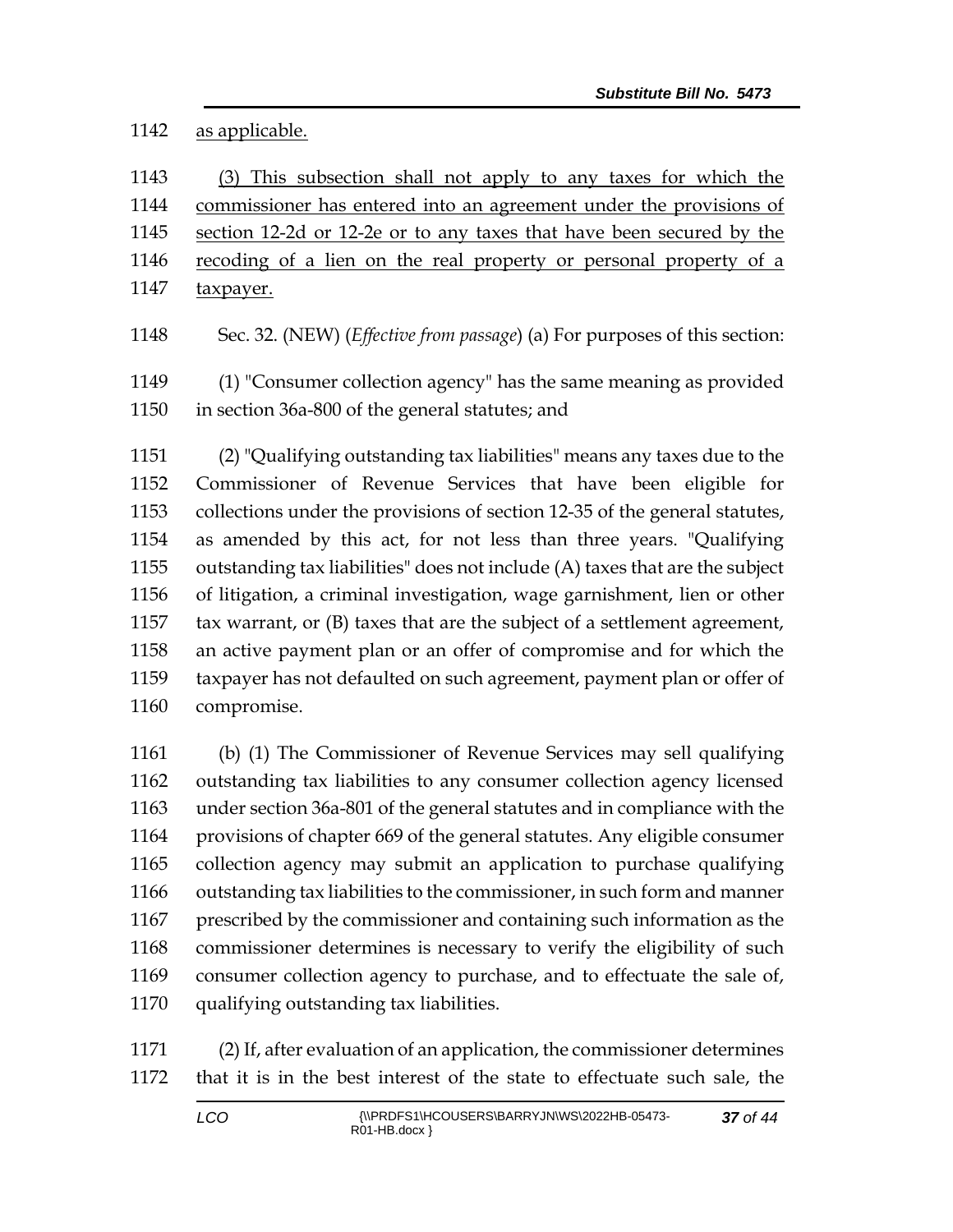| 1173 | commissioner may enter into an agreement with the consumer                 |
|------|----------------------------------------------------------------------------|
| 1174 | collection agency to sell qualifying outstanding tax liabilities to such   |
| 1175 | agency. Such agreement shall constitute prima facie evidence that the      |
| 1176 | consumer collection agency is the bona fide purchaser of the qualifying    |
| 1177 | outstanding tax liabilities identified in the agreement. The provisions of |
| 1178 | subsection (c) of section 36a-813 of the general statutes shall not apply  |
| 1179 | to the commissioner.                                                       |
|      |                                                                            |

 (3) Notwithstanding the provisions of section 12-15 of the general 1181 statutes, the commissioner may disclose to a consumer collection agency that purchases qualifying outstanding tax liabilities such information as 1183 the commissioner deems necessary for such consumer collection agency to pursue collection of such tax liabilities. Any information disclosed pursuant to this subdivision may not be redisclosed by the consumer collection agency, except as necessary for such consumer collection agency to pursue collection of such tax liabilities.

 (c) A consumer collection agency that has purchased qualifying outstanding tax liabilities:

 (1) May pursue collections of such tax liabilities for not more than six years after the date of sale; and

 (2) Shall not be deemed a state collection agency for purposes of section 12-35 of the general statutes, as amended by this act, by virtue of the consumer collection agency's purchase of qualifying outstanding tax liabilities. No consumer collection agency shall hold itself out to be or represent in any way that it is a state collection agency or affiliated with or authorized to act on behalf of the commissioner or the state.

 (d) Qualifying outstanding tax liabilities purchased under the provisions of this section may not be resold or otherwise reassigned.

 (e) Any qualifying outstanding tax liabilities purchased by a consumer collection agency shall be deemed to have been satisfied and moneys received by the commissioner from such sale shall be deemed to have been applied against the account of the taxpayer that owed such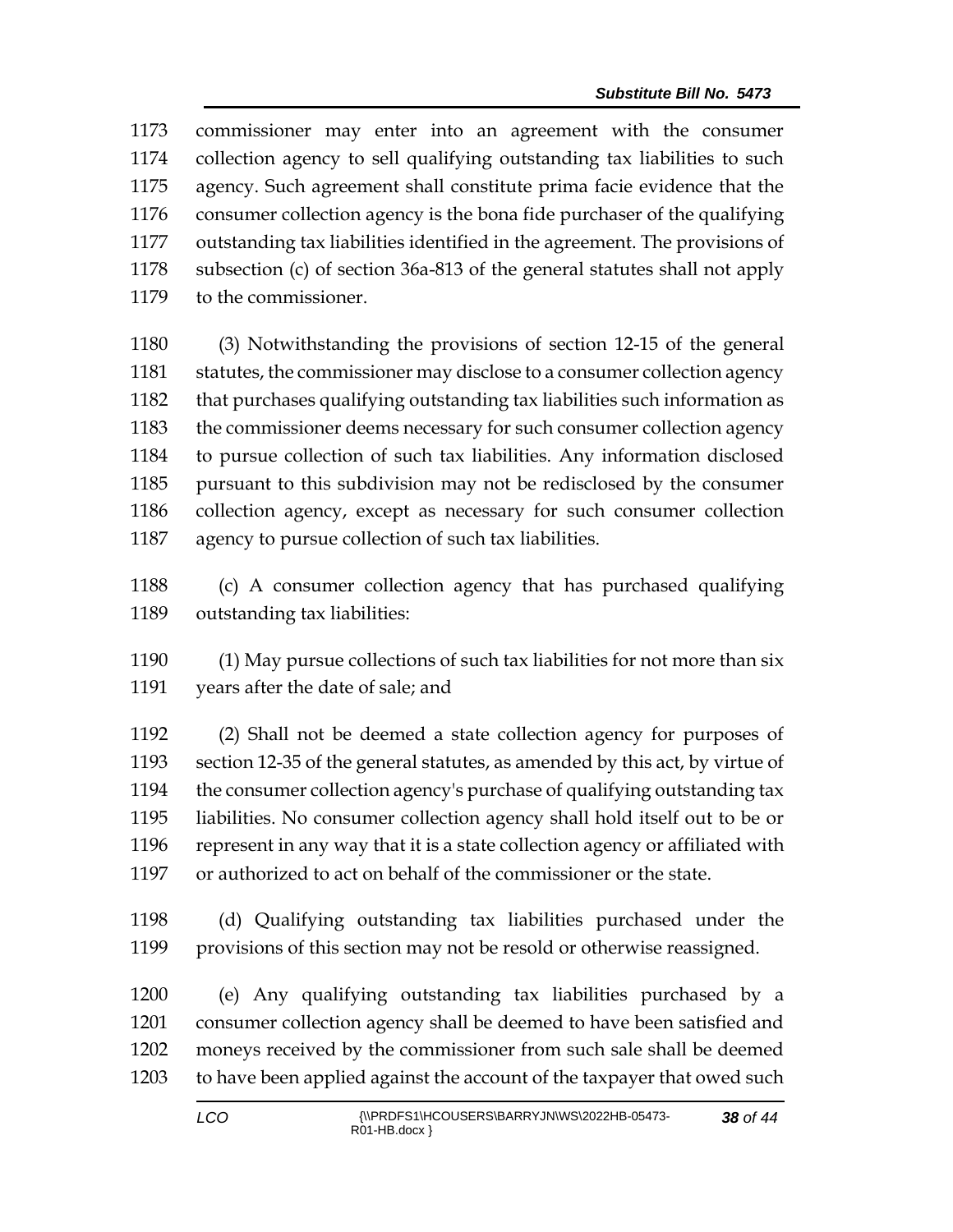tax liabilities and shall be deposited in the General Fund.

 (f) Nothing in this section shall require the commissioner to sell qualifying outstanding tax liabilities and any decision to sell qualifying outstanding tax liabilities shall be at the sole discretion of the commissioner.

 Sec. 33. Section 12-35c of the general statutes is repealed and the following is substituted in lieu thereof (*Effective from passage*):

 (a) At the request of the Commissioner of Revenue Services, the Attorney General may bring suit in the name of this state in the appropriate court of any other state or the District of Columbia to collect any tax legally due this state; and any political subdivision of this state or the appropriate officer thereof, acting in its behalf, may bring suit in 1216 the appropriate court of any other state or the District of Columbia to collect any tax legally due **[**to**]** such political subdivision.

 (b) The Commissioner of Revenue Services may enter into agreements with collection agencies and attorneys for collection services, for the purposes of collecting a taxpayer's unpaid taxes and penalties and interest thereon. Such collection services may be performed both within and without this state and may include bringing an action in the name of this state in the appropriate court of any other state or the District of Columbia to collect any tax legally due this state.

 (c) The courts shall recognize and enforce liabilities for taxes similar to the taxes imposed by this state and lawfully imposed by any other state, the District of Columbia or any political subdivision **[**thereof**]** of such state or district, which extends a like comity to this state, and the duly authorized officer of any other state, the District of Columbia or any political subdivision **[**thereof**]** of such state or district, may sue for the collection of such taxes in the courts of this state. A certificate by the Secretary of the State of such other state or the Secretary of the District of Columbia, as applicable, that the officer suing for the collection of such a tax is duly authorized to collect the same shall be conclusive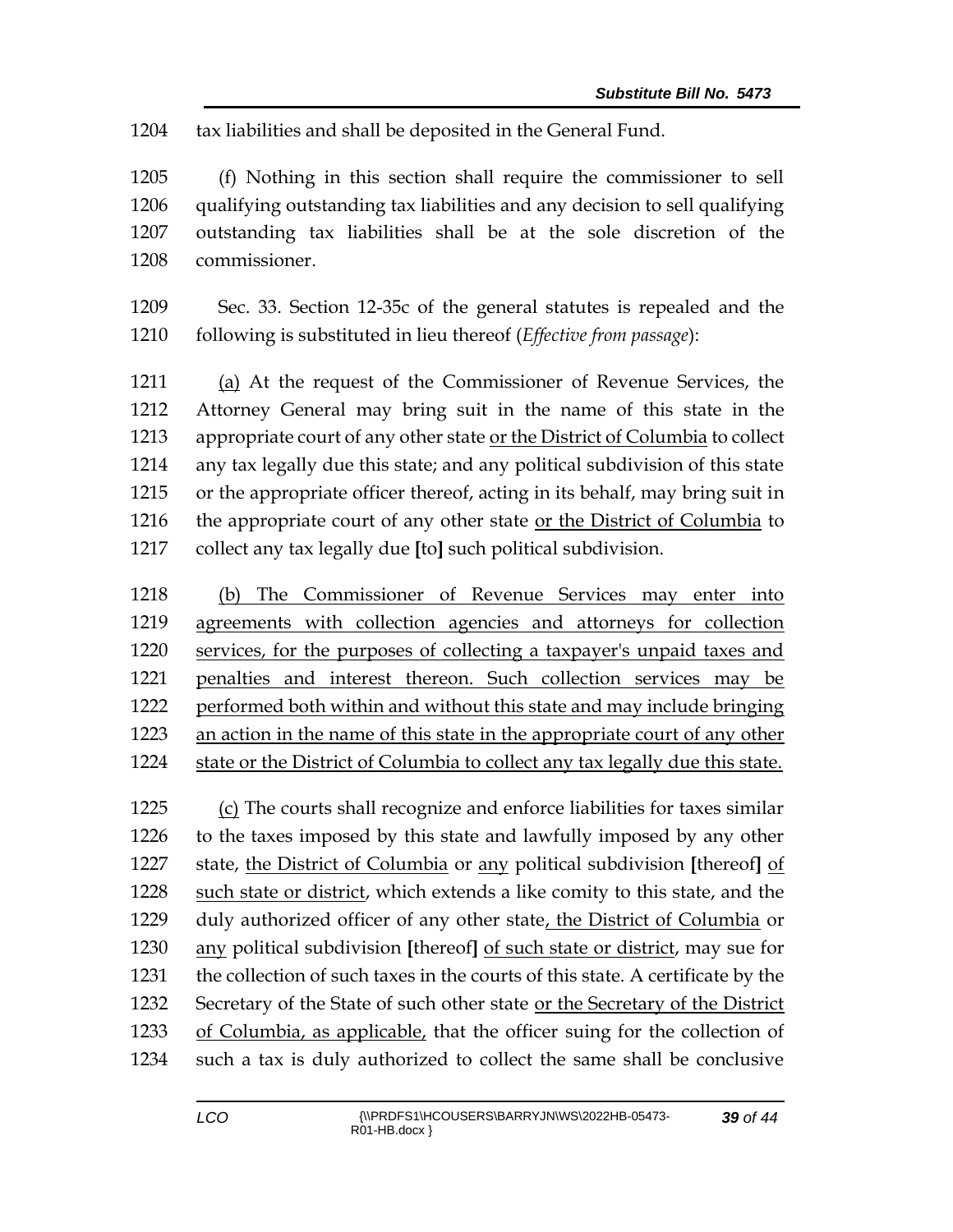proof of such authority. A certificate by the Commissioner of Revenue Services that the tax of such other state, the District of Columbia or a political subdivision **[**thereof**]** of such state or district is similar to a tax imposed by this state shall be prima facie evidence of such similarity. For the purposes of this section, the words "tax" and "taxes" shall include interest and penalties due under any taxing statute, and liability for such 1241 interest or penalties, or both, due under a taxing statute of another state, the District of Columbia or a political subdivision **[**thereof**]** of such state or district shall be recognized and enforced by the courts of this state to the same extent that the laws of such other state or district, as applicable, permit the enforcement in its courts of liability for such interest or penalties, or both, due under the tax laws of this state or any political subdivision thereof.

 Sec. 34. Section 12-35h of the general statutes is repealed and the following is substituted in lieu thereof (*Effective from passage*):

 When an agreement has been entered into, by the state for the Commissioner of Revenue Services or by said commissioner, with a collection agency or attorney for the purpose of collecting a taxpayer's unpaid taxes and penalties and interest thereon, the account of the taxpayer shall be credited with the amounts of such unpaid taxes, penalties and interest actually collected by the collection agency or attorney before such amounts are reduced by the compensation paid by the commissioner to, or retained by, the collection agency or attorney 1258 for collection services provided pursuant to such agreement.

 Sec. 35. Section 12-39o of the general statutes is repealed and the following is substituted in lieu thereof (*Effective from passage*):

(a) For purposes of this section: **[**, "license"**]**

 (1) "License" means **[**(1)**]** (A) any license issued by the commissioner pursuant to the provisions of chapter 214, **[**(2)**]** (B) any license issued by the commissioner pursuant to the provisions of section 12-330b, or **[**(3)**]**  $(C)$  a seller's permit issued by the commissioner pursuant to section 12-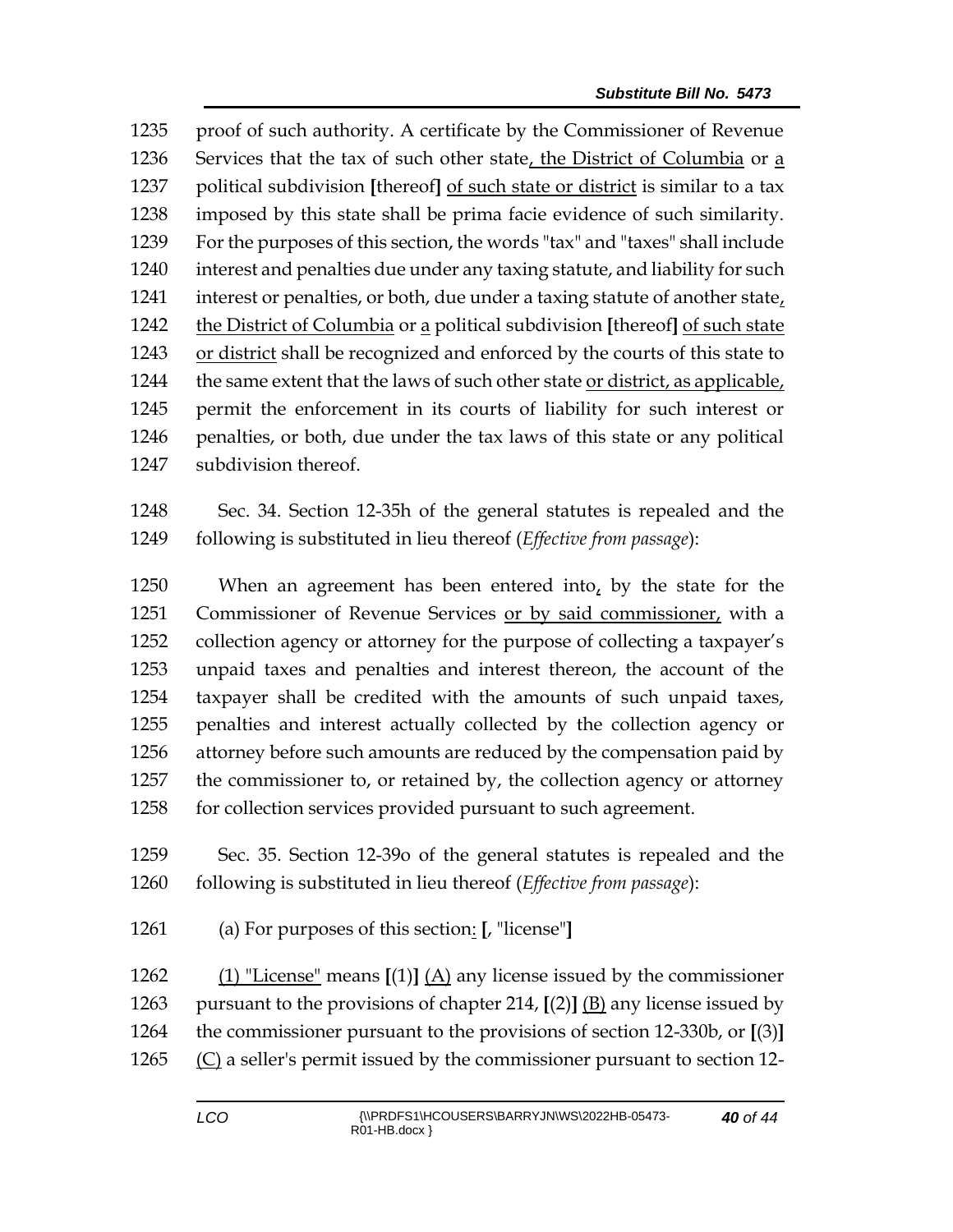### 409; **[**.**]**

| 1267 | (2) "Related person" means (A) an individual, a corporation, a                                                       |
|------|----------------------------------------------------------------------------------------------------------------------|
| 1268 | partnership, an association or a trust that is in control of a person subject                                        |
| 1269 | to this section, (B) a corporation, a partnership, an association or a trust                                         |
| 1270 | that is controlled by a person subject to this section, $(C)$ a corporation, a                                       |
| 1271 | partnership, an association or a trust, controlled by an individual, a                                               |
| 1272 | corporation, a partnership, an association or a trust that is in control of                                          |
| 1273 | a person subject to this section, or $(D)$ a member of the same controlled                                           |
| 1274 | group as a person subject to this section; and                                                                       |
|      |                                                                                                                      |
| 1275 | (3) "Control" means (A) with respect to a corporation, ownership,                                                    |
|      | المنقاب المستحيل والمستحيل والمستحيل والمستحيل والمستحيل والمستحيل والمستحيل والمستحيل والمستحيل والمستحيل والمستحيل |

 directly or indirectly, of stock possessing fifty per cent or more of the total combined voting power of all classes of the stock of such corporation entitled to vote, and (B) with respect to a trust, ownership, directly or indirectly, of fifty per cent or more of the beneficial interest in the principal or income of such trust. The ownership of stock in a corporation, of a capital or profits interest in a partnership or association or of a beneficial interest in a trust shall be determined in accordance with the rules for constructive ownership of stock provided in Section 267(c) of the Internal Revenue Code of 1986, or any subsequent corresponding internal revenue code of the United States, as amended 1286 from time to time, other than paragraph (3) of said section.

 (b) Prior to issuing or renewing the license of any person, the commissioner may determine whether such person or related person has failed to file any returns required to be filed with the commissioner by such person or related person. If the commissioner determines that such person or related person has failed to file any required returns, the commissioner shall not issue a license to, or renew the license of, such person until such person or related person, as applicable, files all outstanding returns or makes an arrangement satisfactory to the commissioner to file all outstanding returns.

 (c) Prior to issuing or renewing the license of any person, the commissioner may determine whether such person or related person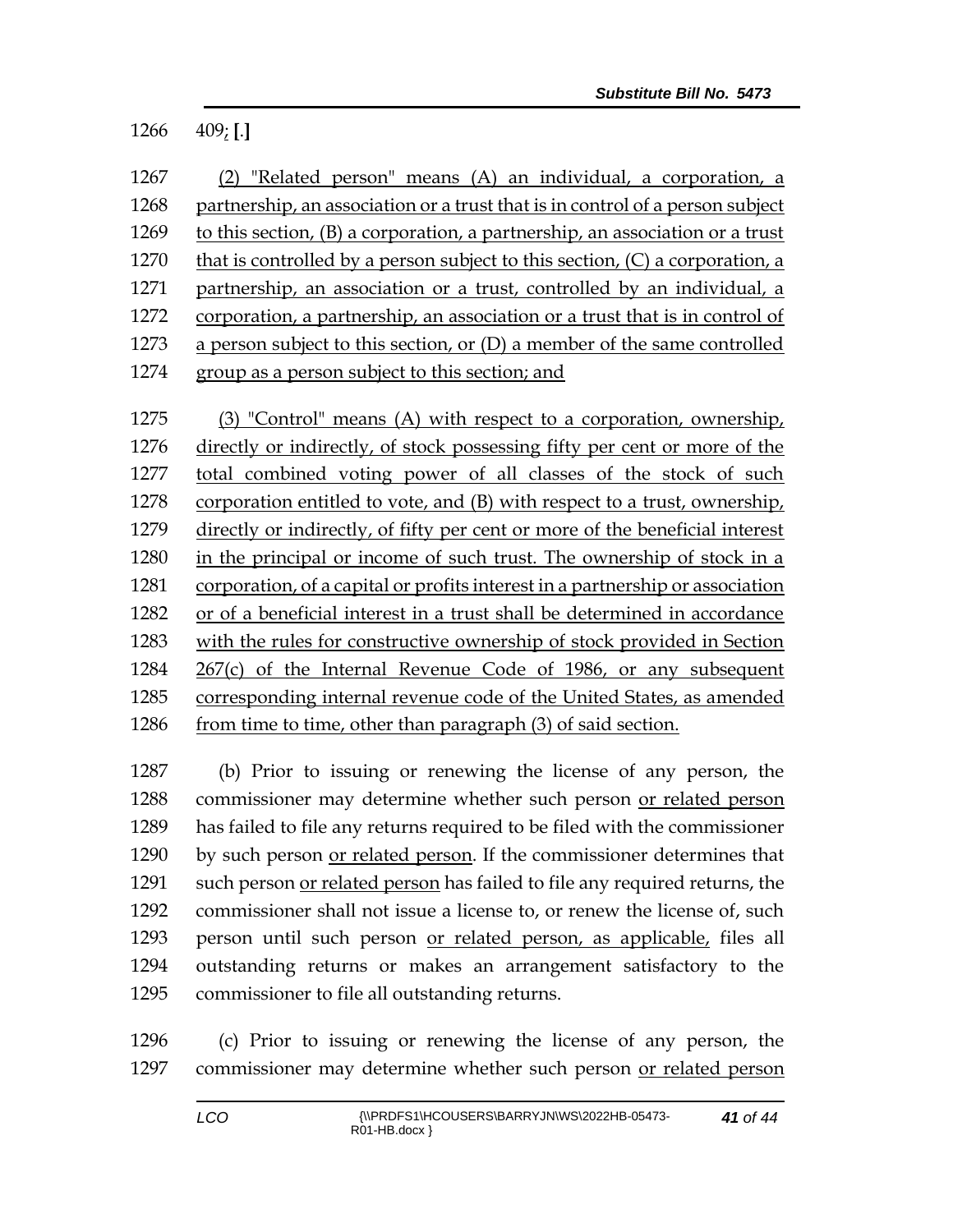owes taxes to this state, which taxes are finally due and payable and with respect to which any administrative or judicial remedies, or both, have been exhausted or have lapsed. If the commissioner determines that such person or related person owes such taxes, the commissioner shall not issue a license to, or renew the license of, such person **[**,**]** until such person or related person, as applicable, pays such taxes **[**,**]** or makes an arrangement satisfactory to the commissioner to pay such taxes.

 Sec. 36. (*Effective from passage*) (a) The Commissioner of Revenue Services shall study alternative approaches for the imposition of the tax under chapter 229 of the general statutes with respect to the residency of individuals subject to such tax. The study shall identify any legislative changes that may be made to improve the collection of such tax or to implement an alternative approach for the imposition of such tax.

 (b) The commissioner shall study each tax and fee that the Department of Revenue Services is statutorily responsible for administering, to determine the overall effectiveness of each such tax and fee. The study shall (1) include information as to the amount of revenue generated by each such tax and fee for the most recent year for which the commissioner has complete records, and the costs incurred by the department in the administration of each such tax and fee for such year, and (2) identify any legislative changes that may be made to improve the administration of any such tax or fee.

 (c) The commissioner may (1) consult with any individuals, businesses and state agencies the commissioner deems necessary or appropriate to accomplish the purposes of the studies required under this section, and (2) enter into a contract with any public or private entity for the purposes of preparing a report required under this section.

 (d) Not later than January 1, 2023, the commissioner shall submit a report, in accordance with the provisions of section 11-4a of the general statutes, for each study required under this section on the commissioner's findings and recommendations to the joint standing committee of the General Assembly having cognizance of matters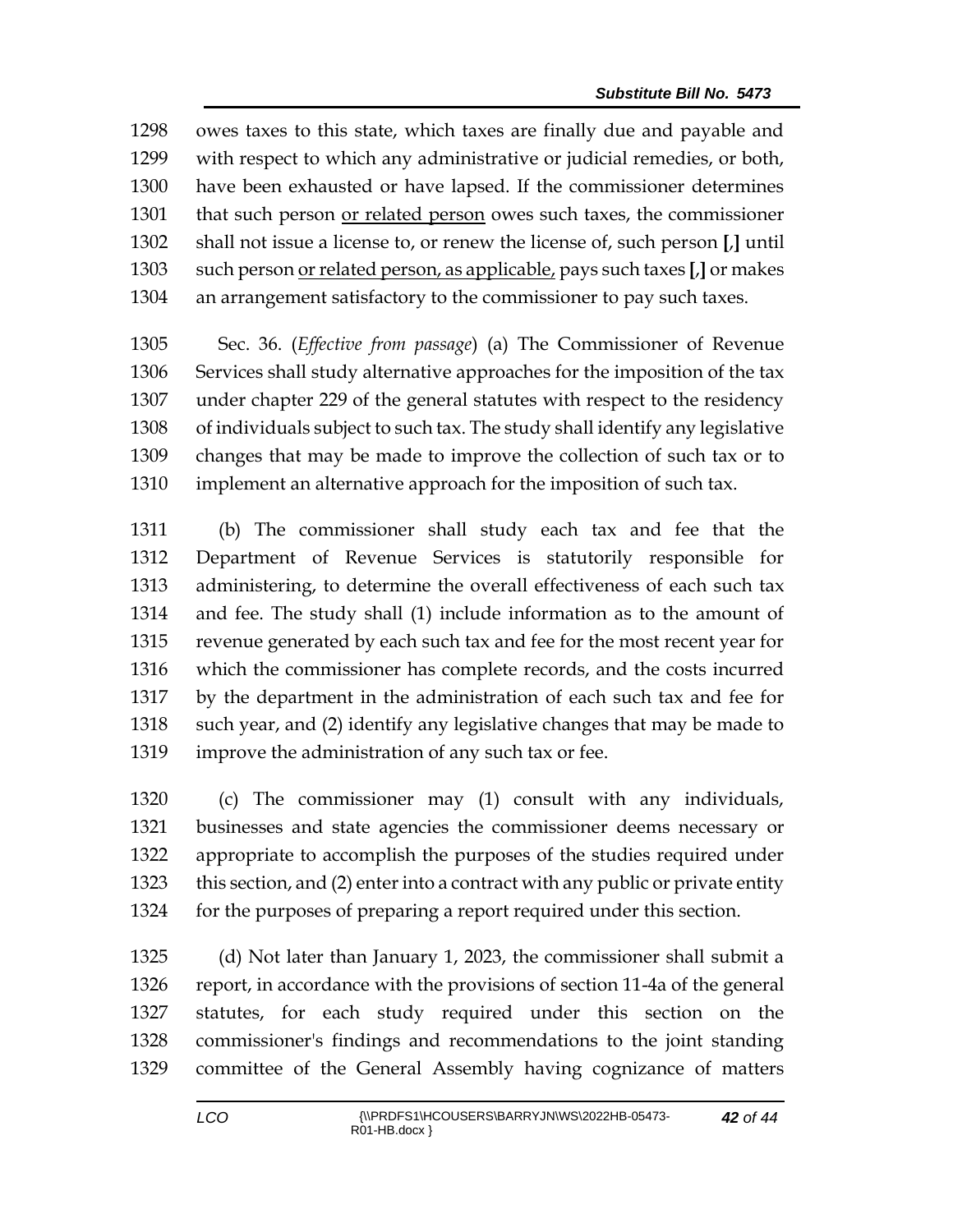1330 relating to finance, revenue and bonding.

| This act shall take effect as follows and shall amend the following |                             |                         |  |  |  |
|---------------------------------------------------------------------|-----------------------------|-------------------------|--|--|--|
| sections:                                                           |                             |                         |  |  |  |
|                                                                     |                             |                         |  |  |  |
| Section 1                                                           | from passage                | 12-736                  |  |  |  |
| Sec. 2                                                              | from passage and            | $12-704(b)(1)$          |  |  |  |
|                                                                     | applicable to taxable years |                         |  |  |  |
|                                                                     | commencing on or after      |                         |  |  |  |
|                                                                     | January 1, 2022             |                         |  |  |  |
| Sec. 3                                                              | from passage and            | $12 - 732(b)$           |  |  |  |
|                                                                     | applicable to taxable years |                         |  |  |  |
|                                                                     | commencing on or after      |                         |  |  |  |
|                                                                     | January 1, 2022             |                         |  |  |  |
| Sec. 4                                                              | from passage                | 12-39f                  |  |  |  |
| Sec. 5                                                              | from passage                | New section             |  |  |  |
| Sec. 6                                                              | from passage                | 29-18b                  |  |  |  |
| Sec. 7                                                              | from passage                | New section             |  |  |  |
| Sec. 8                                                              | from passage                | $53a-3(9)$              |  |  |  |
| Sec. 9                                                              | from passage                | $53a-19(b)$             |  |  |  |
| Sec. 10                                                             | from passage                | $53a-22$                |  |  |  |
| Sec. 11                                                             | from passage                | $53a-23$                |  |  |  |
| Sec. 12                                                             | from passage                | 53a-167a                |  |  |  |
| Sec. 13                                                             | from passage                | 53a-167b                |  |  |  |
| Sec. 14                                                             | from passage                | $53a-167c(a)$           |  |  |  |
| Sec. 15                                                             | from passage                | $12-699(a)$             |  |  |  |
| Sec. 16                                                             | from passage                | New section             |  |  |  |
| Sec. 17                                                             | October 1, 2022             | $12-391(c)$             |  |  |  |
| Sec. 18                                                             | October 1, 2022             | $12-392(b)(3)(J)$       |  |  |  |
| Sec. 19                                                             | October 1, 2022             | 12-643                  |  |  |  |
| Sec. 20                                                             | from passage                | $12-704c(d)(1)$         |  |  |  |
| Sec. 21                                                             | from passage                | 12-415                  |  |  |  |
| Sec. 22                                                             | from passage                | 12-416                  |  |  |  |
| Sec. 23                                                             | from passage                | 12-417                  |  |  |  |
| Sec. 24                                                             | from passage                | 12-418                  |  |  |  |
| Sec. 25                                                             | from passage                | 12-419                  |  |  |  |
| Sec. 26                                                             | from passage                | $12-408c(a)(6)$         |  |  |  |
| Sec. 27                                                             | from passage                | 12-420 $b(c)$ and $(d)$ |  |  |  |
| Sec. 28                                                             | from passage                | $12-420c(b)$ to (d)     |  |  |  |
| Sec. 29                                                             | from passage                | $12 - 425(1)$           |  |  |  |